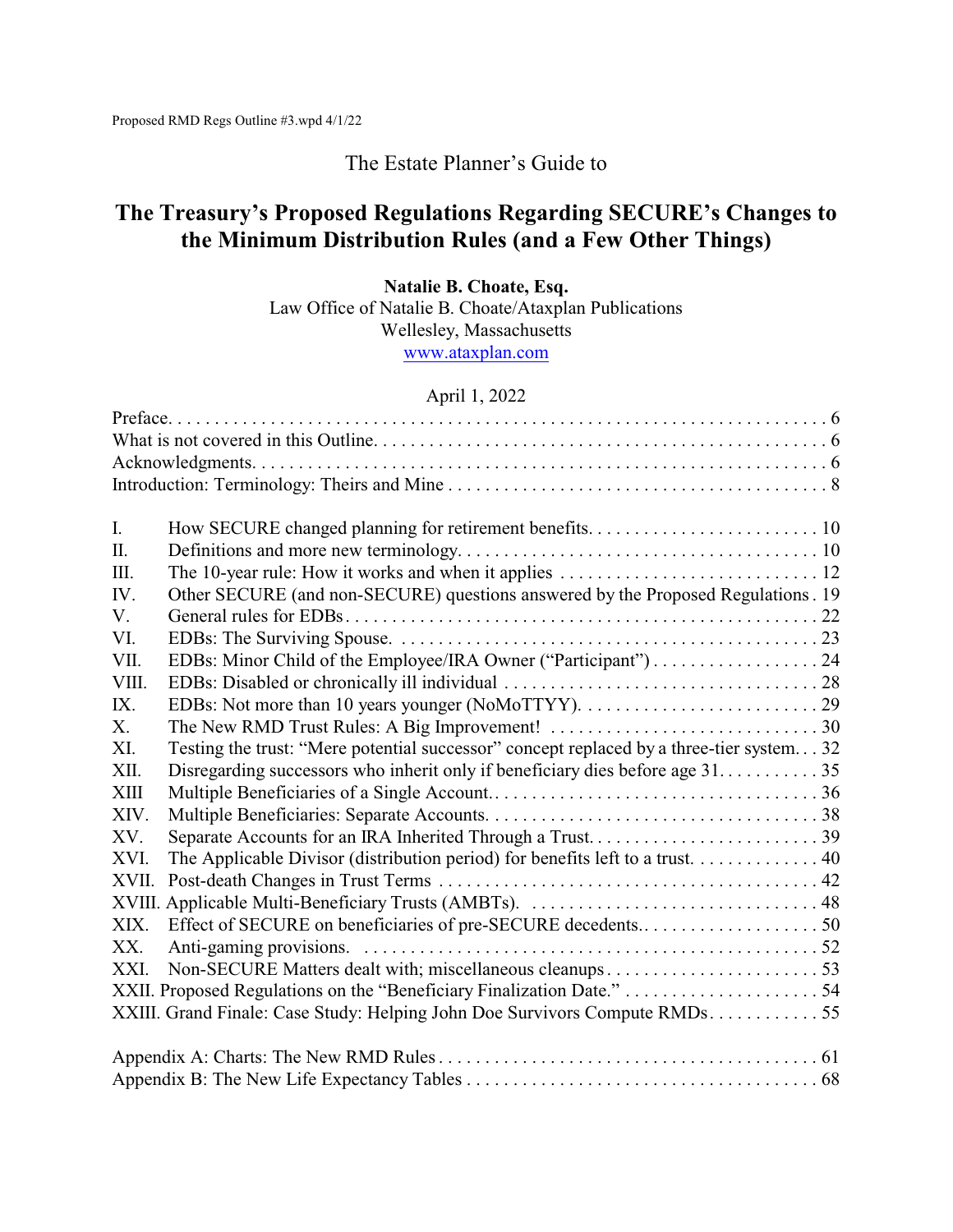# Table of Contents: Detailed

| I.   |                 | How SECURE changed planning for retirement benefits  10                                |
|------|-----------------|----------------------------------------------------------------------------------------|
|      | A.              |                                                                                        |
|      | <b>B.</b>       |                                                                                        |
|      | $C$ .           |                                                                                        |
| II.  |                 |                                                                                        |
|      | $A_{\cdot}$     |                                                                                        |
|      | <b>B.</b>       |                                                                                        |
|      | $C$ .           |                                                                                        |
|      | D.              |                                                                                        |
|      | E.              |                                                                                        |
| III. |                 |                                                                                        |
|      | $A_{\cdot}$     |                                                                                        |
|      | <b>B.</b>       |                                                                                        |
|      | $\mathcal{C}$ . |                                                                                        |
|      | D.              | Shocker: Death <i>after</i> the RBD: Annual payouts required even if the 10-year rule  |
|      |                 |                                                                                        |
|      | Ε.              |                                                                                        |
|      | F.              |                                                                                        |
|      | G.              | One more appearance of the 10-year rule in the Proposed Regs. 17                       |
|      | Η.              |                                                                                        |
| IV.  |                 | Other SECURE (and non-SECURE) questions answered by the Proposed Regs 19               |
|      | A.              |                                                                                        |
|      | <b>B.</b>       | Whose life expectancy is the Applicable Denominator for an AMBT? 19                    |
|      | C.              | Whose life expectancy/outer limit year applies for a trust for multiple minor children |
|      |                 |                                                                                        |
|      | D.              |                                                                                        |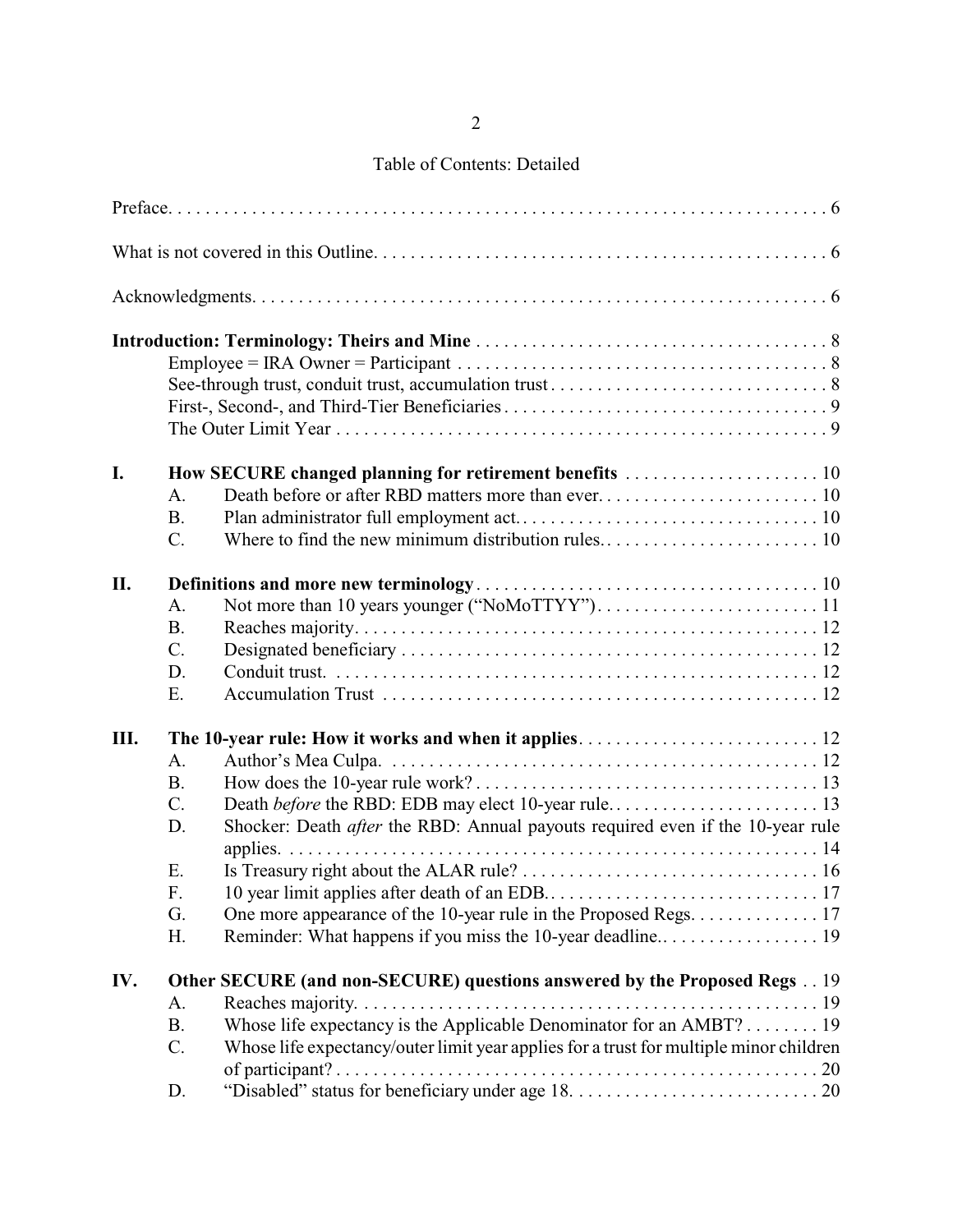|      | Ε.<br>F.  | Will the "no separate accounts rule for subtrusts rule" be "repealed?" 20<br>Will the IRS drop the "oldest person" requirement from the "identifiable" |
|------|-----------|--------------------------------------------------------------------------------------------------------------------------------------------------------|
|      |           |                                                                                                                                                        |
|      | G.        |                                                                                                                                                        |
|      | H.        |                                                                                                                                                        |
|      | I.        | RBD for a participant who died before SECURE's effective date. 21                                                                                      |
|      | J.        | What is the treatment of a trust all of whose countable beneficiaries are EDBs? 21                                                                     |
| V.   |           |                                                                                                                                                        |
|      | A.        |                                                                                                                                                        |
|      | <b>B.</b> |                                                                                                                                                        |
|      | $C$ .     |                                                                                                                                                        |
| VI.  |           |                                                                                                                                                        |
| VII. |           |                                                                                                                                                        |
|      | A.        | EDBs: Minor Child of the Employee/IRA Owner ("Participant")  24                                                                                        |
|      | <b>B.</b> | SECURE Made Things Worse; Proposed Regs Make Them Better  24                                                                                           |
|      | C.        |                                                                                                                                                        |
|      | D.        | A beneficiary if disregarded if he/she gets benefits only if another beneficiary dies to                                                               |
|      |           |                                                                                                                                                        |
|      | Ε.        |                                                                                                                                                        |
|      |           |                                                                                                                                                        |
|      | A.        |                                                                                                                                                        |
|      | <b>B.</b> |                                                                                                                                                        |
|      | C.        |                                                                                                                                                        |
| IX.  |           |                                                                                                                                                        |
|      | A.        |                                                                                                                                                        |
|      | <b>B.</b> |                                                                                                                                                        |
|      |           |                                                                                                                                                        |
|      |           |                                                                                                                                                        |
| X.   |           |                                                                                                                                                        |
|      | A.        | Definitions: See-through Trust, Conduit Trust, Accumulation Trust 30                                                                                   |
|      | <b>B.</b> |                                                                                                                                                        |
|      | C.        |                                                                                                                                                        |
|      | D.        |                                                                                                                                                        |
| XI.  |           | Testing the trust: "Mere potential successor" concept replaced by 3-tier system32                                                                      |
|      | A.        | The Three-tier System for Determining which Trust Beneficiaries Count. 32                                                                              |
|      | <b>B.</b> | First tier: Beneficiary(ies) eligible or entitled upon participant's death. 32                                                                         |

C. Second tier: Will or may inherit what's not distributed to first tier. . . . . . . . . . . 33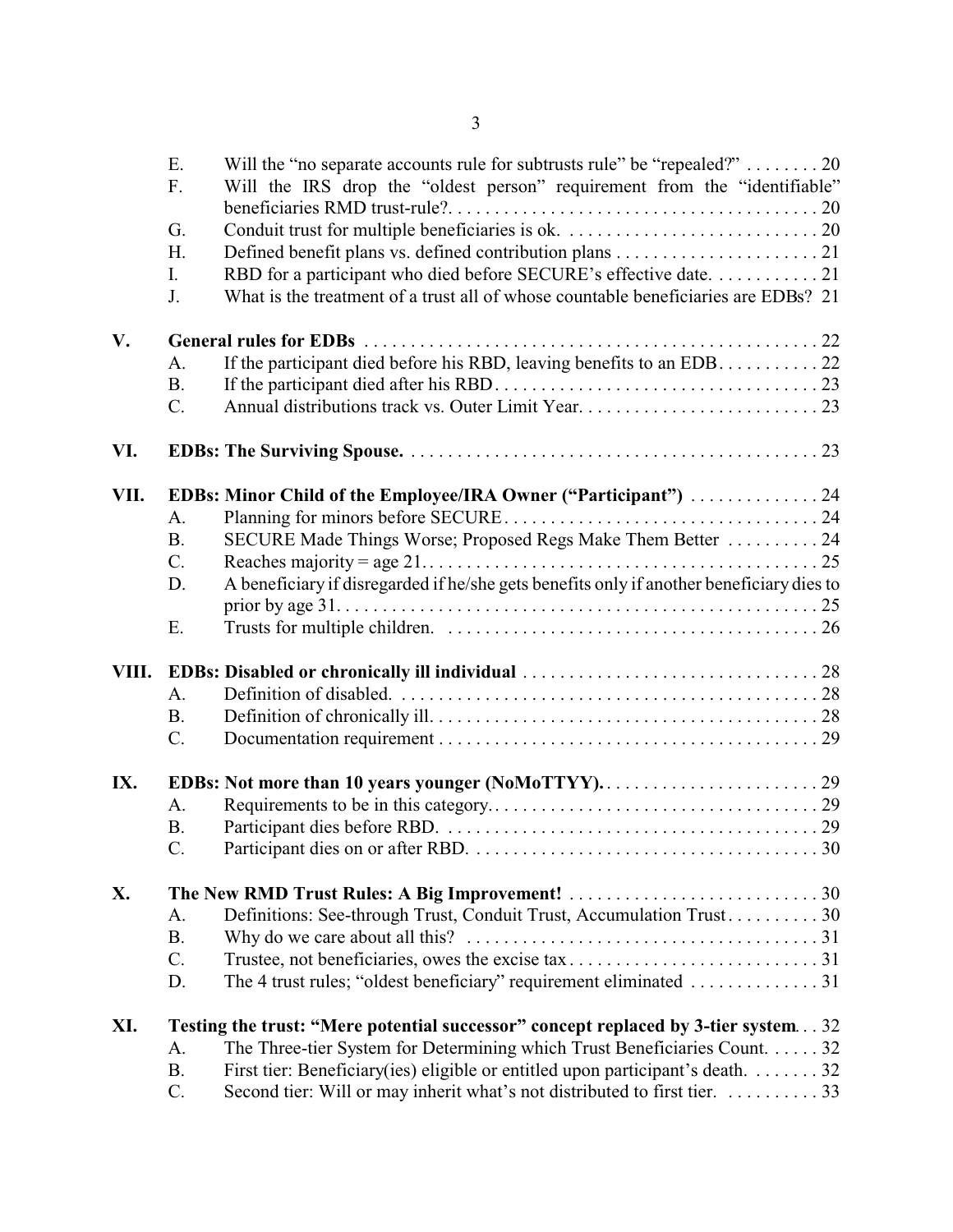|      | D.<br>Ε.        |                                                                                                 |
|------|-----------------|-------------------------------------------------------------------------------------------------|
|      | F.              | Always disregard beneficiaries who predeceased the participant. 34                              |
|      | G.              |                                                                                                 |
|      | H.              | Easy examples, cont.: Spouse for life, remainder outright to somebody else 34                   |
|      | I.              |                                                                                                 |
|      | J.              |                                                                                                 |
|      | K.              |                                                                                                 |
| XII. |                 | Disregarding successors who inherit only if beneficiary dies before age 31. 35                  |
|      | A.              | Disregard beneficiary who inherits only if another beneficiary dies before age 3136             |
|      | <b>B.</b>       | This provision is not limited to minor children of the participant $\dots \dots \dots \dots 36$ |
| XIII |                 |                                                                                                 |
|      | A.              | General rule: No EDB status unless all countable beneficiaries are EDBs  36                     |
|      | <b>B.</b>       | General rule: Applicable Denominator based on oldest DB. 37                                     |
|      | $C_{\cdot}$     |                                                                                                 |
|      | D.              |                                                                                                 |
| XIV. |                 |                                                                                                 |
|      | A <sub>1</sub>  |                                                                                                 |
|      | <b>B.</b>       |                                                                                                 |
|      | C.              |                                                                                                 |
|      |                 |                                                                                                 |
| XV.  |                 | Separate Accounts for an IRA Inherited Through a Trust39                                        |
|      | A.              | Separate accounts for separate interests under a single "funding" trust. 39                     |
|      | <b>B.</b>       |                                                                                                 |
|      | C.              |                                                                                                 |
|      | D.              |                                                                                                 |
|      | E.              |                                                                                                 |
|      | F.              |                                                                                                 |
| XVI. |                 | The Applicable Divisor (distribution period) for benefits left to a trust. 40                   |
|      | А.              |                                                                                                 |
|      | <b>B.</b>       |                                                                                                 |
|      | $C_{\cdot}$     | Trust with multiple countable beneficiaries, not all EDBs 41                                    |
|      | D.              |                                                                                                 |
|      | Ε.              |                                                                                                 |
|      | F.              |                                                                                                 |
|      |                 |                                                                                                 |
|      | A.<br><b>B.</b> |                                                                                                 |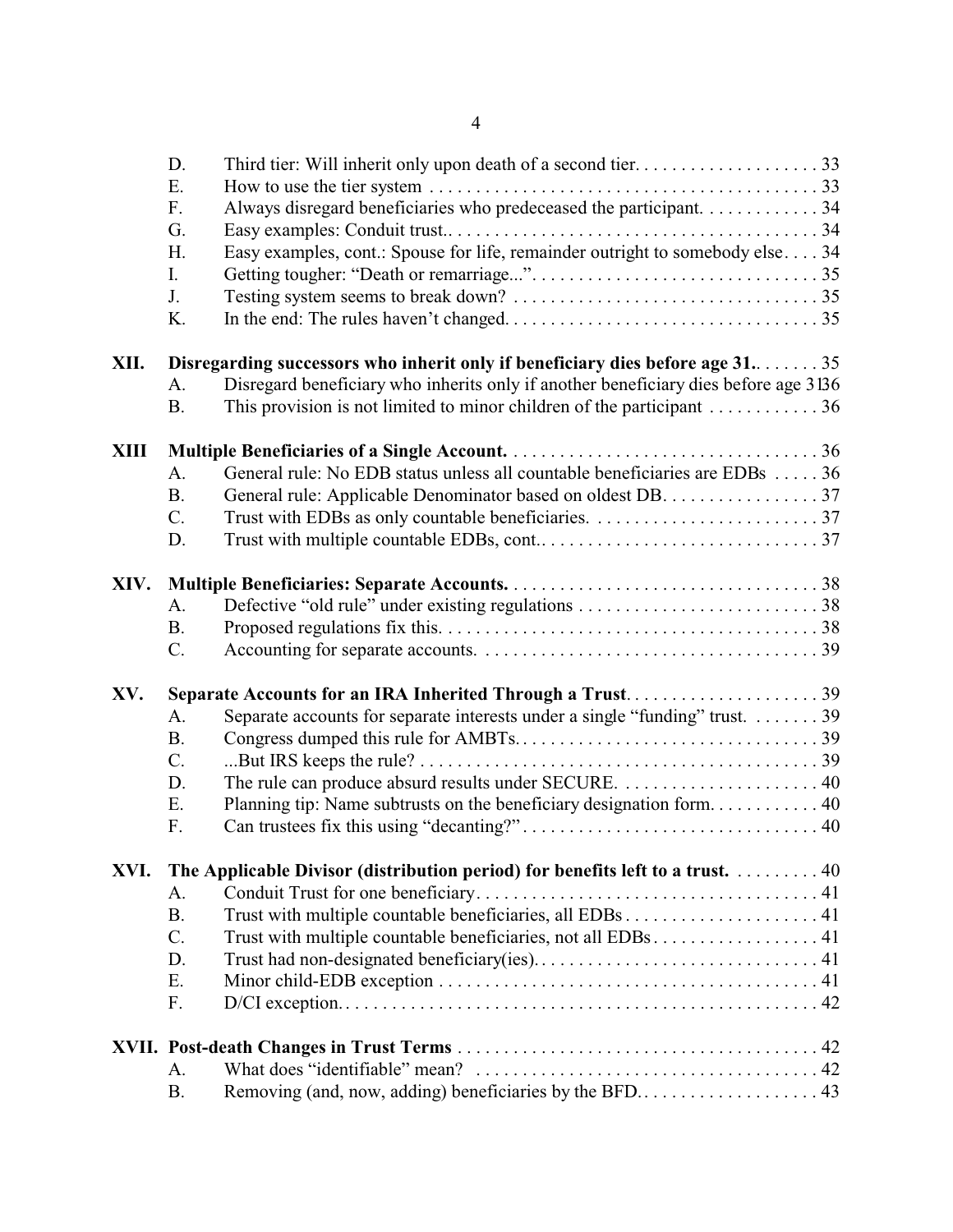|      | C.<br>D.<br>Ε.<br>F.<br>G.<br>H.<br>I.<br>J. | Effect of post-death changes via decanting, etc., under existing rules 43<br>Powers of appointment: Proposed Regulations' Approach  45<br>Decantings and reformations: Proposed Regulations approach46 |
|------|----------------------------------------------|--------------------------------------------------------------------------------------------------------------------------------------------------------------------------------------------------------|
|      |                                              |                                                                                                                                                                                                        |
|      | A.                                           |                                                                                                                                                                                                        |
|      | <b>B.</b>                                    |                                                                                                                                                                                                        |
|      | $C$ .                                        |                                                                                                                                                                                                        |
|      | D.                                           |                                                                                                                                                                                                        |
|      | E.                                           |                                                                                                                                                                                                        |
|      | F.                                           |                                                                                                                                                                                                        |
| XX.  | A.<br><b>B.</b>                              | XIX. Effect of SECURE on beneficiaries of pre-SECURE decedents. 50<br>Special lump sum distribution tax treatment does not survive rollover from plan to                                               |
| XXI. |                                              |                                                                                                                                                                                                        |
|      | A.                                           |                                                                                                                                                                                                        |
|      | <b>B.</b>                                    |                                                                                                                                                                                                        |
|      | $\mathcal{C}$ .                              |                                                                                                                                                                                                        |
|      | D.                                           | Clear statement of no-rollover rule for RMDs in first distribution year. 54                                                                                                                            |
|      | E.                                           | Clear statement that rollovers ok before first distribution year54                                                                                                                                     |
|      |                                              | XXII. Proposed Regulations on the "Beneficiary Finalization Date."54                                                                                                                                   |
|      |                                              | XXIII. Grand Finale: Case Study: Helping John Doe Survivors Compute RMDs  55                                                                                                                           |
|      |                                              |                                                                                                                                                                                                        |
|      |                                              |                                                                                                                                                                                                        |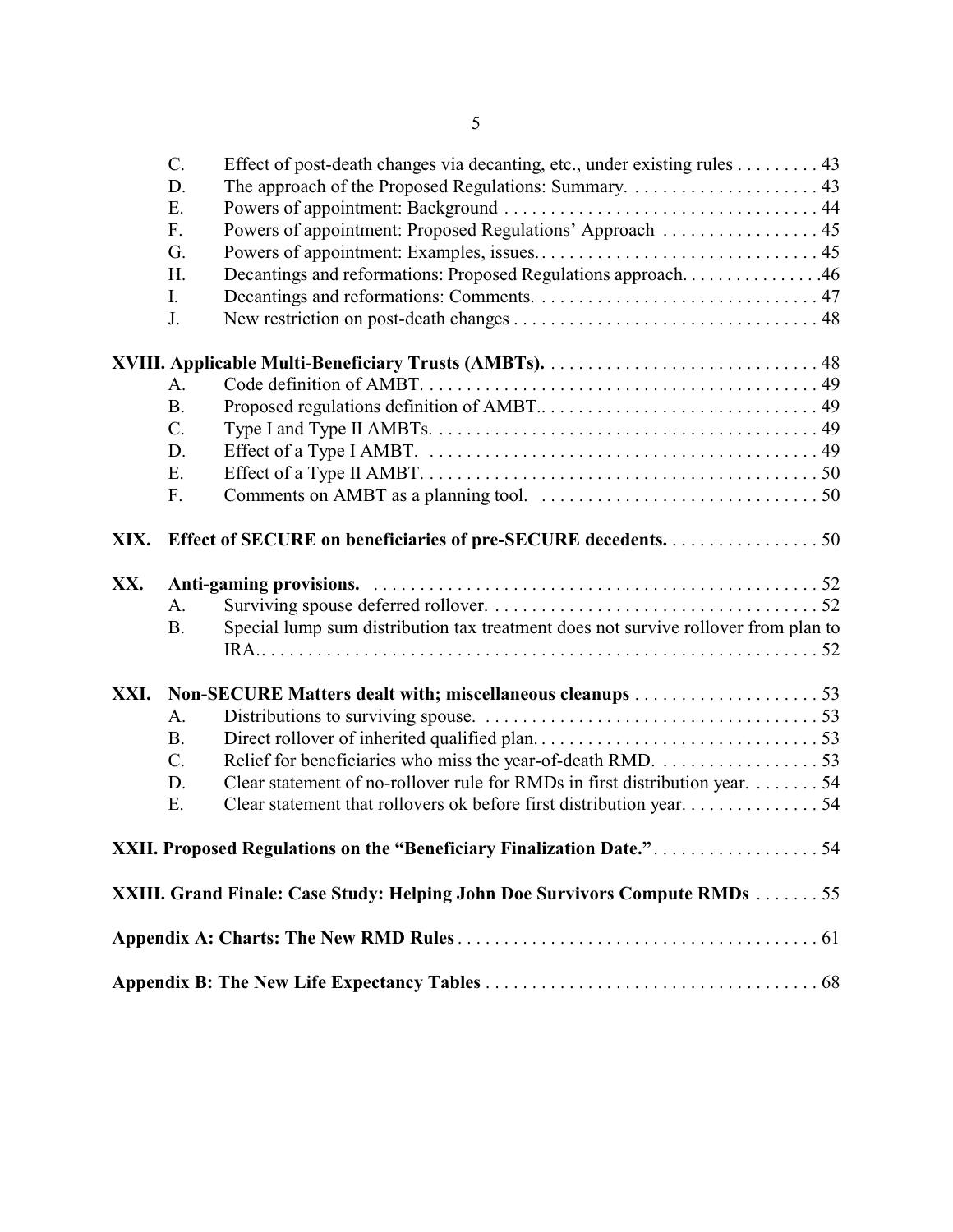#### **Preface**

On February 23, 2022, the Treasury issued a Notice of Proposed Rulemaking regarding required distributions from IRAs and certain other retirement plans. It can be found at: https://www.federalregister.gov/documents/2022/02/24/2022-02522/required-minimum-distributions

The 275-page Notice contains proposed changes to the Treasury regulations dealing with required minimum distributions (RMDs) from defined contribution plans, primarily to deal with changes made in the Tax Code by the SECURE Act (December 2019), but also covering other retirement plan issues more or less related to RMDs such as rollovers, as well as matters primarily of interest to plan administrators. Some of the changes are in the form of a proposed amendment to an existing regulation; others would replace an existing regulation.

## **This Outline covers only the updates to the minimum distribution rules.**

This Outline assumes the reader is generally familiar with the "minimum distribution rules" of the Internal Revenue Code of 1986 as amended through 2021 (the "Code") and regulations thereunder. For fuller explanations, see the applicable sections (indicated by the "¶" symbol) of the author's book *Life and Death Planning for Retirement Bene fits* (8<sup>th</sup> ed. 2019; [www.ataxplan.com](http://www.ataxplan.com)).

### **What is not covered in this Outline**

The following matters dealt with in the Proposed Regulations and/or SECURE are not covered in this outline:

- QDROs
- QLACs
- Defined benefit plans and annuities
- The delayed SECURE effective date for certain collectively bargained and government retirement plans.
- TEFRA 242(b) elections
- The applicability of SECURE to annuities purchased prior to SECURE's effective date.
- How the minimum distribution rules apply to an annuity contract purchased inside an IRA or other defined contribution plan account. See Prop. Reg. § 1.401(a)(9)-5(a)(5).
- Lifetime RMDs to a participant whose sole beneficiary is more than 10 years younger spouse.
- Treatment of nonvested amounts in the employee's account.
- Rollovers.
- Parts of the minimum distribution rules that *appear at first glance* not to be modified from the existing regulations, such as how to compute the account balance

#### **Acknowledgments**

I gratefully acknowledge the contributions, input, and insights of the IRA experts whose comments, quibbles, questions, corrections, and general wisdom have shaped and enhanced this Outline, including Ed Slott, CPA, Ed Morrow, Esq., Nancy Welber, Esq., Mike Jones, CPA, Steve Trytten, Esq., Karen Gerstner, Esq., Bruce Steiner, Esq.**,** and Kathy Sherby, Esq.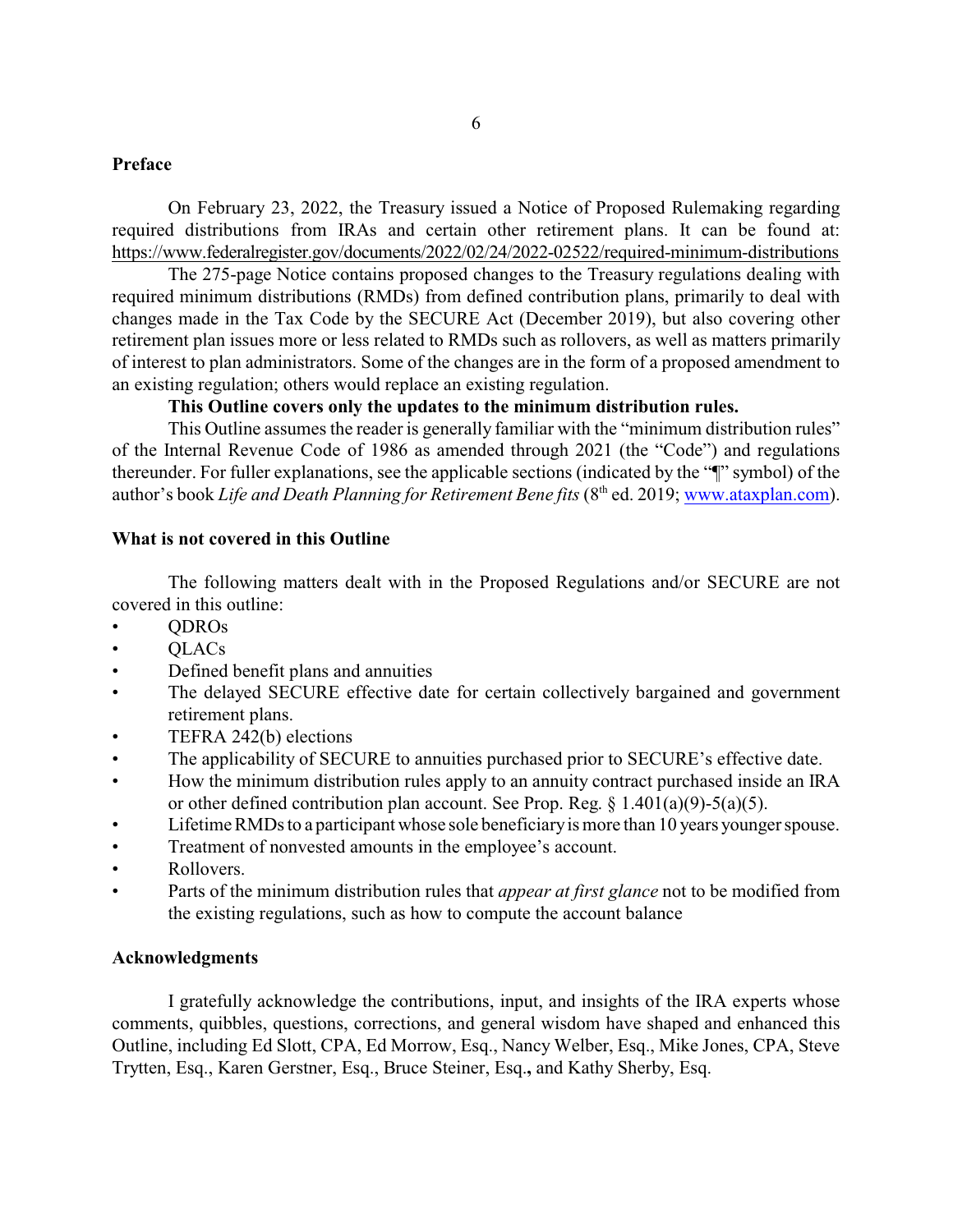## 7

#### **Abbreviations, Symbols, and Terms Used in this Outline**

The following terms and abbreviations are used throughout this Outline. Fuller definitions are provided in the Outline section, law or regulation cited. In the Outline, terms are sometimes abbreviated as shown below, and sometimes written out fully with or without being capitalized.

- § Refers to a section of the Code, unless otherwise indicated.
- ¶ Refers to a section of the author's book *Life and Death Planning for Retirement Benefits* (8th ed. 2019), [www.ataxplan.com](http://www.ataxplan.com) or (ebook version) [www.retirementbenefitsplanning.us](http://www.retirementbenefitsplanning.us).
- Accumulation Trust A see-through trust that is not a conduit trust. Prop. Reg.  $\S 1.401(a)(9)$ - $4(f)((1)(ii)(B)$ . PART  $X(A)$ .
- Applicable Denominator The amount to be divided into the account balance to determine the RMD. Would replace the term "Applicable distribution period." See PART II.

AMBT Applicable multi-beneficiary trust.  $\S 401(a)(9)(H)(v)$ . PART XVIII.

BFD Beneficiary Finalization Date; September 30 of year after year of participant's death.

Code Internal Revenue Code of 1986, as amended through February 28, 2022.

Conduit Trust See PART X(A).

DB Designated Beneficiary. PARTs II(C),  $X(B)$ .

D/CI individual Disabled or chronically ill individual. PART VIII.

- Distribution Year Called a "Distribution Calendar Year" in the regulations, a year in which a distribution is required to be made from the retirement account. Prop. Reg.  $§ 1.401(a)(9)-5(a)(2).$
- EDB Eligible Designated Beneficiary. PART V.
- IRA Individual retirement account or individual retirement trust under § 408.
- IRS Internal Revenue Service.
- NoMoTTYY Not more than 10 years younger (category of EDB). See PARTs II(A) and IX.
- Non-DB A beneficiary who is not a designated beneficiary.
- Outer Limit Year See explanation in "Introduction: Terminology..."
- QRP Qualified retirement plan under  $\S 401(a)$ , such as a 401(k) plan.
- Participant In the case of an IRA, the IRA owner. In the case of employer-created retirement plans, the employee. See "Introduction."
- PODB Plain old designated beneficiary. A designated beneficiary who is not an EDB.
- PLR IRS private letter ruling.
- Reg. Treasury Regulation.
- RBD Required Beginning Date.
- RMD Required minimum distribution under  $\S$  401(a)(9).

See-through trust. A trust that complies with the "4 RMD trust rules." PART X(A).

Treasury The United States Treasury Department.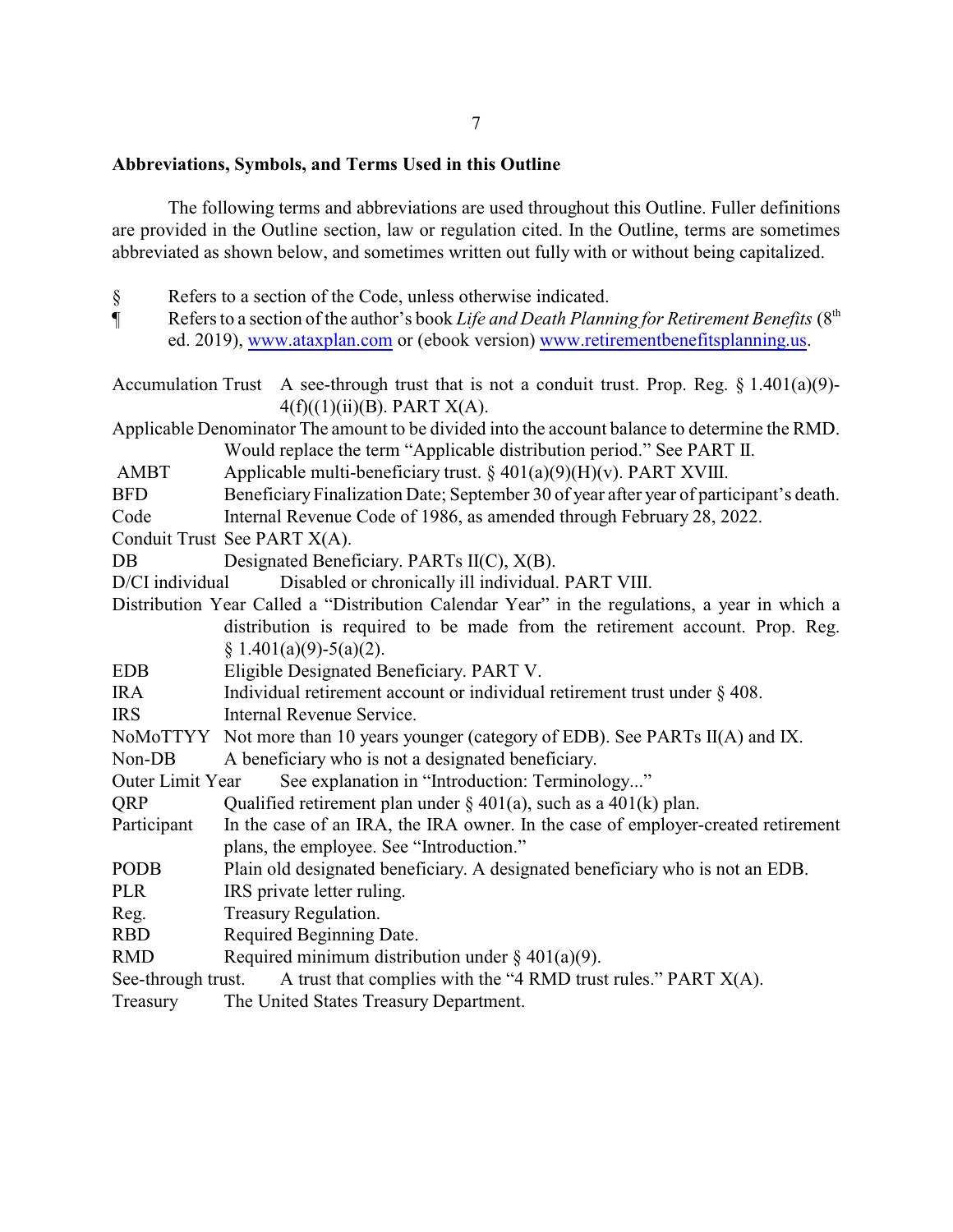#### **Introduction: Terminology: Theirs and Mine**

I have had to add some invented non-official terminology in hopes of making the Proposed Regulations as accessible as possible. The unofficial terms used in this Outline include "participant,""Annual Distributions Track," "Outer Limit Year," and "First Tier," "Second Tier," and "Third-Tier" beneficiaries.

#### *Employee = IRA Owner = Participant*

This Outline deals with "individual account"-type retirement benefits, of which the best known are individual retirement accounts (IRAs, including Roth IRAs) and "401(k)" accounts, but which also include "403(b) accounts," 401(a) money purchase pension plan and profit-sharing plan accounts, 457 plans, and some others. All of these are tax-favored accounts first funded by contributions from the compensation of a worker, whether the contributions are made by the worker himself or by the worker's employer on his behalf. In Treasury regulations governing distributions from these accounts, the worker is referred to as the "**employee**"—with the regulations specifying that the term employee means the IRA "owner" when applied to IRAs.

The **"IRA owner**" means "the individual for whom an IRA is originally established by contributions for the benefit of that individual and that individual's beneficiaries." Prop. Reg.  $$1.408-8(a)(2).$ 

But it is too cumbersome to constantly refer to the "employee or IRA owner as the case may be." And the term "IRA owner" can mislead the reader because after the death of the "IRA owner" the account is (in terms of familiar legal concepts) "owned" by the beneficiary. But if the beneficiary reads the regulations and thinks the word "IRA owner" or "employee" describes HIM, things will go astray. And even the term "worker" doesn't quite cover the situation, because contributions can be made to an IRA based on income that is not derived from "work" of the IRA owner, such as compensation earned by the IRA owner's spouse (living or deceased), alimony payments, military payments, oil spill reparations, etc. See ¶ 5.4.01 of *Life and Death Planning for Retirement Benefits*.

Trying to avoid these confusions, Isometimes the term **participant**to describe the individual who first establishes and owns an IRA (funded by his compensation income or other permitted source) or on whose behalf a 401(k) or other retirement plan account is established by his employer. "Participant" as used in this Outline is not a "legally correct" term. It is never used in the Code, regulations, or anywhere else to have the meaning given it here. I merely use it for convenience for reasons above stated. If you can think of a better term to describe the individual from whose compensation [or other permitted source] the retirement account is first established, and therefore to whom the lifetime minimum distribution rules apply, please let me know. Meanwhile, "participant," "employee," and "IRA owner" are used interchangeably in this Outline.

#### *See-through trust, conduit trust, accumulation trust*

The proposed regulations have a simple nomenclature for trusts named as beneficiary of a retirement plan. A trust can be a see-through trust by complying with certain administrative rules–valid under state law, irrevocable, etc. If it is a see-through trust, it is then tested to see whether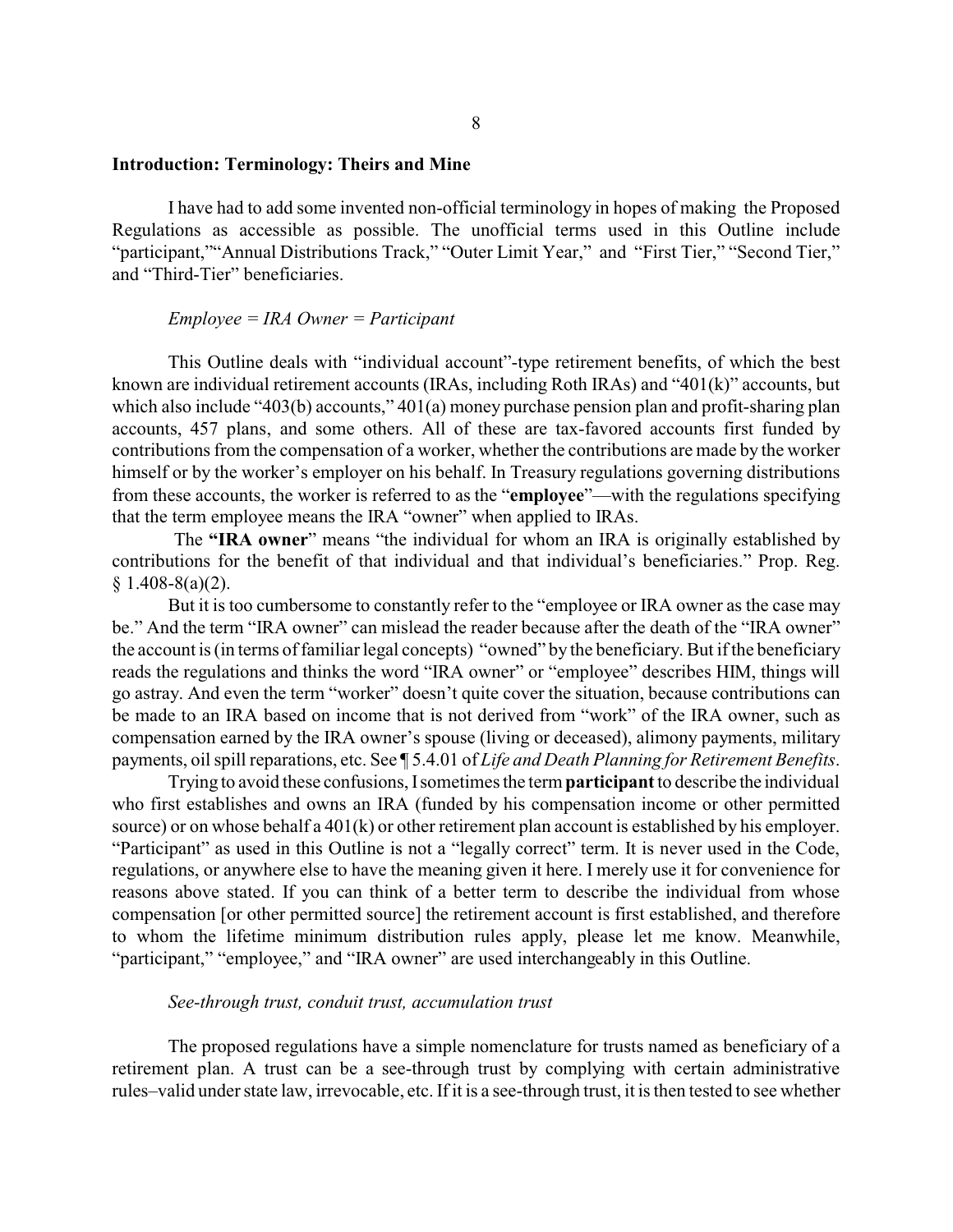its countable beneficiaries qualify as designated beneficiaries. Whether it does or not depends on whether countable beneficiaries are individuals, and who is "countable" depends on whether the trust is a conduit or accumulation trust, with certain simple "disregard" rules created for determining which beneficiaries are countable. See PART X.

#### *First-, Second-, and Third-Tier Beneficiaries*

See "The New RMD Trust Rules" for these terms I made up to describe the Proposed Regulations' elegant system for testing trust beneficiaries for "designated beneficiary" status. See PART XI.

#### *The Outer Limit Year*

The IRS had its work cut out for it, to come up with minimum distribution rules for seven categories of beneficiaries (plain old designated beneficiary; non-designated beneficiary; and five types of eligible designated beneficiaries with four different RMD patterns), with, for each type, differences between participant death before vs. after the required beginning date, and then layer on different combinations of multiple beneficiaries (through trusts or otherwise). The Proposed Regulations' approach to this difficult problem is to lay out, for each beneficiary/participant death combination, rules for annual distributions (I call it the "annual distributions track") and a separate overriding rule about when the final distribution must occur (I call it the "outer limit year").

Prop. Reg. § 1.401(a)(9)-5(e) provides an Outer Limit Year [my term] or end cap for each minimum distribution pattern. Beneficiary X is required to take the following distributions  $[X\%$  per year or whatever it is] but regardless of what that beneficiary's annual distribution requirement is, there is an Outer Limit Year in which the beneficiary must withdraw 100% of the account.

For example, if a Roth IRA is payable to a Plain Old Designated Beneficiary, the annual distribution pattern is zero required distributions per year, and the Outer Limit Year is the year that contains the  $10<sup>th</sup>$  anniversary of the Roth IRA owner's death (100% of remaining funds must be withdrawn in that year). Sometimes, as in the Roth IRA example, the Outer Limit Year is the only year there is an RMD. In most cases the Outer Limit Year is the 10<sup>th</sup> year after something happened (the participant died, the eligible designated beneficiary died, the minor reached majority). But in effect in many cases the distributions must all come out by the end of someone's life expectancy or by the Outer Limit Year, whichever is earlier.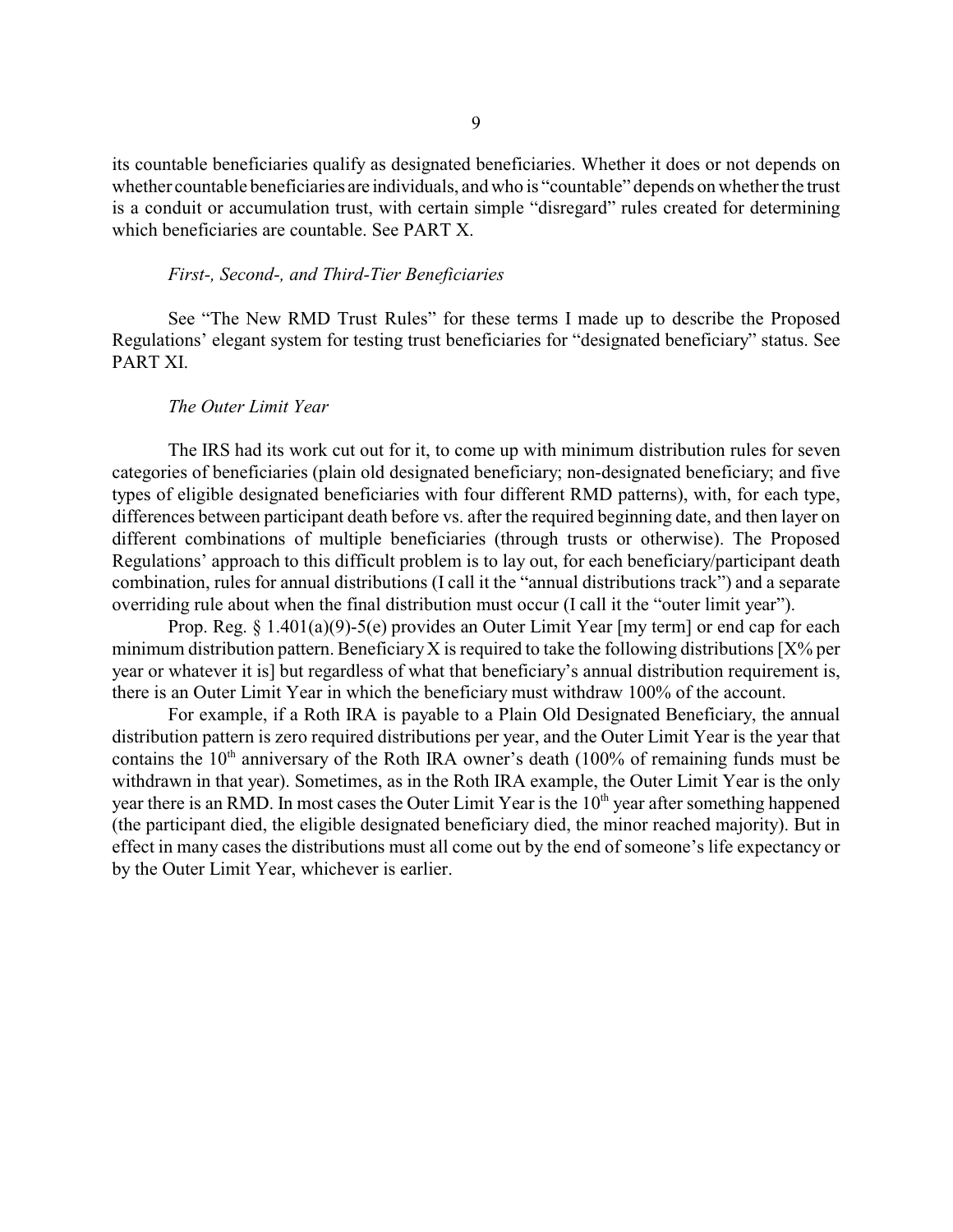# The Estate Planner's Guide to

The Treasury's Proposed Regulations Regarding SECURE's Changes to the Minimum Distribution Rules (and a Few Other Things)

- **I. How SECURE changed planning for retirement benefits.** Planners and their IRA-owning clients did not welcome SECURE's drastic changes to the minimum distribution rules, eliminating the life expectancy payout for most beneficiaries that so many had counted on. It appeared that SECURE might have one possible silver lining—by imposing a 10-year rule for most beneficiaries (for participant deaths either before or after the "required beginning date" or RBD), maybe at last the rules would get a little....simpler? No such luck.
	- **A. Death before or after RBD matters more than ever.** Though SECURE seemed to reduce the differences between the RMD rules for "death before the RBD" and "death after the RBD," the Treasury regulations continue and even increase that difference—with a vengeance. For example, the EDB of a participant who died before his RBD can elect to use the 10-year rule instead of the life expectancy payout. SECURE did not necessitate or even suggest that wrinkle. The EDB of a participant who died after his RBD? ...can't elect the 10-year rule (sorry).
	- **B. Plan administrator full employment act.** For some of the changes made by the Treasury's own proposed regulations, the Treasury needed to introduce still more complications. For example, since the proposed regulations allow an EDB to opt for the 10-year rule instead of the life expectancy payout (in cases of death before the RBD), the Treasury needed to then add rules about how the EDB's election would continue to apply to any IRA to which the original account was transferred after the election had been made. For example if the EDB inherited a  $401(k)$  plan and elected the 10-year rule, then opted to have that plan transferred into an inherited IRA, the election would automatically apply to the transferee inherited IRA as well. This makes lots of work for plan administrators and IRA providers who need to revise all their forms. This opens the door for lots of future mistakes needing to be fixed as elections get lost, changed, or forgotten about when funds are transferred from one account to another.
	- **C. Where to find the new minimum distribution rules.** The RMD rules for the beneficiary of a participant who died on or after the RBD are in Prop. Reg.  $§ 1.401(a)(9)-5(d)(1)$ . If the participant died before the RBD, the rules are in two places: Prop. Regs. § 1.401(a)(9)-3(c) and § 1.401(a)(9)-5(d)(2).
- **II. Definitions and more new terminology.** The proposed regulations provide definitions for some of SECURE's important terms, including "reaches majority" and other elements of the "eligible designated beneficiary" category. They also define some already-widely-used terminology, including "see-through trust," "conduit trust," and "accumulation trust," for the first time. The proposed regs would change some existing terms: For example, the terms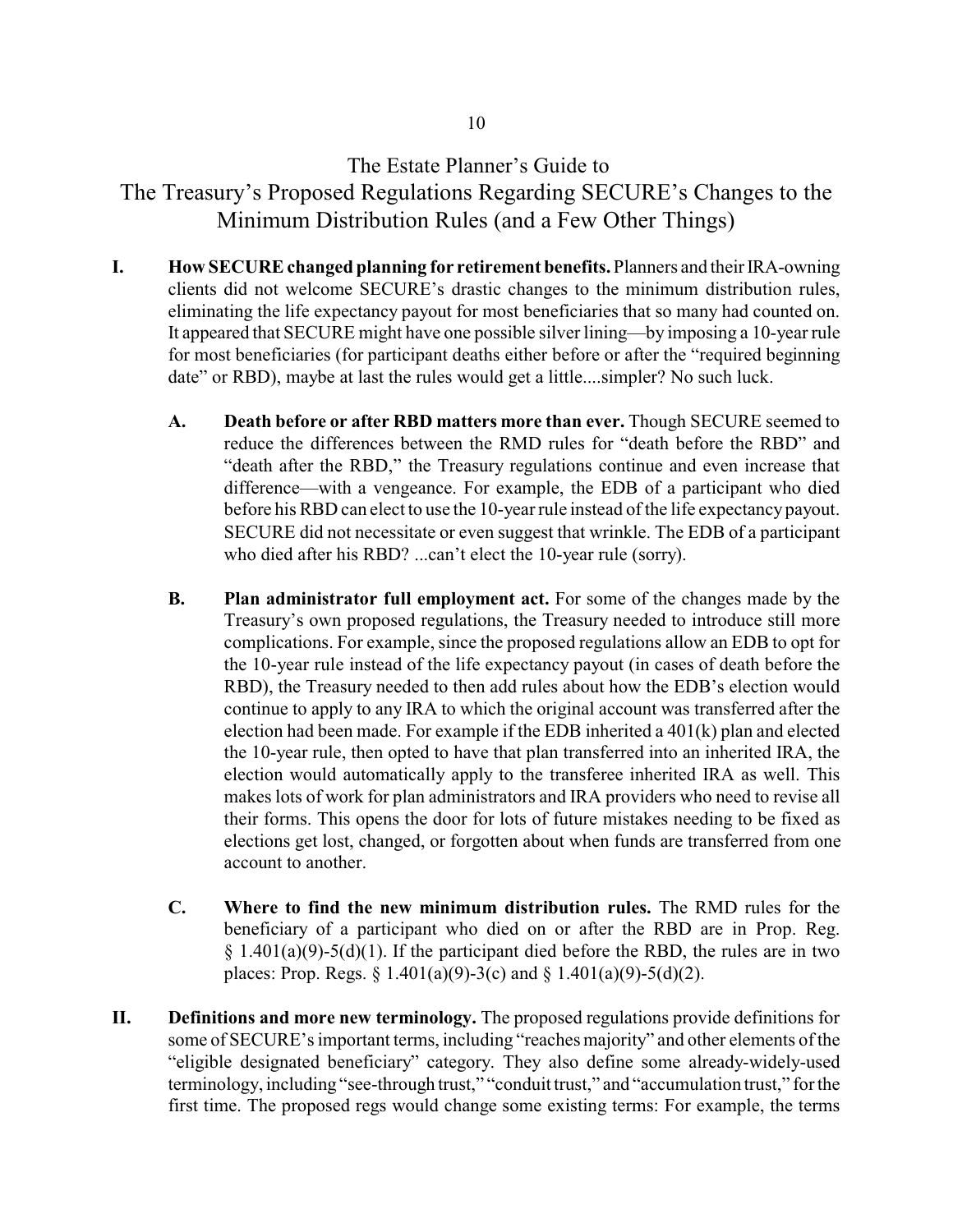"applicable distribution period" and "divisor" would mostly be replaced with "applicable denominator" or just "denominator." See Prop. Reg.  $\S$  1.401(a)(9)-5(d) and proposed amendments to Reg.  $\S$  1.401(a)(9)-9.

- **A. Not more than 10 years younger ("NoMoTTYY")**: The proposed regulations define this category of EDB based on the actual dates of the parties' birth, not the *year* of birth: "Prop. Reg. § 1.401(a)(9)-4(e)(6): "Individual not more than 10 years younger than the employee. Whether a designated beneficiary is not more than 10 years younger than the employee is determined based on the dates of birth of the employee and the beneficiary. Thus, for example, if an employee's date of birth is October 1, 1953, then the employee's beneficiary is not more than 10 years younger than the employee if the beneficiary was born on or before October 1, 1963."
	- **Comment:** In determining lifetime required distributions, the participant uses the "Uniform Lifetime Table" unless his sole Designated Beneficiary (DB) is his spouse, in which cases his distribution period or divisor is the "longer of" the factor determined by the Uniform Lifetime Table or the joint life expectancyof himself and his spouse-DB. This effectivelymeans that he will have a longer "distribution period" if his spouse was born in a year more than 10 years later than the participant's birth-year, and is commonly referred to, including by the IRS as a tax break (because there will be smaller required distributions) for a participant with a "more than 10 years younger" spouse. Is it inconsistent for the IRS to use actual birth *days* to determine "more than 10 years younger" for purposes of determining EDB status, while in effect using birth *years* to determine the distribution period for a participant with a "more than 10 years younger" spouse? Not at all: The "break" for lifetime RMDs sometimes known as the "much younger spouse rule," is based on birth *years* not birth *days*. If your spouse's birth *year* was more than 10 years after your birth year, your RMD factor will be larger than that produced by the ULT. This gets abbreviated to saying the spouse is "more than 10 years younger" than you (and in fact if your spouse was born in a year more than 10 years after your birth-year he/she must by definition be more than 10 years younger than you), but in fact your spouse could be more than 10 years younger than you and NOT produce smaller lifetime RMD: If your spouse's birth year was only 10 years later than yours, he/she could be as much as almost 11 years younger than you and still count as "only" 10 years younger for this purpose.
	- SECURE specifies that, to be an EDB, the designated beneficiary must be more than 10 years younger than the participant. It did not say the beneficiary must have been "born in a year more than 10 years later than" the participant's birth year. Thus the proposed regulations have properlyused the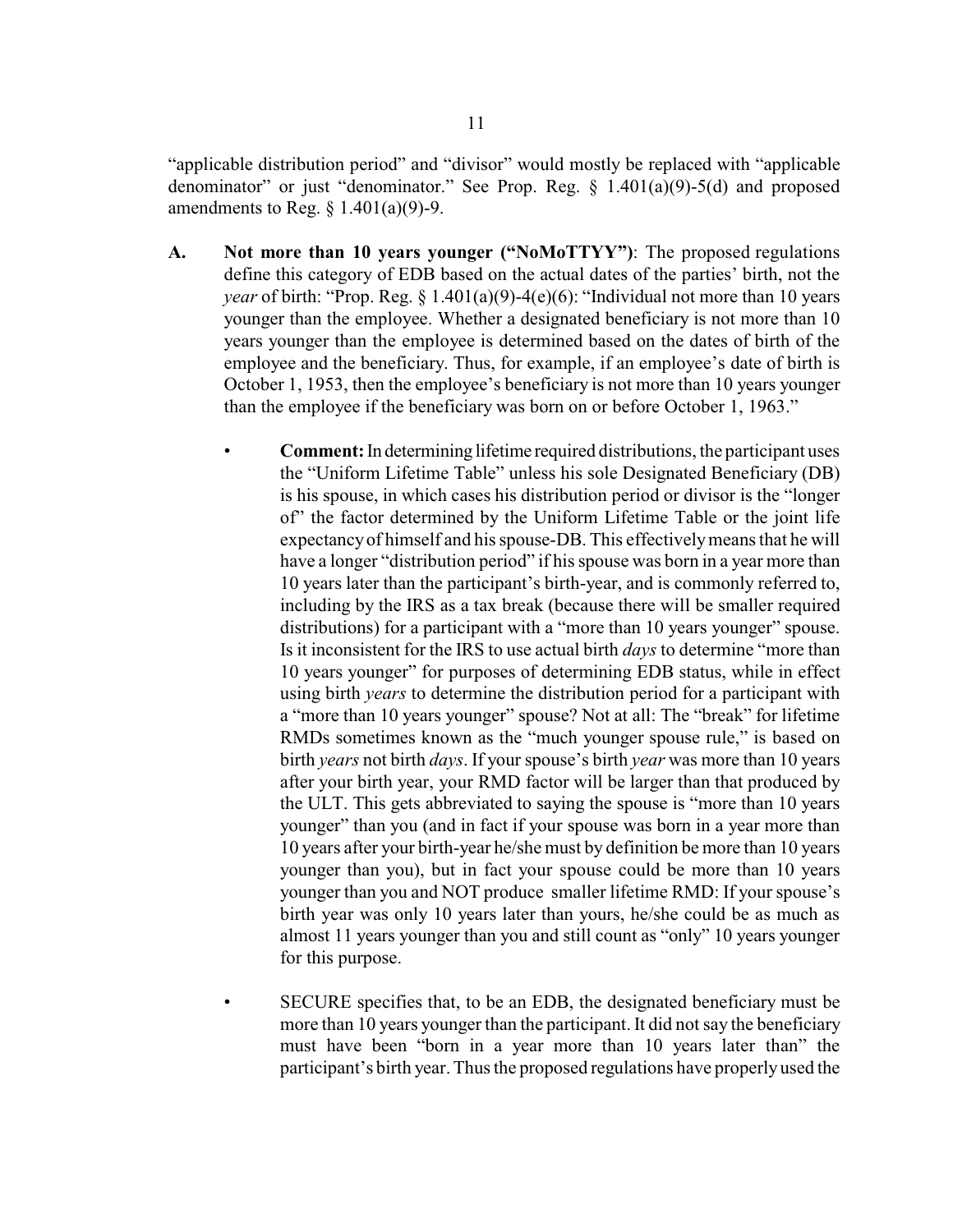beneficiary's actual birthdate to determine whether he/she is more than 10 years younger than the participant.

- **B. Reaches majority.** The proposed regulations adopt attaining age 21 as the definition of "reachingmajority" regardless of whether applicable state law may have an earlier or later definition (though the Preamble avers that no state has an older age than 21 at this time). An exception is allowed for defined benefit plans that had a pre-SECURE different definition of "majority" based on an old minimum distribution regulation that rarely applied (tying "reaching majority" to completing a specified course of education but not later than age 26); these plans may continue to use that definition. This "grandfather" exception would rarelyif ever be encountered byestate planners.
- **C. Designated beneficiary.** The Code mandates different RMDs for the beneficiary who inherits a retirement account based on whether the beneficiary is or is not a "designated beneficiary." The Code defines "designated beneficiary" as "any individual designated as a beneficiary by the employee."  $\S$  401(a)(9)(E)(I). The IRS must work within that requirement and that definition.
- **D. Conduit trust.** "The term conduit trust means a see-through trust, the terms of which provide that, with respect to the deceased employee's interest in the plan, all distributions will, upon receipt by the trustee, be paid directly to, or for the benefit of, specified beneficiaries..." Prop. Reg.  $\S$  1.401(a)(9)-4(f)(1)(ii)(A).
- E. **Accumulation Trust.** "The term accumulation trust means any see-through trust that is not a conduit trust." Prop. Reg.  $\S 1.401(a)(9)-4(f)(1)(ii)(B)$ .
- **III. The 10-year rule: How it works and when it applies.** The proposed regulations confirm the general understanding of how the 10-year rule works, but add some unexpected wrinkles. While SECURE appeared to reduce the differences between death "before the RBD" vs. death "after the RBD," the proposed regulations come right back in and widen that gap. Under the proposed regulations, there are new and unexpected differences between the RMD rules for death before vs. after the RBD. The parts of the proposed regulation dealt with here deal only with defined contribution plans, not defined benefit plans.
	- A. **Author's Mea Culpa.** MY INTERPRETATIONS OF SECURE'S 10-YEAR RULE WERE INCORRECT WITH RESPECT TO THREE SITUATIONS: As this outline will explain in detail, my prior summaries about how and when the 10-year rule applies were substantially "overruled" by the proposed regulations in three situations: Participant's death after the RBD, death of an EDB, and attainment of majority by a minor child of the participant. I had confidently written that, whenever SECURE placed a 10-year "final limit" on distributions, it meant that there would be a period of nine years (first nine years after the applicable event) of no required distributions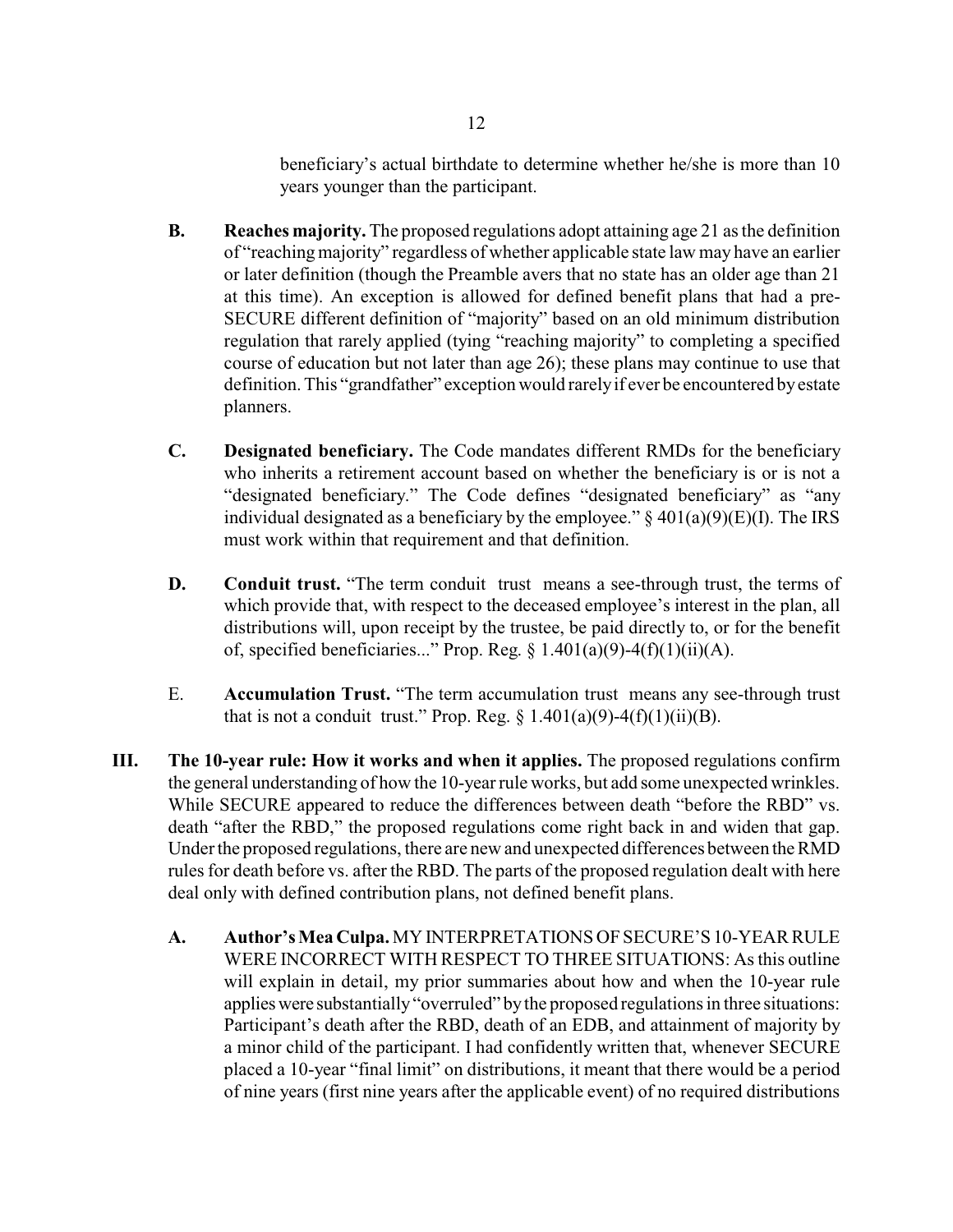at all, followed by a 100%-of-the-account RMD in the year that contained the  $10<sup>th</sup>$ anniversary of the applicable event. Those statements were not correct in cases of payments to plain old designated beneficiaries of a participant who died after his RBD, or in the case of a minor child who reached majority, or of the successor beneficiary to a deceased EDB. In all those cases, the proposed regulations (rightly, in my opinion, in at least two of the cases) provide for RMDs to continue during the nine years leading up to the year-10 deadline—which in some cases will mean the

- **B. How does the 10-year rule work?** The proposed regulations confirm the general understanding that the "10-year rule" introduced by SECURE (inserting  $\S$  401(a)(9)(H)(i) into the Code) works the same way as the 5-year rule (on which the 10-year rule is modeled) has always worked: No distributions are required until the 10<sup>th</sup> year at which time the entire account becomes the RMD. Prop. Reg. § 54.4974- $1(c)(2)$ . "(3) 10-year rule. Distributions satisfy this paragraph  $(c)(3)$  if the employee's entire interest is distributed by the end of the calendar year that includes the tenth anniversary of the date of the employee's death. For example, if an employee dies on any day in 2021, the entire interest must be distributed by the end of 2031 in order to satisfy the 5-year rule in section 401(a)(9)(B)(ii), as extended to 10 years by section 401(a)(9)(H)(i)." Prop. Reg. §1.401(a)(9)-3(c)(3). Then come the new wrinkles and shocking surprise:
- **C. Death** *before* **the RBD: EDB may elect 10-year rule.** If the employee dies before his RBD, and has no designated beneficiary, all benefits must be distributed by the end of the year that contains the fifth anniversary of the employee's death.  $\S$  401(a)(9)(B)(ii). This is called the 5-year rule. Under the 5-year rule, 100% of the account must be distributed by the end of the year that contains the fifth anniversary of the employee's death (sixth anniversary if the employee died in years 2015-2019), with no distributions required prior to that year. If benefits are left to a "plain old designated beneficiary" (PODB), benefits are payable under the 10-year rule. This operates the same as the 5-year rule—no distributions are required until the year that contains the  $10<sup>th</sup>$  anniversary of the employee's death. If the beneficiary is an Eligible Designated Beneficiary, the benefits are payable to the EDB in annual instalments over the life expectancy of the EDB—unless the EDB elects to use the 10-year rule instead. (Under the Proposed Regulations, that election could also be made FOR the EDBby the employee or by the plan itself.) That election (not part of SECURE—this was added by the Proposed Regulations) is permitted by the Proposed Regulations provided the applicable retirement plan permits the election: "(iii) *Elections.* A defined contribution plan may include a provision, applicable to an employee who dies before the employee's required beginning date and who has an eligible designated beneficiary, that permits the employee (or eligible designated beneficiary) to elect whether the 10-year rule in paragraph (c)(3) of this section or the life

account is liquidated well before the end of 10 years.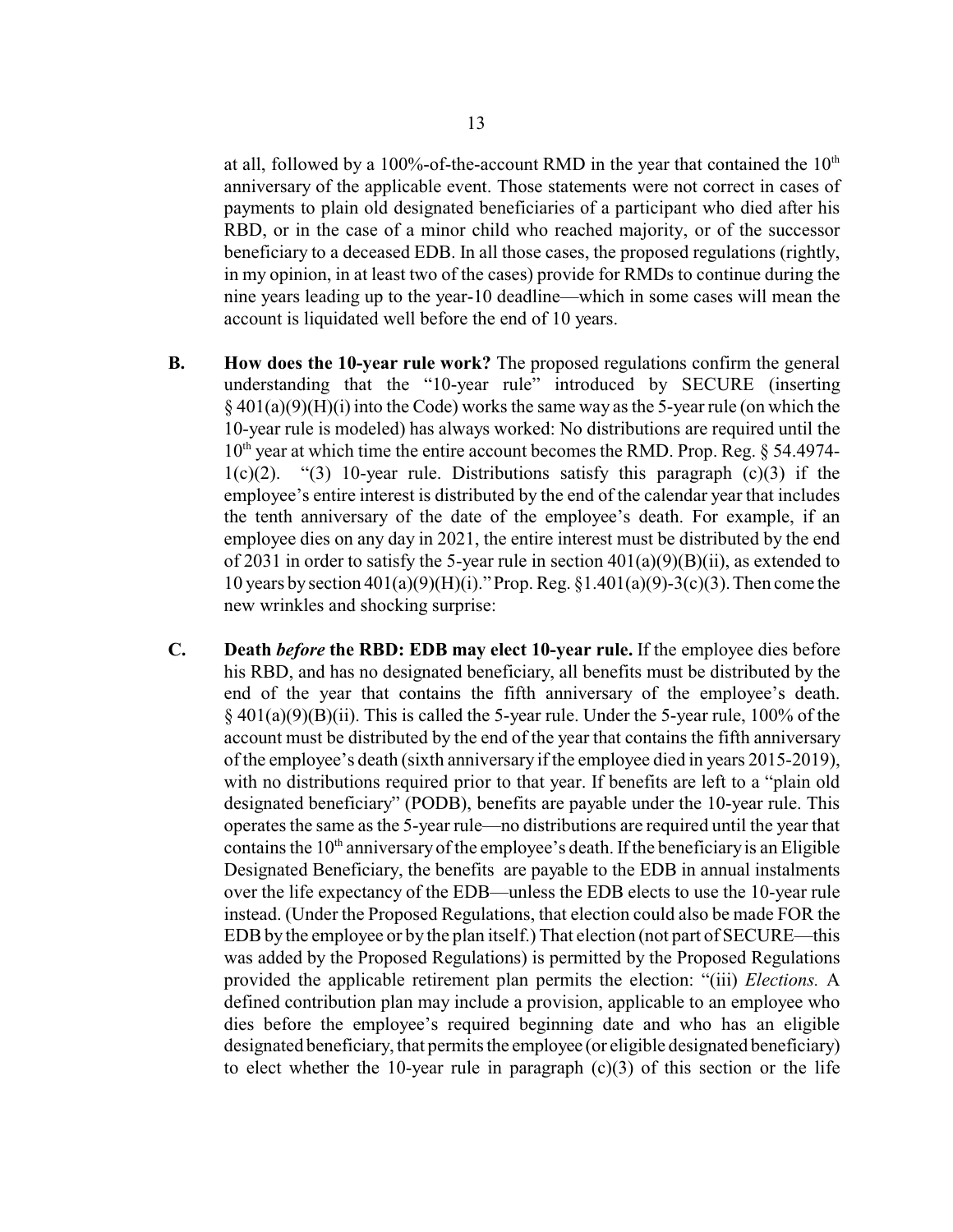expectancy rule in paragraph  $(c)(4)$  of this section applies..." Prop. Reg.  $§ 1.401(a)(9)-3(c)(5)(iii).$ 

- **D. Shocker: Death** *after***the RBD: Annual payouts required even ifthe 10-year rule applies.** The 10-year rule isn't the only RMD rule that applies! In a surprise move, the proposed regulations assert that annual RMDs must continue to be made after the participant's death if he dies after his RBD—even when the 10-year rule applies. Treasury is not saying this is how the 10-year rule is to be interpreted—Treasury agrees there are no distributions required *under the 10-year rule* until the 10<sup>th</sup> year. Rather, Treasury is saying that in enacting SECURE Congress did not repeal  $\S$  401(a)(9)(B)(i), so  $\S$  401(a)(9)(B)(i) is still in force and applicable and still must be complied with—even when the 10-year rule also applies! Here is how that would work, along with a walk-through of the complicated process by which Treasury arrives at and implements this dual RMD requirement in case of death after the RBD:
	- **Payout for PODB**: If the ALAR rule is to apply alongside the 10-year rule, the proposed regulation would require a plain old designated beneficiary (PODB) to take annual RMDs based on such DB's life expectancy annually beginning the year after the participant's death. Prop. Reg.  $\S$  1.401(a)(9)- $5(d)(1)(i)$ , (ii) ("applicable denominator is the greater of  $-(A)$  the designated beneficiary's remaining life expectancy; and (B) the employee's remaining life expectancy"). Such RMDs must continue "up to and including the calendar year that includes the beneficiary's date of death." Prop. Reg.  $§$  1.401(a)(9)-5(d)(1)(i). And in any case 100% of the account must be distributed in the 10<sup>th</sup> year. Prop. Reg. § 1.401(a)(9)-5(d)(1)(i)(last sentence),  $-5(e)(1)$ , (2). Here is the detail behind this summary:
		- $\S$  401(a)(9)(B)(i) provides that "if—(I) the distribution of the employee's interest has begun in accordance with subparagraph (A)(ii), and (II) the employee dies before his entire interest has been distributed to him, the remaining portion of such interest will be distributed *at least as rapidly* as under the method of distributions being used under subparagraph  $(A)(ii)$  as of the date of his death." Emphasis added. This is popularly [among ERISA people] known as the "at least as rapidly rule," hereinafter the ALAR rule. The following is from Prop. Reg.  $\S$  1.401(a)(9)-5, "Required minimum distributions from defined contribution plans":
		- Prop. Reg. § 1.401(a)(9)-5(d): **"Applicable denominator after employee's death--(1) Death on or after the employee's required beginning date**--(i) In general. If an employee dies after distribution has begun as determined under  $\S1.401(a)(9)-2(a)(3)$  (generally, on or after the employee's required beginning date), distributions must satisfy section  $401(a)(9)(B)(i)$  [the ALAR rule]. In order to satisfythis requirement, the applicable denominator after the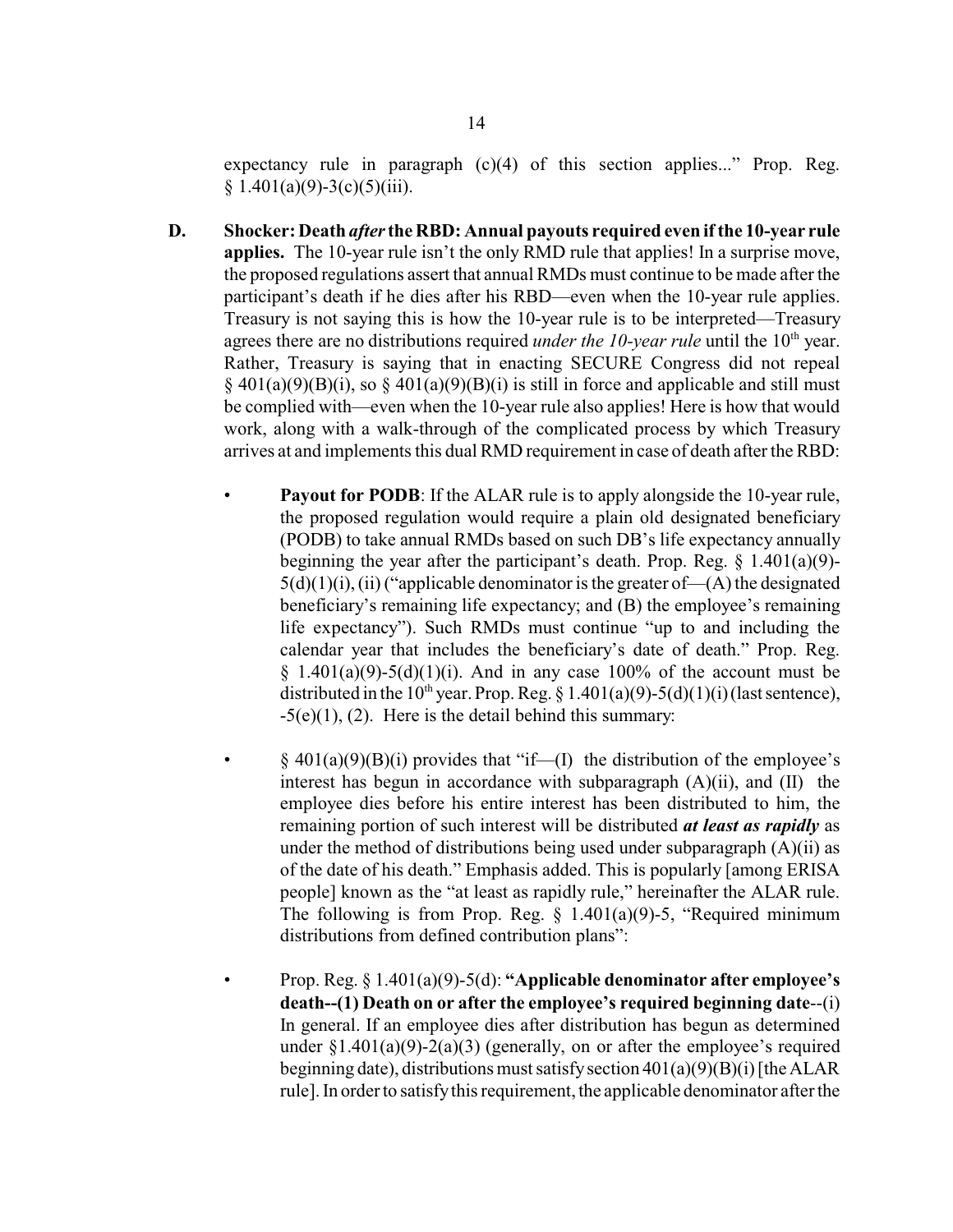employee's death is determined under the rules of this paragraph  $(d)(1)$ . The requirement to take an annual distribution in accordance with the preceding sentence applies for distribution calendar years up to and including the calendar year that includes the beneficiary's date of death...." Pause, ok, so far so good: The ALAR rule applies to the deceased participant's beneficiary *along with* whatever other post-death RMD rule applies to such beneficiary, apparently. So if the beneficiary is a "PODB" (subject to the 10-year rule), the PODB must take annual distributions for years one through nine, then 100% of any remaining balance in year 10. How much are these annual distributions such PODB must take?

- "The distributions also must satisfy section  $401(a)(9)(B)(ii)$  [the 5-year rule] (or, if applicable, section  $401(a)(9)(B)(iii)$  [the exceptions to the 5-year rule] [this is puzzling because the 5-year rule never applies in cases of death after the RBD which is supposedly what Prop. Reg.  $\S 1.401(a)(9) - 5(d)(1)$  is about; this reference to the 5-year rule and its exceptions seems to be an error in this regulation], taking into account sections  $401(a)(9)(E)(iii)$  [minor child of participant ceases to be an EDB upon attaining majority....what has THIS got to do with it?], and  $401(a)(9)(H)(ii)$  and (iii) [the life expectancy payout for EDBs and the 10-year cap after death of the EDB]). In order to satisfy those requirements, in addition to determining the applicable denominator under the rules of this paragraph  $(d)(1)$ , the distributions also must satisfy any applicable requirements under paragraph (e) of this section [i.e. the outer limit for distribution of 100% of the account in the  $10<sup>th</sup>$  year after the death of the participant if the beneficiary is a PODB, death of the eligible designated beneficiary, attainment of majority of a minor-child EDB, etc. whichever is applicable]."
- What annual distributions are required to satisfy the ALAR rule? Prop. Reg. § 1.401(a)(9)-5(d) says this: "(ii) Employee with designated beneficiary. If the employee has a designated beneficiary as of the date determined under  $§1.401(a)(9)-4(c)$  [that would be ANY DB, whether such DB is an EDB or a PODB], the applicable denominator is the greater of--(A) The designated beneficiary's remaining life expectancy; and (B) The employee's remaining life expectancy. (iii) Employee with no designated beneficiary. If the employee does not have a designated beneficiary as of the date determined under  $$1.401(a)(9)-4(c)$ , the applicable denominator is the employee's remaining life expectancy."
- Under this rule, if the DB or EDB is younger than the decedent, the minimum distribution under the ALAR rule will be determined using the beneficiary's life expectancy, though such life expectancy payout will "run out" in the  $10<sup>th</sup>$ year (the Outer Limit Year under the 10-year rule) in the case of a PODB, as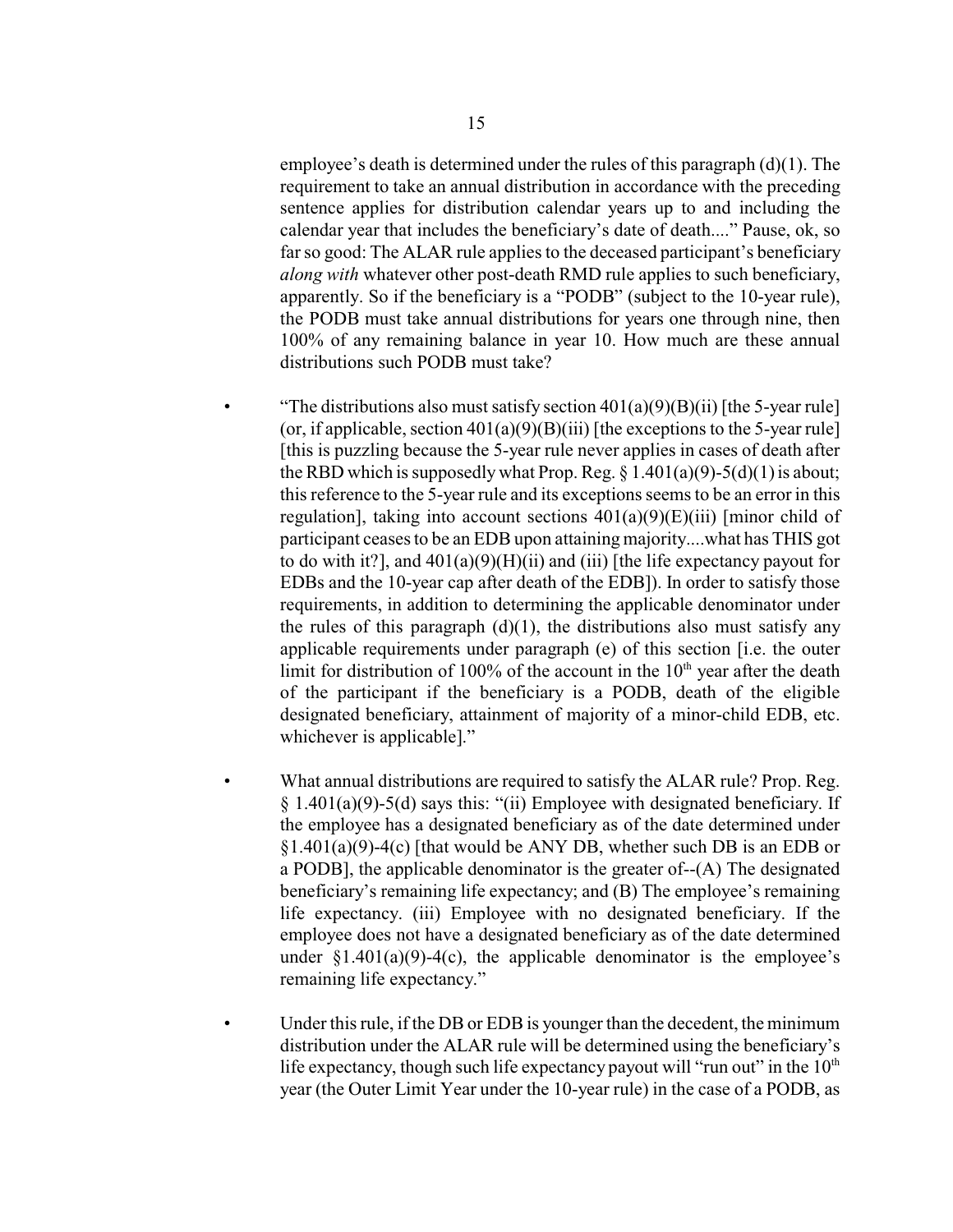100% distribution is required in that year. If the DB is older than the decedent, then he/she can't be a PODB because any DB older than the decedent is an EDB. See PART IX of this outline dealing with NoMoTTY beneficiaries.

- **E. Is Treasury right about the ALAR rule?** Though practitioners generally assumed that the 10-year rule was the only rule that applied to PODBs in case of the participant's death, Treasury obviously came to a different conclusion. Treasury as above discussed concluded that the ALAR rule was not repealed and therefore still applies. Are they right about that?
	- $\S$  401(a)(9)(B)(i) provides that, when an employee dies after lifetime RMDs have begun (i.e., after his RBD), "the remaining portion of such interest will be distributed at least as rapidly as under the method of distributions being used under subparagraph (A)(ii) as of the date of his death." This is the "at least as rapidly rule" (ALAR rule), which has been part of the Code since forever. Though Treasury's own regulations have applied the ALAR rule "creatively" (to say the least), Treasury raises a valid question. Did Congress intend the 10-year rule to "overrule" the ALAR rule or not?
		- In the Committee Report that provides background for SECURE's changes to the RMD rules, the drafter noted the existence of the ALAR rule in the description of the existing (pre-SECURE) rules; see Committee Report Note 231. Then, in describing SECURE's proposed changes, the Report states that "The proposal changes the after-death required minimum distribution rules applicable to defined contribution plans, as defined, with respect to required minimum distributions to designated beneficiaries....Ten-year after-death rule for defined contributions plans: In general: Under the proposal, the five-year rule is expanded to become a 10-year period instead of five years ("10-year rule"), such that *the 10-year rule is the general rule for distributions to designated beneficiaries after death (regardless of whether the employee (or IRA owner) dies before, on, or after the required beginning date)* unless the designated beneficiary is an eligible beneficiary.... Thus, in the case of an ineligible beneficiary, distribution of the employee (or IRA owner's) entire benefit is required to be distributed by the end of the tenth calendar year following the year of the employee or IRA owner's death." See <https://www.govtrack.us/congress/bills/116/hr1994/text>. Emphasis added.
		- The Committee Report does not directly address "repeal" of the ALAR rule. Treasury's interpretation of that omission is that Congress did not intend the 10-year rule to replace BOTH the life expectancy payout AND the ALAR rule, only the life expectancy payout (since the ALAR rule was not omitted from the Code by SECURE, or specifically referenced in  $\S$  401(a)(9)(H)(i),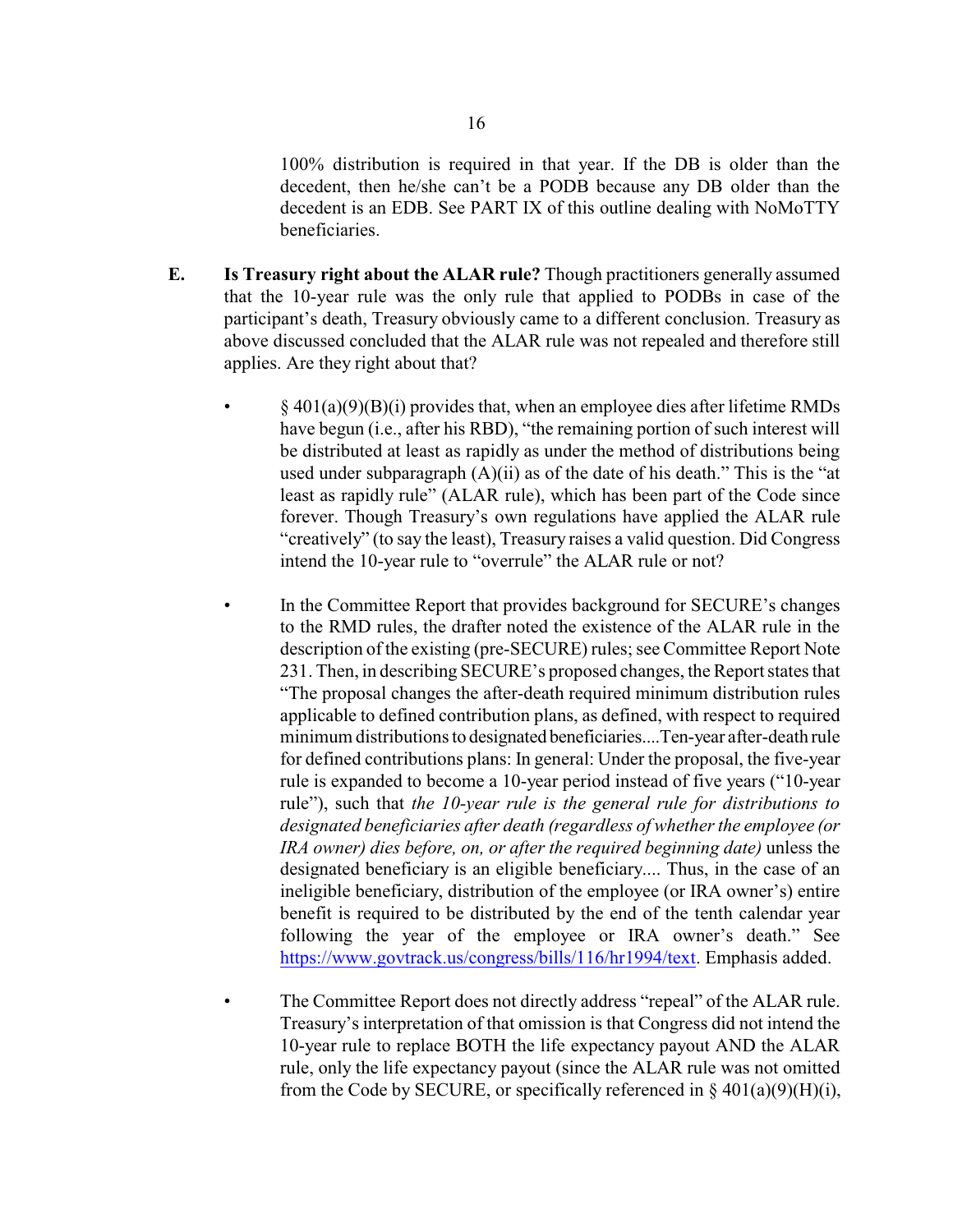the section that inserts the 10-year rule). However, the interpretation that Congress intended the 10-year rule to replace both rules (the life expectancy payout and ALAR rule) in the case of "ineligible beneficiaries" would appear to be comparably valid, in view of the Committee Report's emphasis that the 10-year rule applies for these beneficiaries "whether or not the employee (or IRA owner) dies before, on, or after the required beginning date" [sic], and the statute's wording that the 10-year rule "shall apply whether or not distributions of the employee's interests have begun in accordance with subparagraph (A)."

- **F. 10 year limit applies after death of an EDB.** Prior to SECURE, the "life expectancy of the beneficiary" was the required distribution period generally for any designated beneficiary. See  $\S$  401(a)(9)(B)(iii) ("(iii) Exception to 5-year rule for certain amounts payable over life of beneficiary. If—(I) any portion of the employee's interest is payable to (or for the benefit of) a designated beneficiary, (II) such portion will be distributed (in accordance with regulations) over the life of such designated beneficiary..."), as interpreted in Treasury regulations finalized in 2002. SECURE changed this by providing that the above-quoted "(B)(iii)" life expectancy payout rule would apply only to "Eligible Designated Beneficiaries" (EDBs).  $§$  401(a)(9)(H)(ii) ("Subparagraph (B)(iii) shall apply only in the case of an eligible designated beneficiary."). SECURE also provided that, upon the death of an EDB,"the exception under clause (ii) [granting life expectancy payout to the EDB] *shall not apply to any beneficiary of such eligible designated beneficiary* and the remainder of such portion shall be distributed within 10 years after the death of such eligible designated beneficiary."  $\S 401(a)(9)(H)(iii)$ . Emphasis added. Note that this wording ("remainder....shall be distributed within 10 years after the death of..."), though it creates a 10-year rule of sorts, is not the same as the wording applying the "10-year rule" as the general rule for designated beneficiaries. Some people including me assumed the 10-year limit applicable on death of an EDB would work the same way as the old 5-year rule: The year of the EDB's death would be the final year of the life expectancy payout, with no further payouts required until the year containing the 10<sup>th</sup> anniversary of the EDB's death, at which time 100% of the account would become the RMD. Although that would appear to be a reasonable interpretation of the statute's statement that the life expectancy payout "shall not apply" to the successor beneficiary, the Proposed Regulations have a different interpretation: The life expectancy payout based on the life expectancy of the now-deceased EDB *continues*, with annual RMDs in years one through nine after the EDB's death, and a final payout of 100% of the account due in the year containing the  $10<sup>th</sup>$  anniversary of such death. Prop. Reg. § 1.401(a)(6)-(F)(6)(i) (Example 1).
- **G. One more appearance of the 10-year rule in the Proposed Regs.** One part of the proposed regulations would restate Treas. Reg. § 1.402(c)(2) to provide an up to date list of what constitutes a qualified rollover distribution from a qualified  $(\S 401(a))$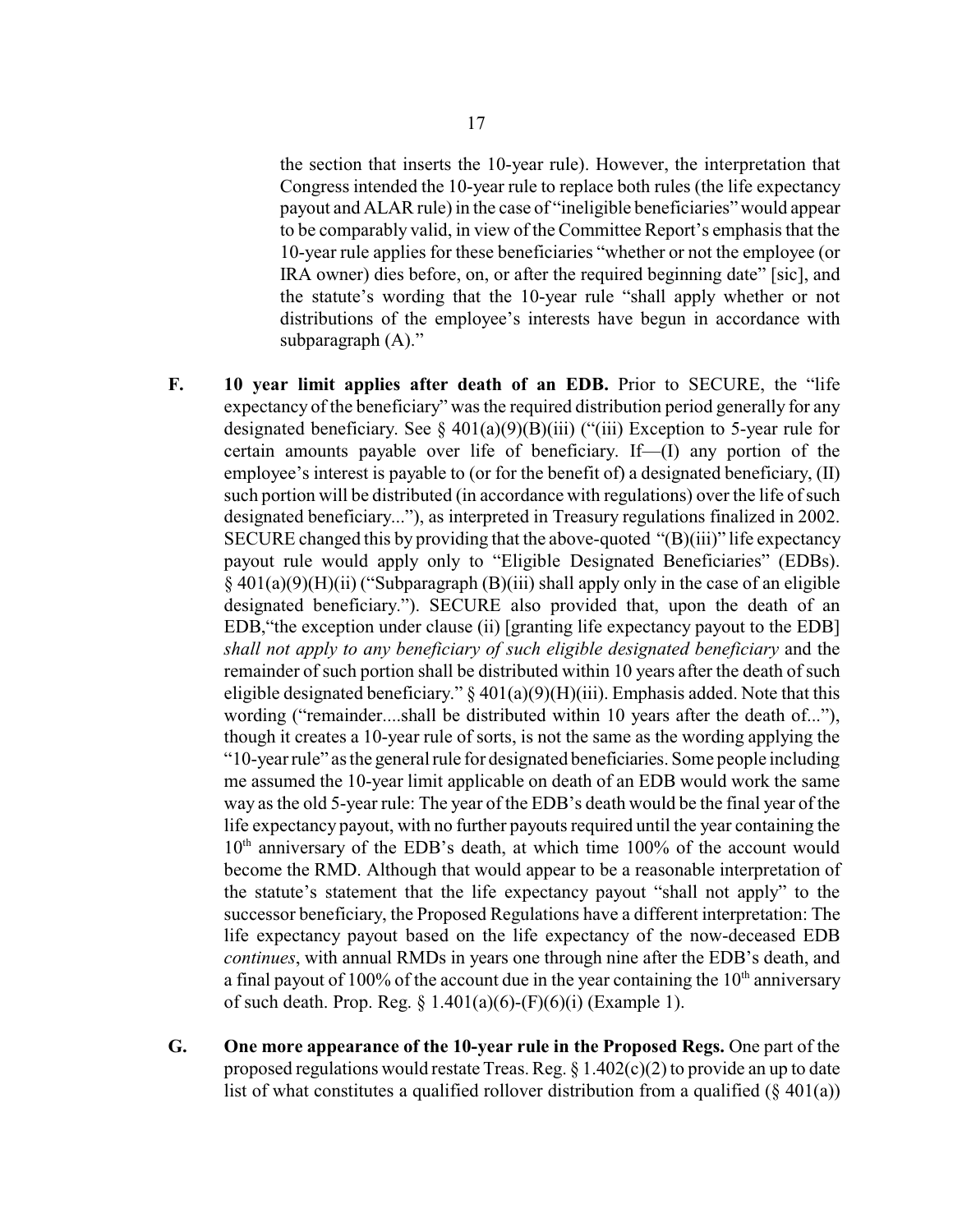retirement plan, and various rules applicable to such rollovers. Though this information is relevant to everyone involved in rollovers, this regulation is primarily addressed to plan administrators who must know what "rollover" contributions they can accept into their plans, which distributions from their plans they may or must transfer to another retirement plan via direct rollover, which distributions are subject to mandatory withholding, etc. Part "(j)" of the Proposed Regulation addresses "Treatment of distributions to beneficiary" with respect to these rollover issues. Subsection (j)(1) deals with distributions to a "spousal distributee," and (j)(2) with a "Non-spousal distributee." Of course a distribution to a non-spouse beneficiary generally "does not constitute an eligible rollover distribution." However, the Proposed Regulation points out, if the distributee is a Designated Beneficiary and is not the surviving spouse, he/she is entitled to have the distribution transferred to an inherited IRA—but only to the extent the distribution is not a minimum required distribution. Prop. Reg. § 1.402(c)(2)(j)(3)(i)(A). So how is the Plan Administrator to know whether the distribution to the nonspouse beneficiaryis a nonrollable RMD? Here's how:

- First, the first money paid out of an account in any year is applied to the RMD (if there is an RMD for that year). Prop. Reg.  $\S 1.402(c)(2)(i)(3)(i)(A)$ , first sentence.
- Next: "If the employee dies before the employee's required beginning date (within the meaning of  $\S1.401(a)(9)-2(b)$ ), then no amount is a required minimum distribution for the year in which the employee dies." Prop. Reg.  $§ 1.402(c)(2)(i)(3)(i)(A)$ , last sentence.
- Finally, "If an employee dies on or after the employee's required beginning date, then the amount that is not an eligible rollover distribution because it is a required minimum distribution for a calendar year is determined under paragraph  $(j)(3)(i)(F)$  of this section." Prop. Reg. § 1.402(c)-2(j)(3)(i)(B), last sentence. Here is what " $(i)(3)(i)(F)$ " provides, in relevant part: " $(F)$  Employee dies on or after required beginning date. If the employee dies on or after the employee's required beginning date, then, in the calendar year of the employee's death, the amount treated as a required minimum distribution and not eligible to be rolled over is determined in accordance with  $§1.401(a)(9)-5(c)$ .... For each subsequent calendar year, the amount treated as a required minimum distribution and not eligible to be rolled over is determined in accordance with [Prop. Reg.]  $\S$  1.401(a)(9)-5(d) and (e)..." Prop. Reg.  $\S$  1.401(a)(9)-5(d) spells out the ALAR rule. Prop. Reg.  $§ 1.401(a)(9)-5(e)$  sets out when the 10-year rule applies. So this part of the proposed regulation is consistent with the rest—the PODB is subject to the ALAR rule as well as the 10-year rule.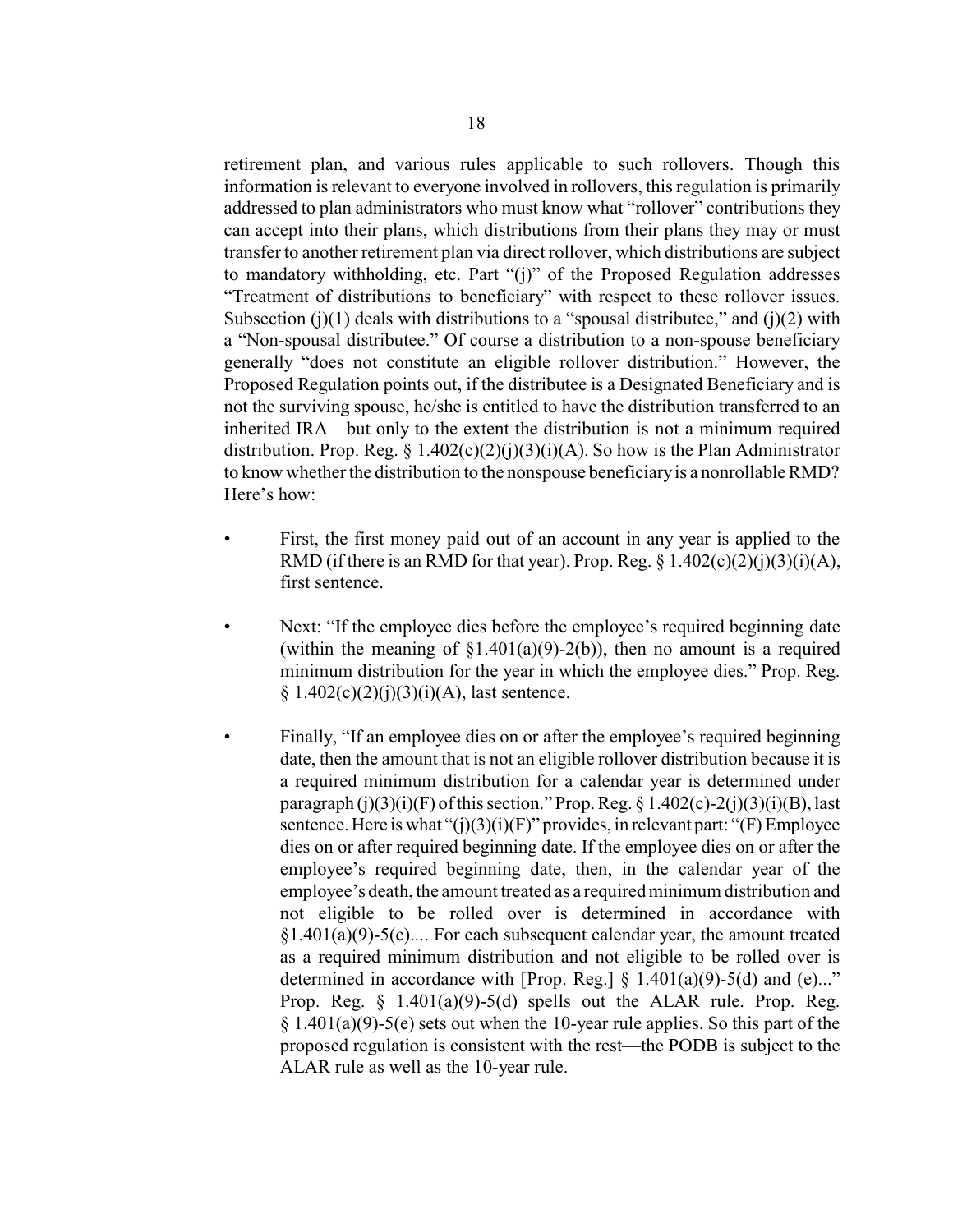- And, here is the proposed regulations' description of how the 10-year rule works if it is applicable for the purposes of determining whether a distribution to a nonspouse beneficiary subject to the 10-year rule is eligible for direct rollover to an inherited IRA: "(D) Ten-year rule. If the 10-year rule described in  $\S1.401(a)(9)-3(c)(3)$  applies to the beneficiary, then no amount is required to be distributed until the end of the tenth calendar year following the calendar year of the employee's death. In that year, the entire amount to which the beneficiary is entitled under the plan must be distributed, and because it is treated as a required minimum distribution, it is not an eligible rollover distribution. Thus, if the 10-year rule applies with respect to a designated beneficiary, then any distribution made before the tenth calendar year following the calendar year of the employee's death is eligible for rollover if it otherwise meets the requirements of this section." Prop. Reg. § 1.402(c)-2(j)(3)(i)(D). The plan administrator needs to remember that *other subsections of this proposed regulation* make some distributions during the 10-year period non-rollable RMDs despite this Prop. Reg. § 1.402(c)-  $2(i)(3)(i)(D)$ .
- **H. Reminder: What happens if you miss the 10-year deadline**. As is true under existing regulations, if the beneficiary fails to take the 100% distribution in year 10, then that "missed RMD" will continue to be the RMD from that account every year after that until it is distributed....accruing the 50% excise tax annually. Prop. Reg.  $§ 54.4974-1(e).$

## **IV. Other SECURE (and non-SECURE) questions answered by the Proposed Regulations.**

- **A. Reaches majority.** See above. The Preamble states the IRS's wise observation that a definition of "reaches majority" that depended on definitions under 50 potentially different state laws and/or on a subjective or hard to determine status such as completing a specified course of education would be unworkable for the administrators of plans and IRAs required to interpret or apply the minimum distribution rules. In view of which the IRS wisely adopted a single objective definition to apply to all plans in all states.
- **B. Whose life expectancy is the Applicable Denominator for anAMBT?** SECURE's provision allowing a life expectancy payout for an AMBT had a little mistake in it. SECURE provided that the "life expectancy payout" would apply to such a trust but did not specifyWHOSE life expectancy would be the measuring period for required distributions. Under the [pre-SECURE] existing regulations, the oldest countable beneficiary of the trust is the "designated beneficiary" whose life expectancy becomes the distribution period. But it was assumed that Congress meant to say the disabled beneficiary's life expectancywould be the ADP for an AMBT, even if other trust beneficiaries were older. The proposed regulations would fix this: Though the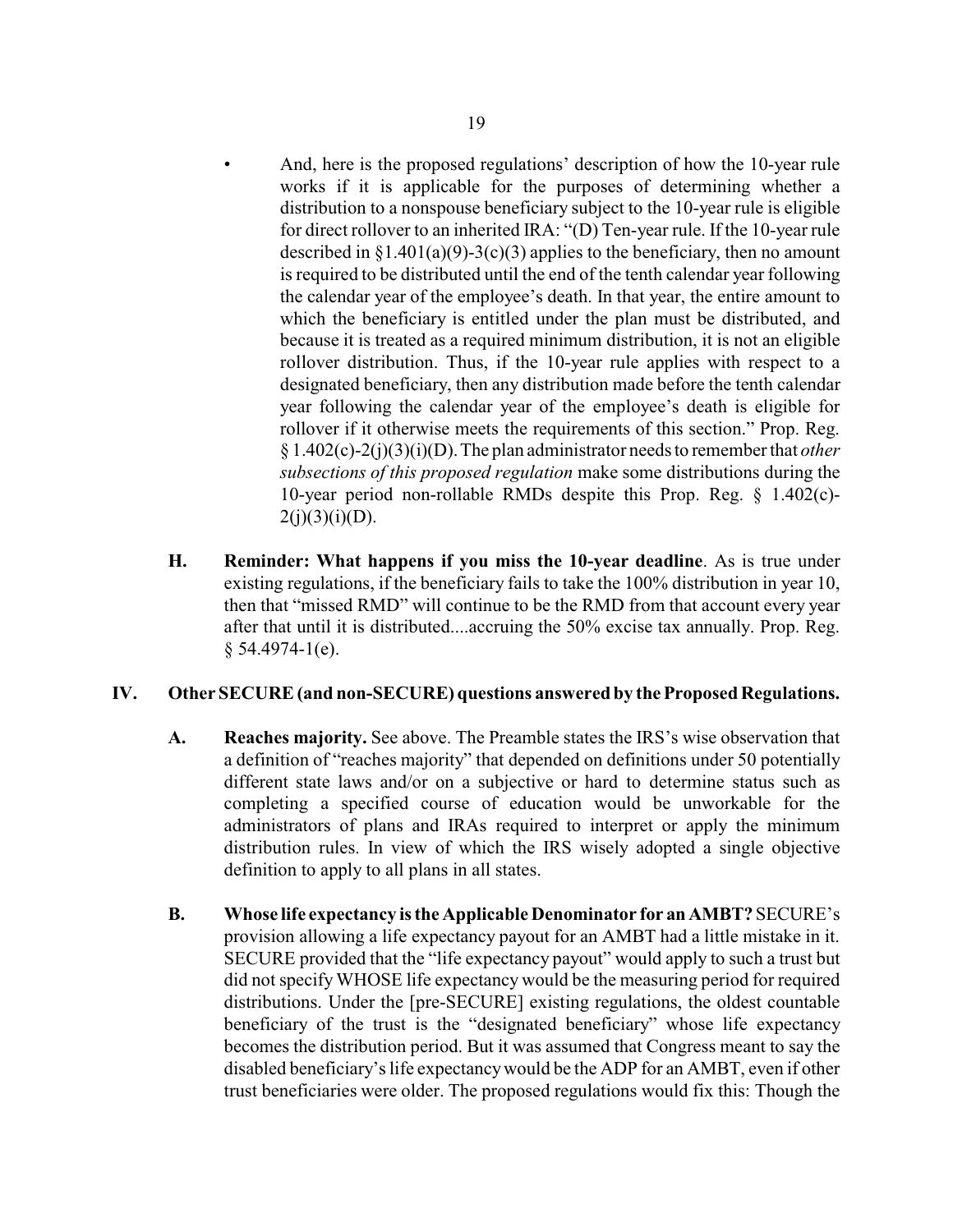"General rule" would apply the "life expectancy of the oldest designated beneficiary," the proposed regulation would apply the life expectancy of the *oldest disabled beneficiary* of the trust. Prop. Reg.  $\S$  1.401(a)(9)-5(f)(1)(i).

- **C. Whose life expectancy/outer limit year applies for a trust for multiple minor children of participant?** If the only countable beneficiaries are all minor children of the participant, then the applicable denominator is the life expectancyof the oldest minor child of the participant who is a beneficiary of the trust. Prop. Reg.  $§$  1.401(a)(9)-5(f)(2)(ii). If the trust also has older beneficiaries who are designated beneficiaries but *not* minor child-EDBs, the annual RMDs would be based on the life expectancy of the oldest countable DB, but those older DBs are disregarded in determining the Outer Limit Year (and the 10-year rule does not apply merely because there are such "PODBs" in the trust). See PART VII.
- **D. "Disabled" status for beneficiary under age 18.** One category of EDB under SECURE is a "disabled" individual, with disability defined by reference to  $\S$  72(m)(7). Since  $\S$  72's definition of disability is defined by reference to the individual's inability to "engage in any substantial gainful activity," it is not apposite for determining the disability of a young child. The proposed regulations would cure this by adding this definition of "disabled" if the designated beneficiary is under age 18: "an individual is disabled if, as of the date of the employee's death, the individual is described in paragraph (e)(4)(ii) or (iii) of this section, or paragraph (e)(4)(iv) of this section applies." Prop. Reg.  $\S$  1.401(a)(9)-4(e)(4)(iii). See PART VIII.
- **E. Will the "no separate accounts rule for subtrusts rule" be "repealed?"** The answer is apparently "no." Treas. Reg.  $\S 1.401(a)(9)$ -4, A-5(c) provides that "separate accounts" treatment cannot be allowed for multiple subtrusts created under a single trust unless the subtrusts were named directly as beneficiaries of the retirement plan. See discussion at ¶ 6.3.02(A) of *Life and Death Planning for Retirement Benefits*. Since SECURE essentially "overruled" this regulation as it would apply to an Applicable Multi-BeneficiaryTrust (AMBT), there was some hope that the Treasury would repeal the regulation altogether. The proposed regulations have their own new definition of separate accounts.
- **F. Will the IRS drop the "oldest person" requirement from the "identifiable" beneficiaries RMD trust-rule?** Answered: Yes. See Part X(D) of this Outline.
- **G. Conduit trust for multiple beneficiaries is ok.** Before these proposed regulations, it was uncertain whether the IRS would recognize a conduit trust for more than one individual beneficiary. The Proposed Regulations remove this uncertainty—a conduit trust can be for "specified beneficiaries," plural. Prop. Reg.  $\S$  1.401(a)(9)- $4(f)(1)(ii)(A).$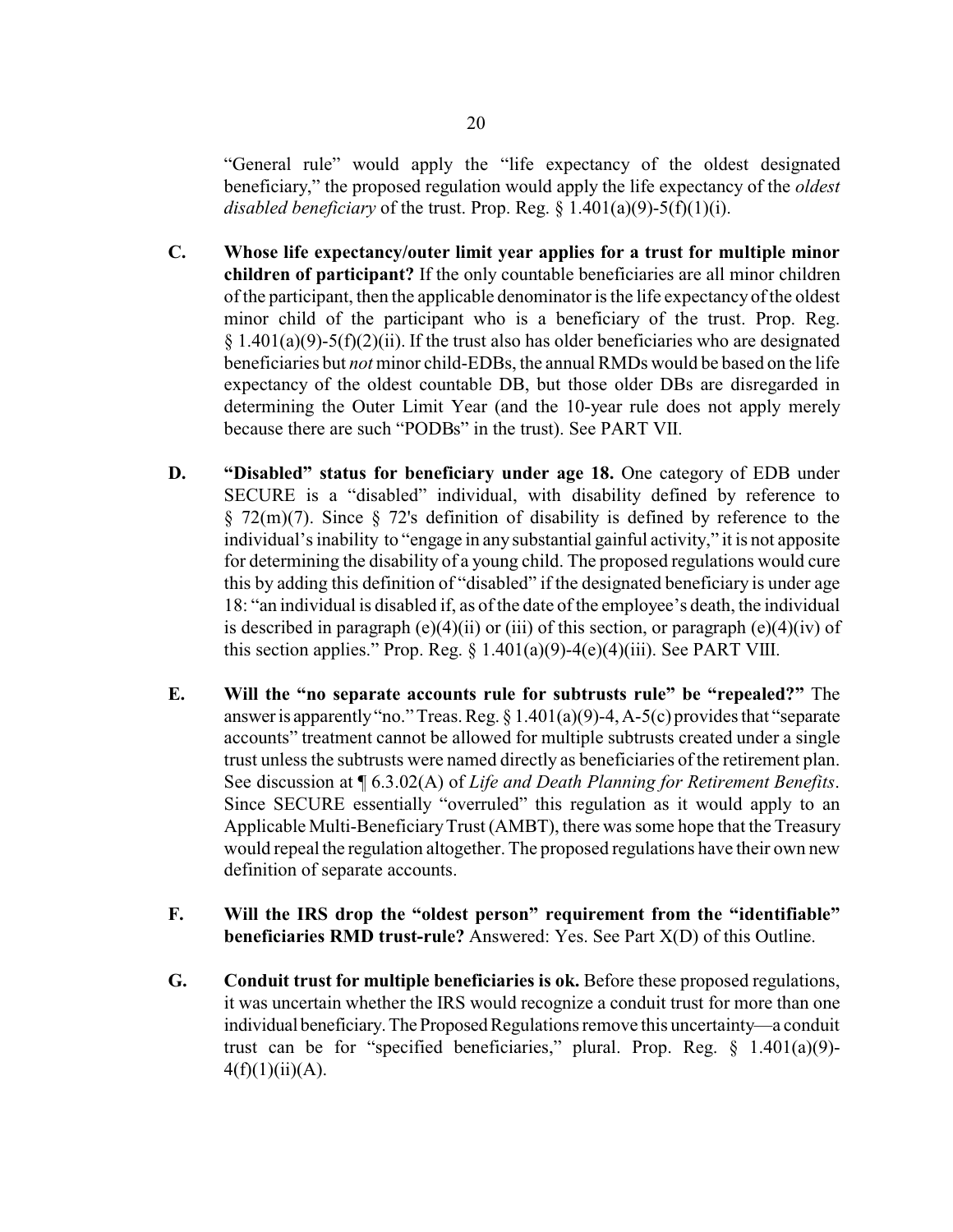- **H. Defined benefit plans vs. defined contribution plans (also called "individual account plans").** Prior to SECURE, the Code's minimum distribution rules made no distinction between defined benefits plans and defined contribution plans. After years of wrestling with  $\S 401(a)(9)$ , the IRS (appropriately—in fact of necessity) came up with entirely different sets of minimum distribution rules for the two types of retirement plans. SECURE for the first time inserted Code-level differences between the distribution requirements for defined contribution plans and defined benefit plans. This Outline covers only the defined contribution/individual account plan minimum distribution rules.
- **I. RBD for a participant who died before SECURE's effective date.** SECURE changed the starting age for lifetime RMDs from  $70\frac{1}{2}$  to 72. SECURE's effective date was generally January 1, 2020 . How did this change affect someone who died before reaching either age and before 2020? You might wonder–what difference would this change make to that person–he is deceased so does not have to worry about lifetime RMDs at all, so who cares what *would* have been his RBD? Here is why it sometimes matters: If the participant dies leaving his IRA to his surviving spouse as sole beneficiary, the spouse's required commencement date (under  $\S$  401(a)(9)(B)(iv)) for RMDs to be taken as beneficiary is the later of the year after the participant's death or the year the participant would have had to commence taking distributions had he not died. There was some question whether a surviving spouse whose deceased spouse was born after June 30, 1949, but who died before 2020, was entitled to take advantage of the delayed RBD that would have applied to the deceased spouse had he not died. The Preamble states that "This effective date provision could be interpreted to require the employee to survive until age 70½ in order to have the amended definition apply (that is, if the employee died before attaining age 70½, then the amended definition would not apply with respect to distributions to that employee's beneficiary, even if the employee would have attained age 70½ on or after January 1, 2020, had the employee survived). Instead, for ease of administration, these proposed regulations interpret the effective date language to apply the amendments made by section 114 of the SECURE Act to an employee who died before attaining age 70½ if the employee would have attained age 70½ on or after January 1, 2020 (that is, the employee's date of birth is on or after July 1, 1949). This interpretation also extends to a surviving spouse who is waiting to begin distributions pursuant to section  $401(a)(9)(B)(iv)$ . Thus, for example, if an employee who was born on June 1, 1952, died in 2018, and the employee's sole beneficiary is the employee's surviving spouse, then the surviving spouse may wait until 2024 (the calendar year in which the employee would have attained age 72) to begin receiving distributions."
- **J. What is the treatment of a trust all of whose countable beneficiaries are EDBs?** Prop. Reg.  $\S 1.401(a)(9)-4(f)(6)(ii)$  (Example 2) indicates that the answer to this question is: The oldest EDB's life expectancy will be the Applicable Denominator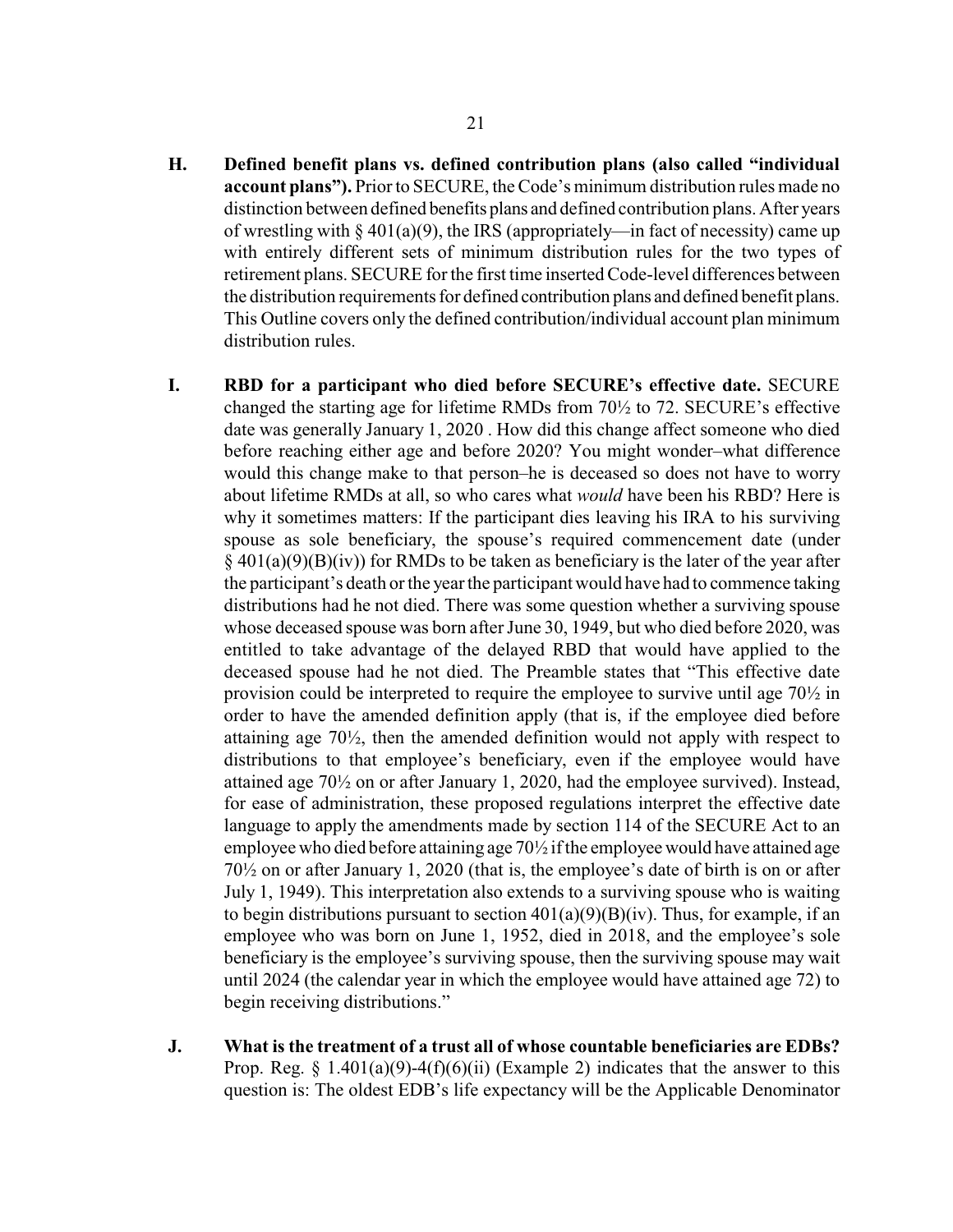for the trust. In the example, the life beneficiary of the trust is the participant's surviving spouse (an EDB), but it is not a conduit trust because she is entitled only to income of the trust, not to receive all distributions the trust receives from the plan (as would be the case if this were a conduit trust).After the surviving spouse's death, the trust is to pass outright to the deceased participant's sibling who is younger than the surviving spouse and who is less than 10 years younger than the decedent—so the sole remainder beneficiary is also an EDB. A charity takes the trust on the surviving spouse's death if the sibling has predeceased her; but this nonindividual beneficiary is not countable because it takes only if it survives the second-tier beneficiary (the sibling), and accordingly the charity is third-tier, and accordingly it is disregarded. Even though the oldest EDB is the surviving spouse, however, the trust will not get the special spousal RMD deals such as recalculation of life expectancy because the surviving spouse must be "sole" designated beneficiary to get those deals. Upon the death of the surviving spouse, RMDs will continue to be made to the trust based on the life expectancy of the surviving spouse [assuming she died before that LE payout period ended], with a final RMD of 100% of the account due in the year of the  $10<sup>th</sup>$ anniversary of the surviving spouse's death. Prop. Reg.  $\S$  1.401(a)(9)-5(e)(3).

- **V. General rules for EDBs.** SECURE provides that only an "eligible designated beneficiary" (EDB) is entitled to the "life expectancy payout exception" of IRC  $\S$  401(a)(9)(B)(iii).  $§$  401(a)(9)(H)(iii). The definitions of the five types of EDBs (participant's surviving spouse or minor child, disabled or chronically ill individual, individual not more than 10 years younger than the participant) are found in Prop. Reg. § 1.401(a)(9)-4, and are set out in the applicable section of this Outline for each category. SECURE further provides that after the death of the EDB the life expectancy payout terminates and 100% distribution is required, 10 years after such EDB's death; and in the case of a minor child of the participant, EDB status ends upon reaching majority so the payout must end 10 years after the earlier of the year of such child's death or the year in which he reaches majority ( $\S 401(a)(9)(E)(iii)$ ). The Proposed Regulations embroider these EDB payout rules with the following additions:
	- **A. If the participant died before his RBD, leaving benefits to an EDB**, the EDB can take the benefits over the EDB's life expectancy or can elect, instead, to take benefits under the 10-year rule, provided such election is permitted by the applicable retirement plan. Prop. Reg.  $\S 1.401(a)(9)-3(c)(5)(iii)$ .
		- If the plan has no provision on this point [presumably that situation will be rare], the "default" rule for an EDB is the life expectancy payout. Prop. Reg.  $§ 1.401(a)(9)-3(c)(5)(i)(C).$
		- If an "individual" EDB is defaulted into the life expectancy payout by the preceding rule, there is an *automatic* waiver of the 50% excise tax on such individual's missed life-expectancy RMDs if the individual EDB-"payee elects the 10-year rule...by the end of the ninth calendar year following the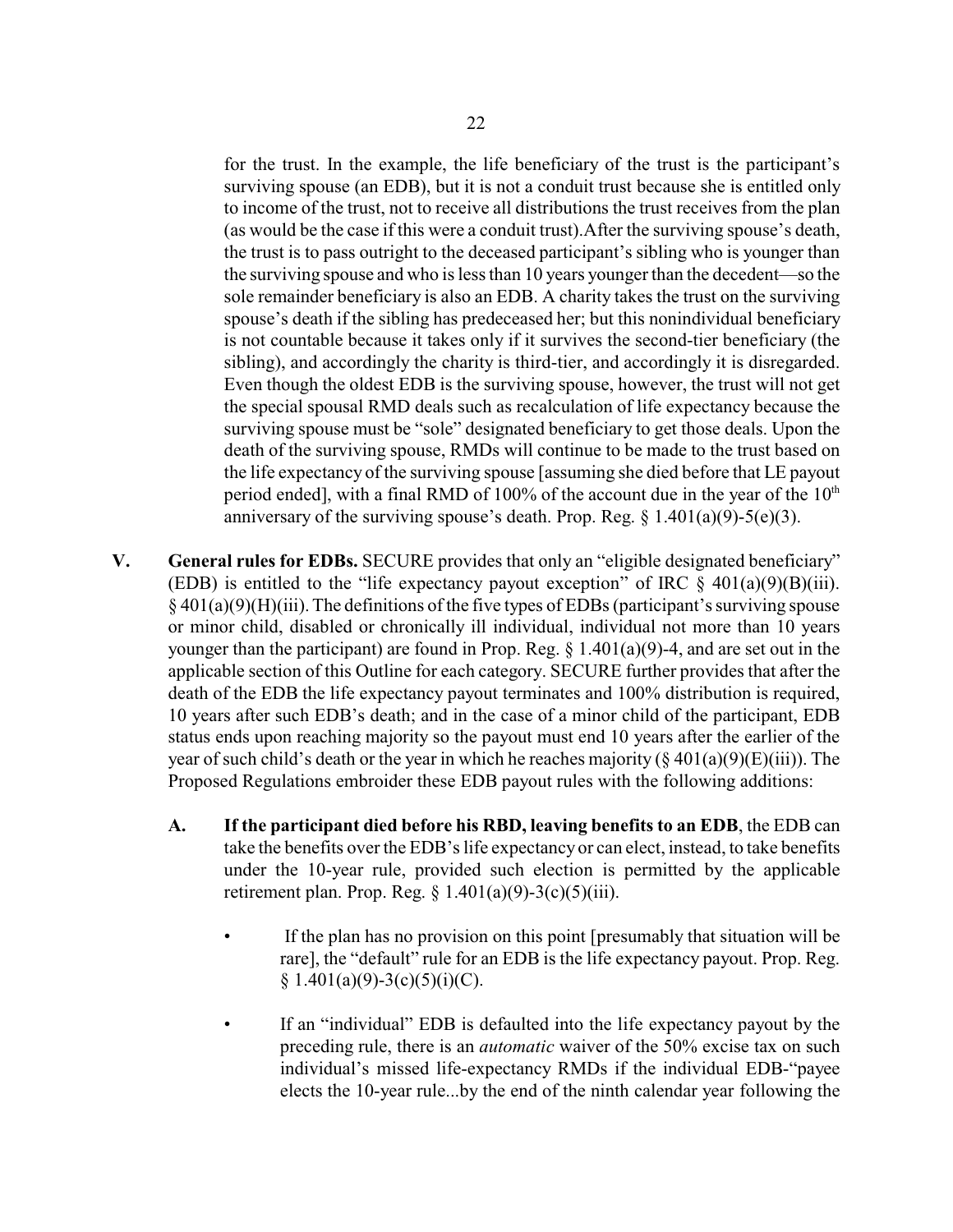calendar year of the employee's death." Prop. Reg.  $\S$  54.4974-1(g)(2). Not clear how the payee makes this election. The fact that this automatic waiver is limit to "individual" EDBs may indicate it is not available to a trust named as beneficiary.

- **B. If the participant died after his RBD**, the Applicable Denominator for an EDB is the longer of the EDB's life expectancy and the participant's life expectancy (the "longer of" rule—this is a carryover from pre-SECURE treatment of all DBs). See Prop. Reg. § 1.401(a)(9)-2(a)(4), § 1.401(a)(9)-5(d)(1)(ii). There is no option for the EDB to elect the 10-year rule in cases of death after the RBD.
- **C. Annual distributions track vs. Outer Limit Year.** The Proposed Regulations' layout or way of presenting the minimum distribution rules is to provide the payout requirement that will apply to the beneficiary upon the participant's death, followed by a wrap-up section (Prop. Reg.  $\S 1.401(a)(9) - 5(e)$ ) that imposes a "notwithstanding anything else" provision—that regardless of what the schedule of annual payments is, the payouts must be completed and end in a certain year—100% distribution is required in that final year. For EDBs generally, it is the tenth calendar year following the calendar year of the EDB's death. Prop. Reg.  $\S 1.401(a)(9) - 5(e)(3)$ . For an EDB who is an EDB solely because he or she is the child of the employee who had not reached majority, it is the tenth calendar year following the year the beneficiary reaches majority, i.e., the calendar year of his/her 31<sup>st</sup> birthday. Prop. Reg. § 1.401(a)(9)-5(e)(4). Presumably this means the earlier of the minor's death or  $31^{st}$ birthday year.
- **VI. EDBs: The Surviving Spouse.** The participant's surviving spouse is an Eligible Designated Beneficiary and as such entitled to a life expectancy payout. The rules for determining who is the surviving spouse, when payouts to her must commence, how such payments are computed, and what happens if she dies before she is required to start taking such distributions appear not to have changed so they are not covered in this outline. Here are some minor comments on this:
	- The Proposed Regulations confirm that the surviving spouse of a participant who died before 2020 (i.e., before SECURE's effective date) can wait until the deceased participant would have reached age 72 before commencing required distributions as his beneficiary, IF the deceased spouse was born after June 30, 1049.
	- A conduit trust for the surviving spouse will qualify for the life expectancy payout (EDB treatment) as was expected, regardless of who is the "remainder beneficiary" of the trust.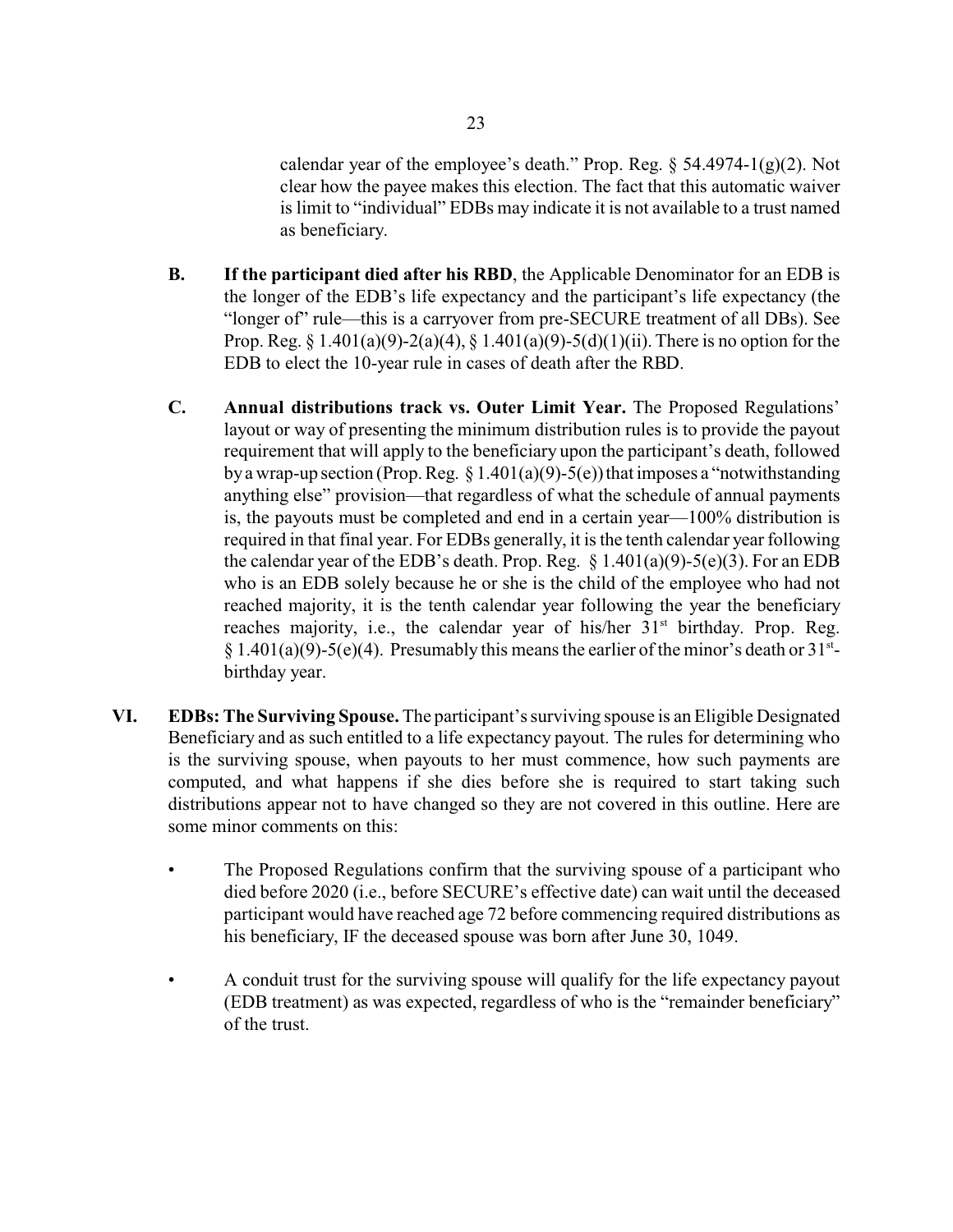- An accumulation trust for the surviving spouse's life benefit will qualify for the life expectancypayout (but not the other special spousal RMD rules) only if all countable trust beneficiaries are EDBs.
- **VII. EDBs: Minor Child of the Employee/IRA Owner ("Participant").** A major uncertainty for planners after enactment of SECURE has been the options for structuring a trust for minor children: How can such beneficiaries be provided with the protections of a trust (needed due to their youth) while minimizing the negative tax impacts of a trust? The Proposed Regulations make several generous special rules for trusts for minors. While these special rules are collected here, the full implications are not explored in this Outline due to lack of time.
	- A. **Planning for minors before SECURE.** Under the pre-SECURE rules, a protected life expectancy payout could easily be established by using a "conduit trust" for the minor, under the assumption that annual RMD payouts to the trust based on the minor's long life expectancy would be small enough (due to the beneficiary's extreme youth) that the trustee would have no problem distributing the annual payouts "for the benefit of" the minor beneficiary, therebycomplying with the annual payout requirement of the conduit trust and also benefitting from the minor's lower tax bracket relative to the trust's bracket. But the conduit trust concept did not work well with enormous IRAs (annual distributions too large to be absorbed by expenditures on minor's behalf), and...
		- **Could a conduit trust be used for multiple children?** It was unclear whether a "pot trust" for multiple children could qualify as a conduit trust. The Proposed Regulations give a clear YES answer to that question.
		- **The who-to-name-as-remainder beneficiary problem.** There was also a problem with "accumulation trusts" for minor children: Typically the trust would hold funds until the minor reached a certain age such as 30, 35, or 40. But then the trust had to specify who would receive what was left in the trust if the minor died before reaching that age...and if this contingent remainder beneficiary was older than the minor, the remainder beneficiary's life expectancy, not the child's, would be the payout period. Or if the remainder beneficiary were a charity, the trust would flunk the RMD trust rules altogether. The Proposed Regulations eliminate this issue PROVIDED the trust calls for outright distribution to any minor no later than age 31.
	- **B. SECURE Made Things Worse; Proposed Regs Make Them Better**. SECURE made these planning problems more severe because it limited the "life expectancy payout" for minors to ONLY minor children OF THE PARTICIPANT (not just any old minors); and that so-called "life expectancy payout" could not last past 10 years after the minor "reached majority," meaning  $100\%$  had to be distributed by that  $10<sup>th</sup>$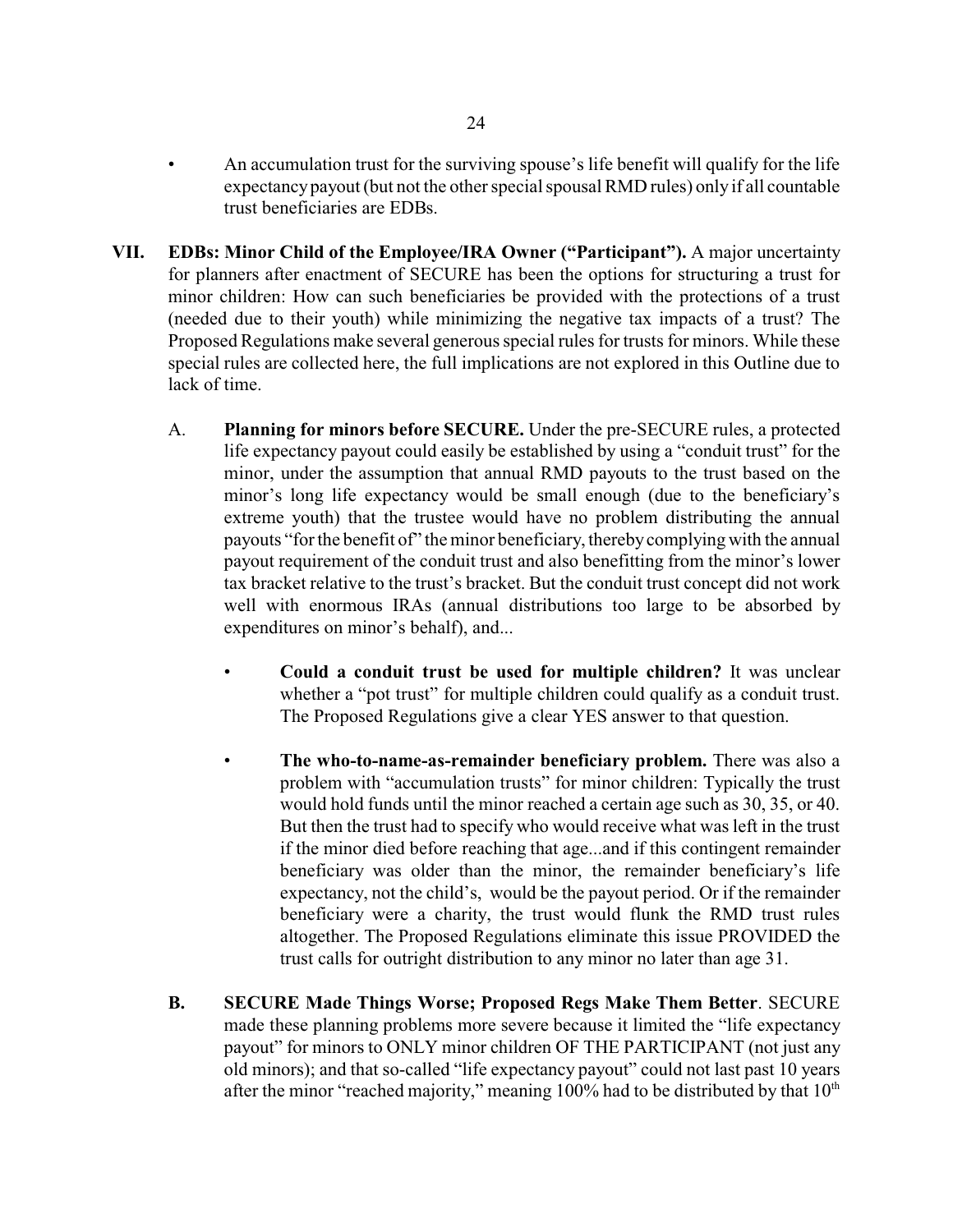year; and "majority" was left to the IRS to define, but in some states is as early as age 18, indicating 100% distribution by age 28; and,, under existing regulations one would conclude that even these reduced benefits were available only for "conduit trusts," not "accumulation trusts" (see Reg. § 1.401(a)(9)-5, A-7(c)(3), Examples 1 and 2) (because the minor would not be deemed the "sole beneficiary" of an accumulation trust). The Proposed Regulations substantially improve the picture with the following new rules.

- **C. Reaches majority = age 21.** The proposed regulations define "reached majority" (as in "a child of the employee who has not reached majority," the Code's definition of a minor child-EDB;  $\S$  401(a)(9)(E)(ii)(II)) without any reference to state law or subjective factors such as completing a course of education: "(3) Determination of age of majority. An individual reaches the age of majority on the individual's 21st birthday." Prop. Reg.  $\S 1.401(a)(9) - 4(e)(3)$ . This makes administration easier for plan administrators: no need to worry about what state's law might apply to a "minor" or whether the beneficiary might have dropped out of school. And it makes planning easier for parents, who can provide continued control (via a trust) until the minor reaches age 31, which is presumably "old enough" for many parents.
- **D. A beneficiary if disregarded if he/she gets benefits only if another beneficiary dies to prior by age 31**. Under Prop. Reg.  $\S 1.401(a)(9) - 4(f)(3)(ii)(B)$ , a beneficiary who will inherit the retirement benefits only if *another* beneficiary dies before attaining age 31 is ignored in "testing" the trust. For exact wording and drafting suggestions see next subsection. This rule has three important implications:
	- First, assume an IRA is left to an accumulation trust for a minor child of the participant (an EDB) under which the child will receive income and principal in the discretion of the trustee, with outright distribution of the remaining balance of the IRA and its distributions to him when he reaches age 31. If he dies before age 31 the trust passes to his older sister who is not an EDB. So under normal rules, the minor would not be considered the sole beneficiary of this trust: Under an accumulation trust, both the first tier (minor child) and the second tier (older sister) would "count," therefore minor would not be the sole beneficiary of the trust. The trust would not be able to use the life expectancy payout since the EDB-child was not the sole beneficiary. As a result of this disregard rule, the minor child IS considered the sole beneficiary and accordingly the trust can use the life expectancy payout.
	- Second: It means anyone leaving benefits to an "accumulation trust" for a young beneficiary does not have to worry about naming a charity as the contingent remainder beneficiary of the trust to inherit if the young beneficiary dies before age 31, because if the retirement benefits must (under the trust terms) be entirely distributed outright to that young individual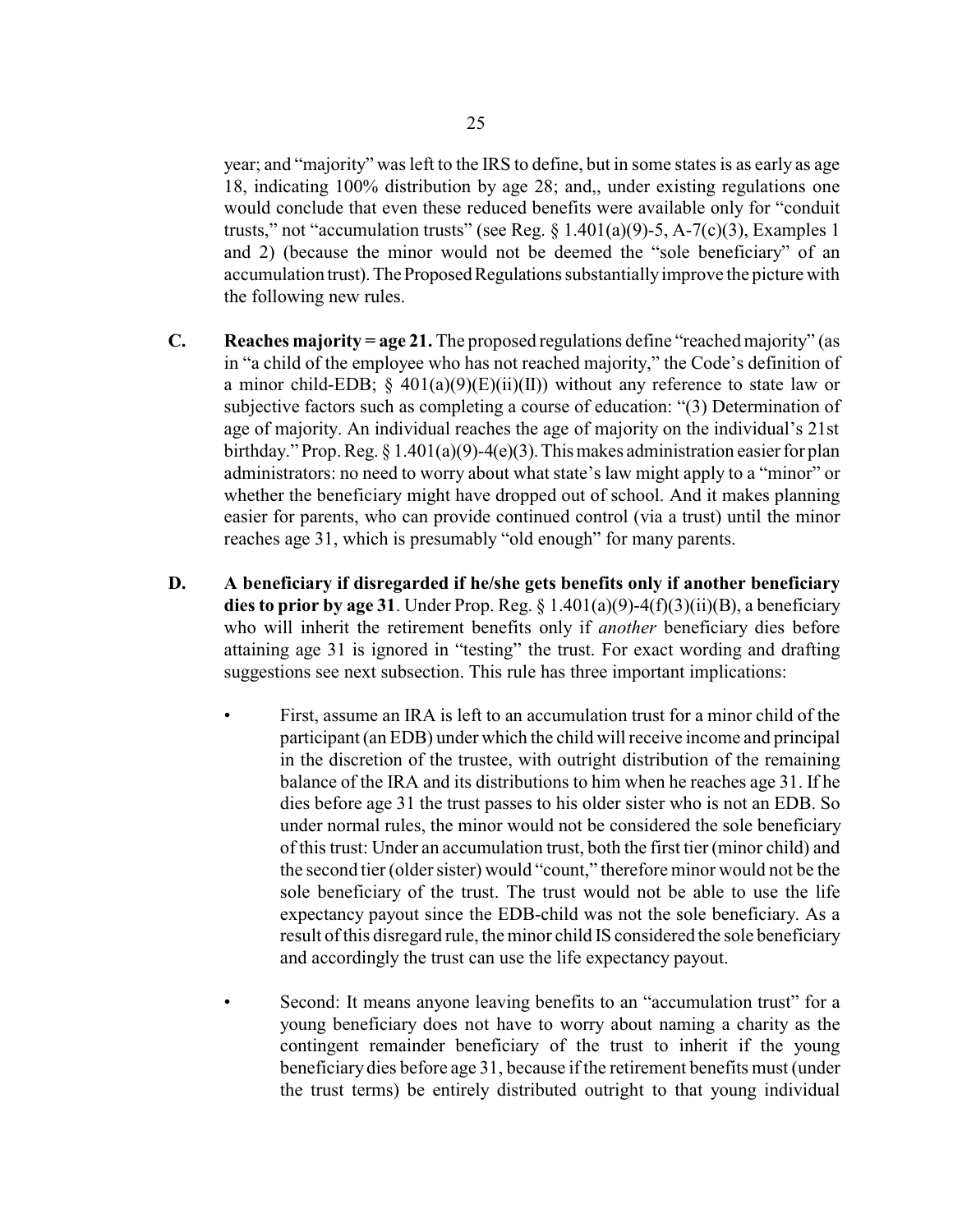beneficiary by age 31 the remainder beneficiary-charity "doesn't count." An accumulation trust with those terms will be a designated beneficiary because it has only individual beneficiaries—the charity is disregarded.

- Third, this rule applies to ALL under-age-31 beneficiaries, *not just EDBs*. Thus it can be used to establish trusts for other young beneficiaries such as nieces, nephews, grandchildren—and children of the participant who are younger than age 31 but not still minors at the time of the participant's death. Such trusts will be subject to the 10-year rule, but at least the money will be held in the safety of a trust until age 31.
- **E. Trusts for multiple children.** The Proposed Regulations provide the following special lenient trust rules for trusts where one or more of the trust beneficiaries is/are minor children of the participant and therefore are EDBs.
	- If analyzing a see-through trust with one or more minor child/EDB beneficiaries, this rule may apply: "If any of the employee's designated beneficiaries is an eligible designated beneficiary because the beneficiary is the [minor child of employee]...then the employee is treated as having an eligible designated beneficiary even if the employee has other designated beneficiaries who are not eligible designated beneficiaries." Prop. Reg.  $§ 1.401(a)(9)-4(e)(2)$ . Thus, the life expectancy payout is available—because the employee is deemed to have an EDB. (The life expectancy payout will be based on the age of the oldest countable DB of the trust, who may or may not be an EDB.)
		- As noted, the RMD rules have an "Outer Limit Year" concept under which (regardless of what annual distributions are or are not being made) 100% of the account must be distributed by a certain year which I call the Outer Limit Year. The Outer Limit Year overrides all other RMD schedules. Prop. Reg.  $§ 1.401(a)(9)-5(e)$ . The general Outer Limit Year rule, if the employee has multiple designated beneficiaries, is that the Outer Limit Year is "applied with respect to the oldest of the employee's designated beneficiaries." Prop. Reg.  $\{ 1.401(a)(9) - 5(f)(2)(i) \}$ . However, under Prop. Reg.  $\{ 1.401(a)(9) - 5(f)(2)(i) \}$ .  $5(f)(2)(ii)$ , if ANY of the employee's multiple designated beneficiaries is a minor child-EDB, then the trust gets the following three special deals:
			- The Outer Limit Year rule is based on the *oldest minor-child EDB* (not the oldest trust beneficiary). Prop. Reg.  $\S 1.401(a)(9) - 5(f)(2)(ii)$ . Thus, the deadline for 100% distribution of the benefits to the trust would be 10 years after such oldest minor child-EDB turns age 21 (or dies if earlier).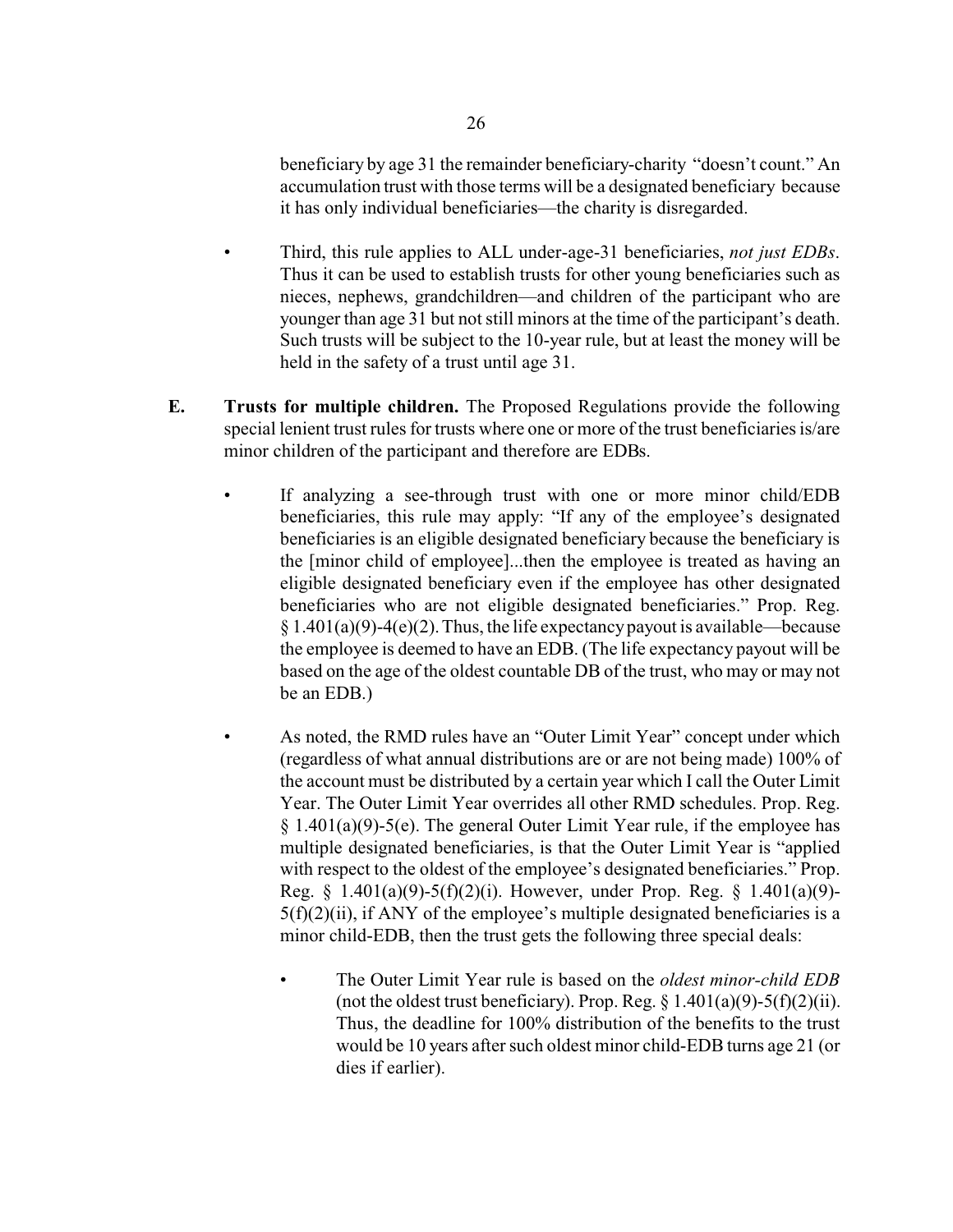- The Outer Limit Year normally applicable to a PODB (i.e., the 10 year rule) does not apply. Prop. Reg.  $\S$  1.401(a)(9)-5(f)(2)(B).
- The "shorter of" rule (Prop. Reg.  $\S 1.401(a)(9) 5(e)(5)$ ) also does not apply. Don't ask. I think this would be very unlikely to apply to a trust of which minor children of the participant were beneficiaries. I believe it would (but for this special rule) apply only if the participant died after his RBD [unusual though not unheard of for participant over age 72 to have minor children] and the minor children were cobeneficiaries along with the participant's older siblings or spouse.
- **The Applicable Denominator**. Although the "Outer Limit Year" is based on the oldest beneficiary*who is a minor child/EDB*, the Applicable Denominator (for determining RMDs after the participant's death) would be based on the life expectancy of the oldest designated beneficiary (who may not be the oldest EDB) (see following Example). Prop. Reg.  $\S$  1.401(a)(9)-5(f)(1)(i). If the employee died after his required beginning date, the Applicable Denominator would be the *longer of* the life expectancy of the oldest countable trust beneficiary (oldest designated beneficiary) and the participant's life expectancy. Again, this is a rule that can apply only when the deceased parent of the minor child was over age 72 at death.
- **Example:** [This is my example; there is no example in the proposed regulations illustrating these special rules.] Employee dies in 2022 before his RBD leaving his IRA to a trust for the benefit of his four children who are now ages 16, 18, 20, and 22. Three of them are EDBs because they are minor (under 21) children of the deceased employee. The trust provides that the trustee will use income and principal as the trustee deems best for the care, support, health, education and welfare of the children until there is no child living who is younger than age 25, at which time the trust will terminate and be distributed to the then living children equally. Because at least one trust beneficiary is an EDB as a minor child of the participant (three are), the trust gets the following special deals:
	- The oldest child is age 22 (and not disabled or chronically ill) so he is a PODB. Normally the Outer Limit Year for this trust would be the year that contains the  $10<sup>th</sup>$  anniversary of the participant's death (10year rule). That rule does not apply to this trust.
	- Instead, the life expectancy payout will apply. The life expectancy of the oldest child (age 22) will be the applicable denominator.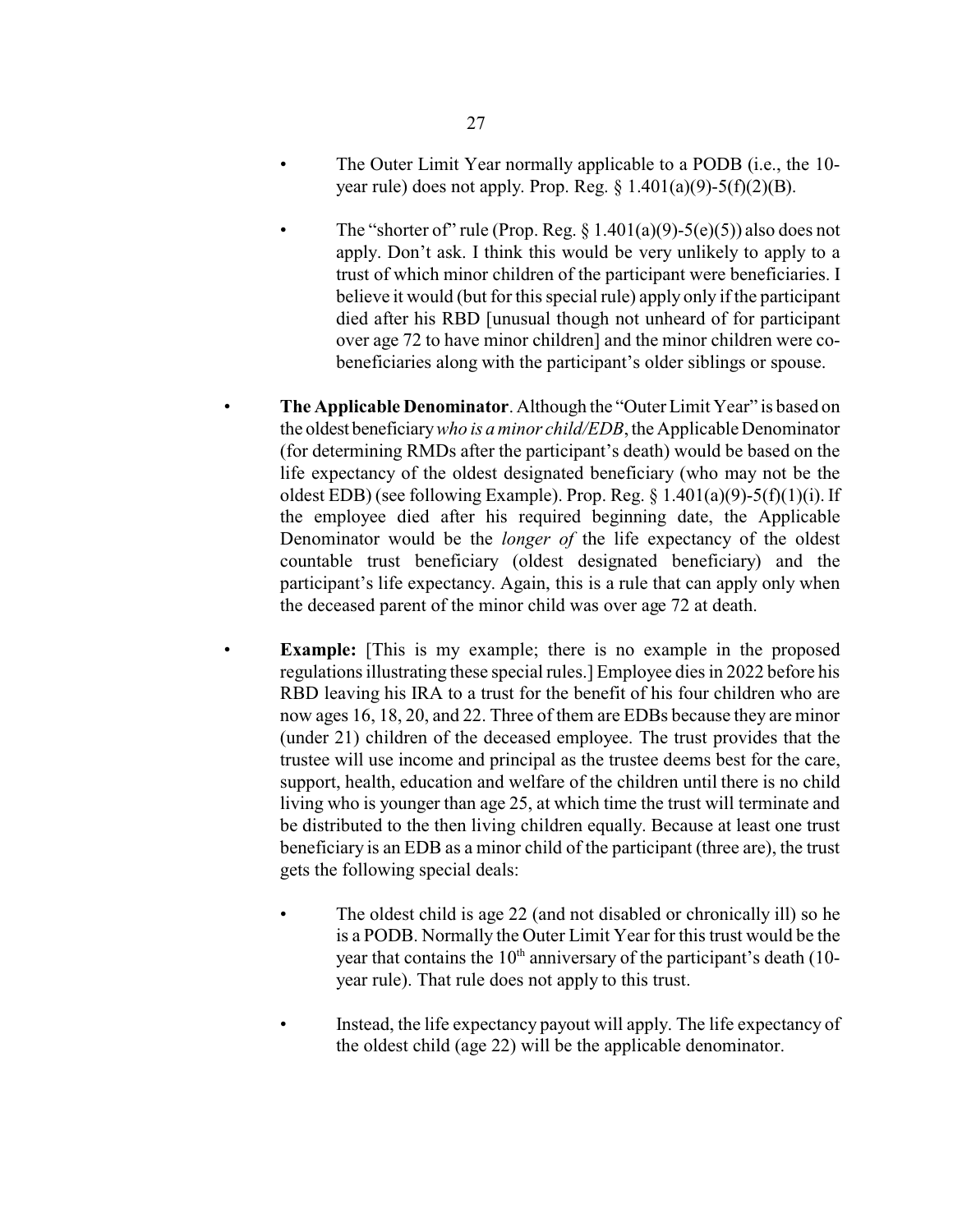- The Outer Limit Year for this trust will be 10 years after the child who is now age 20 reaches age 21 or earlier dies. So not actually much difference—just one year longer. The entire benefit must be distributed to the trust no later than that Outer Limit Year, but the trust itself does not have to end then.
- **VIII. EDBs: Disabled or chronically ill individual.** Here is the drill the proposed regulations provide for qualifying for a life expectancy payout as an EDBon the basis that the designated beneficiary is disabled  $(\S 401(a)(9)(E)(ii)(III))$  or chronically ill  $(\S 401(a)(9)(E)(ii)(IV))$ . First, the beneficiary must meet the definition of "disabled" ( there are three paths to this status; see "A") or "chronically ill" (see "B"). Second, the beneficiary must fulfill the "documentation requirement." See "C." For special trusts that can be created for such beneficiaries under the Code see "Applicable Multi Beneficiary Trusts,"PART XVIII of this Outline.
	- **A. Definition of disabled.** The definition of "disabled" varies depending on whether, at the time of the participant's death, the beneficiary is over age 18 or not (see #1 and #2). If the beneficiary has already been determined to be disabled for the purposes of qualifying for Social Security disability benefits, the beneficiary does not need to separately convince the IRS or the plan administrator of his disability (#3).
		- "An individual who, as of the date of the employee's death, **is age 18 or older** is disabled if, as of that date, the individual is unable to engage in any substantial gainful activity by reason of any medically determinable physical or mental impairment that can be expected to result in death or to be of long-continued and indefinite duration." Prop. Reg.  $\S 1.401(a)(9) - 4(e)(4)(ii)$ .
		- "An individual who, as of the date of the employee's death, **is not age 18 or older** is disabled if, as of that date, that individual has a medically determinable physical or mental impairment that results in marked and severe functional limitations and that can be expected to result in death or to be of long-continued and indefinite duration." Prop. Reg.  $\S 1.401(a)(9) - 4(e)(4)(iii)$ .
		- "If the Commissioner of Social Security has determined that, as of the date of the employee's death, an individual is disabled within the meaning of 42 U.S.C. 1382c(a)(3), then that individual will be deemed to be disabled within the meaning of this paragraph (e)(4)." Prop. Reg.  $\S 1.401(a)(9)-4(e)(4)(iv)$ .
	- **B. Definition of chronically ill.** "An individual is chronically ill if the individual is chronically ill within the definition of section  $7702B(c)(2)$  and satisfies the documentation requirements of paragraph (e)(7) of this paragraph. However, for purposes of the preceding sentence, an individual will be treated as chronically ill under section  $7702B(c)(2)(A)(i)$  only if there is a certification from a licensed health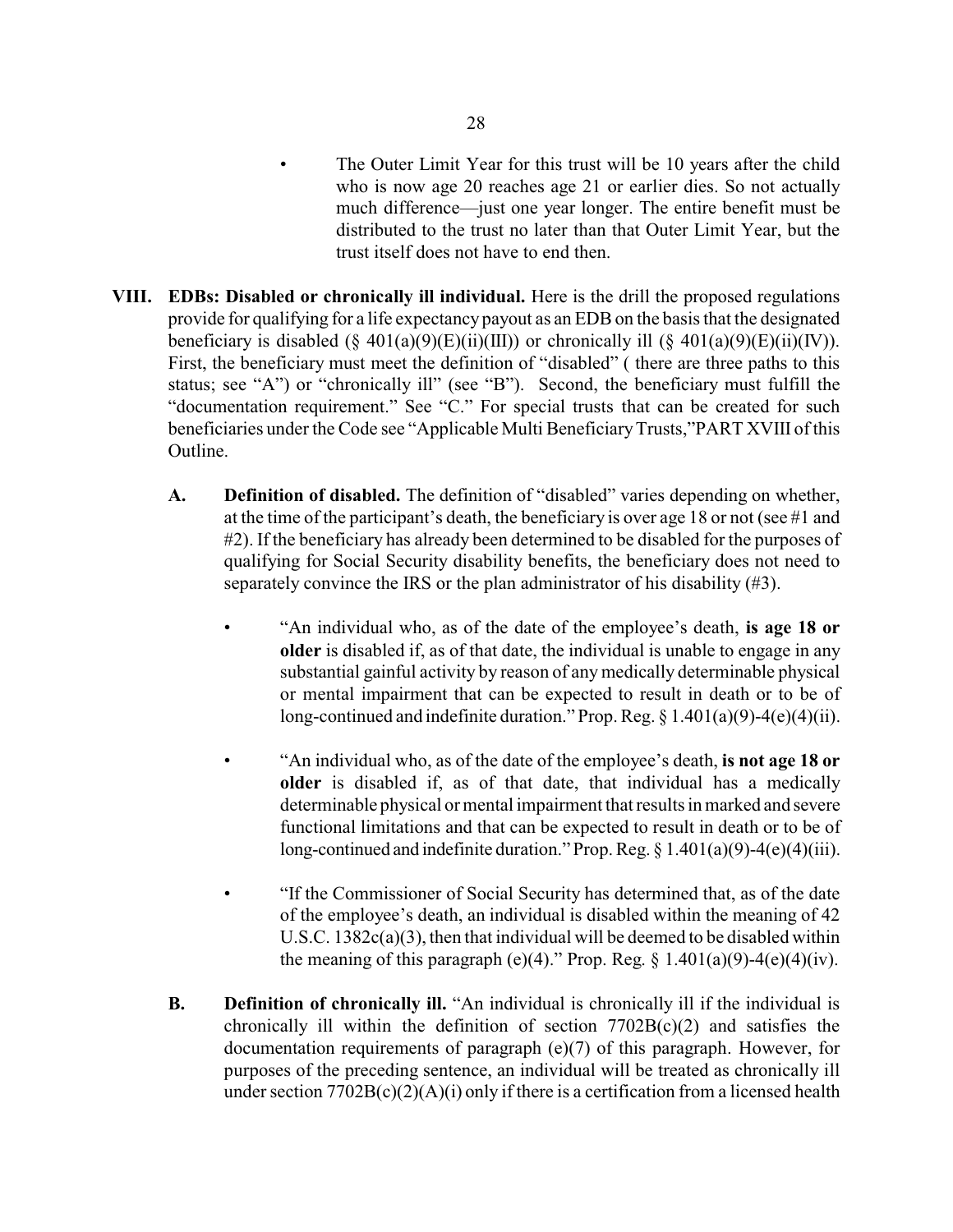care practitioner (as that term is defined in section  $7702B(c)(4)$ ) that, as of the date of the certification, the individual is unable to perform (without substantial assistance from another individual) at least 2 activities of daily living for an indefinite period which is reasonably expected to be lengthy in nature (and not merely for 90 days)." Prop. Reg.  $\S 1.401(a)(9) - 4(e)(5)$ .

- **C. Documentation requirement.** It is not enough for the beneficiary to merely be disabled or chronically ill (D/CI) as of the participant's death. To qualify as an EDB, the D/CI beneficiary must also supply "documentation" to the "plan administrator" by a certain deadline: "(7) Documentation requirements for disabled or chronically ill individuals. This paragraph  $(e)(7)$  is satisfied with respect to an individual described in paragraph  $(e)(1)(iii)$  [disabled] or (iv) [chronically ill] of this section if documentation of the disability or chronic illness described in paragraph (e)(4) or (5) of this section, respectively, is provided to the plan administrator no later than October 31 of the calendar year following the calendar year of the employee's death. For individuals described in paragraph  $(e)(1)(iv)$  of this section, the documentation must include a certification from a licensed health care practitioner (as that term is defined in section  $7702B(c)(4)$ ." Prop. Reg. § 1.401(a)(9)-4(e)(7).
- **IX. EDBs: Not more than 10 years younger (NoMoTTYY).** SECURE's fifth category of EDB is "an individual not described in any of the preceding subclauses who is not more than 10 years younger than the employee."  $\S 401(a)(9)(E)(II)(v)$ .
	- **A. Requirements to be in this category**. The Proposed Regulations base the "10 years younger" determination on the respective birth dates of the participant and the beneficiary. "Thus, for example, if an employee's date of birth is October 1, 1953, then the employee's beneficiaryis not more than 10 years younger than the employee if the beneficiary was born on or before October 1, 1963." Prop. Reg. § 1.401(a)(9)- 4(e)(6). Note that a beneficiary cannot be in this category if he/she qualifies under any other category–for example, as the surviving spouse or a disabled or chronically ill individual.
	- **B. Participant dies before RBD**. In general this category of EDB will have RMDs determined based on the life expectancy of the EDB.If the participant died before his RBD, the Applicable Denominator will be the EDB's remaining life expectancy, with RMDs starting the year after the participant's death. Prop. Reg.  $\S 1.401(a)(9)-3(c)(4)$ ,  $§ 1.401(a)(9)-5(d)(2)$ . However, if permitted by the plan, the EDB can elect the 10year rule instead. Prop. Reg.  $\S 1.401(a)(9) - 3(c)(5)(iii)$ . The Outer Limit Year for this situation is the year that contains the  $10<sup>th</sup>$  anniversary of the EDB's death. Prop. Reg.  $\S$  1.401(a)(9)-5(e)(3). So the final year of RMDs will be the final year of the EDB's life expectancy, or the year that contains the  $10<sup>th</sup>$  anniversary of the EDB's death, whichever comes first.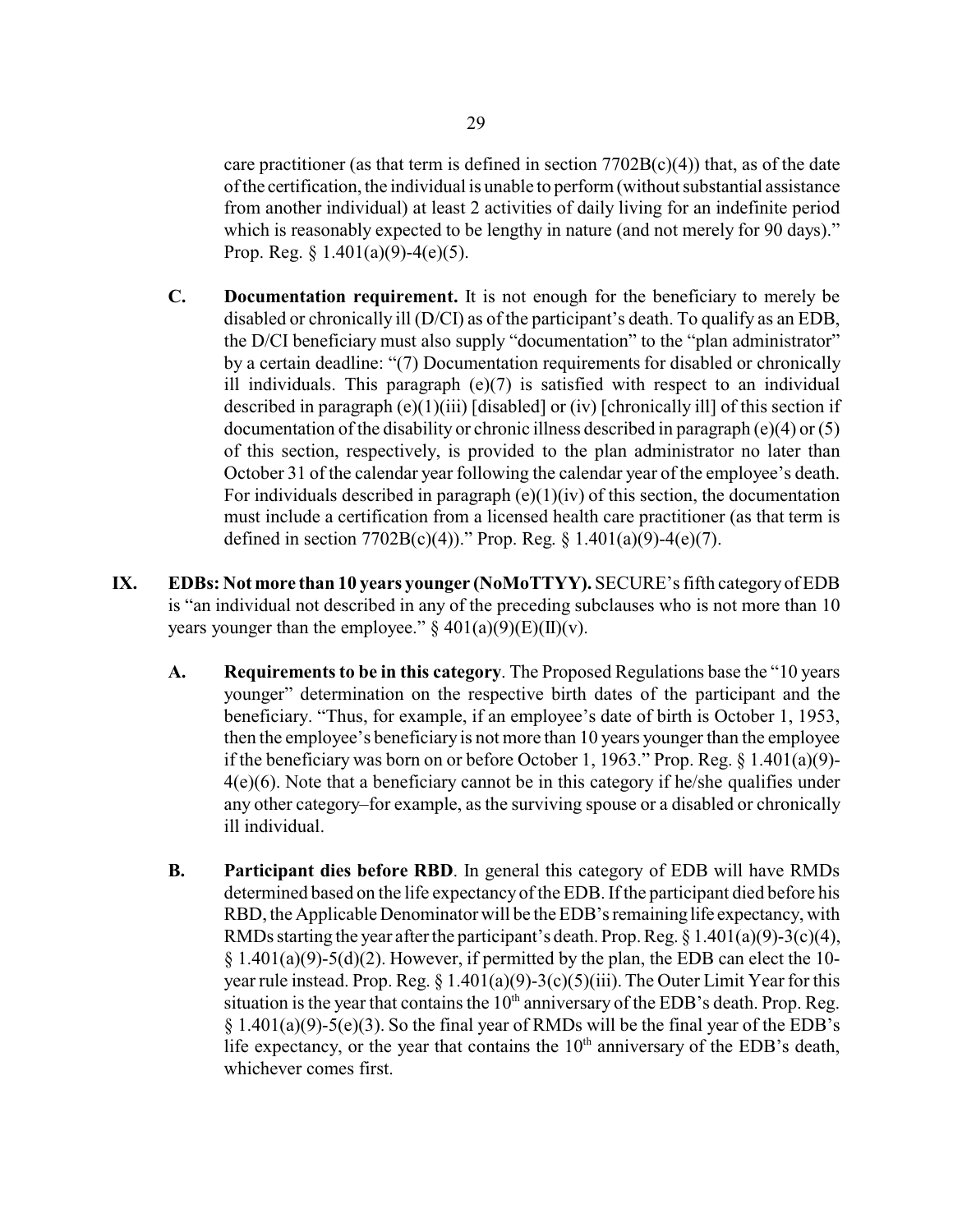- **C. Participant dies on or after RBD**. This situation contains a zinger. The Proposed Regulations' opening bid is that the Applicable Denominator is the "greater of" the beneficiary's life expectancy or the participant's life expectancy. Prop. Reg. § 1.401(a)(9)-5(d)(ii). So far so good—if the beneficiary was older than the participant, the participant's (longer) life expectancy is used to determine RMDs to this EDB. In the past this was nicknamed the "longer of" rule. The zinger is contained in the Outer Limit Year section when the "shorter of" rule (created in these Proposed Regulations) kicks in: If the EDB was older than the participant, 100% of the account must be distributed no later than the final year of the EDB's life expectancy! The "shorter of" rule! Prop. Reg.  $\S 1.401(a)(9) - 5(e)(5)$ .
- **X. The New RMD Trust Rules: A Big Improvement!** The Proposed Regulations restate, and substantially expand and improve, the "RMD trust rules." Since a "designated beneficiary" must be an "individual" ( $\S$  401(a)(9)(E)(i)) and a trust is not an individual, the IRS wrote rules in the 2002 regulations under which, if the participant left his retirement account to a trust, the beneficiaries of the trust could be treated as if they had been named directly as beneficiaries of the plan. If the regulation's rules were complied with, the individual trust beneficiary(ies) could qualify as designated beneficiaries and the trust would be entitled to a life expectancy payout. Over the years, some persistent problems developed in applying these rules. In this Part X and the following two Parts we look at those problems and how the Proposed Regulations attempt to eliminate them.
	- **A. Definitions: See-through Trust, Conduit Trust, Accumulation Trust**. The Proposed Regulations adopt as official terms See-Through Trust, Conduit Trust, and Accumulation Trust. "Conduit Trust" and "Accumulation Trust" have been in common use for years by practitioners (and have appeared in PLRs) to describe the types of trusts illustrated in Reg.  $\S$  1.401(a)(9)-5, A-7(c)(3), Examples 1 and 2. Though the term "See-through Trust" has also been around for years, its meaning has shifted a bit in these Proposed Regulations; see below. Here are the definitions in the Proposed Regulations, along with some additional enlightenment provided by the Proposed Regulations:
		- A **See-through Trust** is a trust that is "designated as the beneficiary of an employee under a plan" and which meets the requirements of Prop. Reg.  $§ 1.401(a)(9)-4(f)(2)$  (the four "trust rules"; see below). The effect of a seethrough trust is that "certain beneficiaries of the trust that are described in...[Prop. Reg.  $\S$  1.401(a)(9)-4(f)(3)] are treated as having been designated as beneficiaries of the employee under the plan, provided that those beneficiaries are not disregarded under...[Prop. Reg. § 1.401(a)(9)-4(f)(2)]." Prop. Reg.  $\S$  1.401(a)(9)-4(f)(1)(i). Having a "see-through trust" is just the first step. It gets you in the door but does not guarantee that the trust will qualify for any life expectancy payout or even the 10-year rule. A TRUST MAY QUALIFY AS A SEE-THROUGH TRUST AND STILL NOT HAVE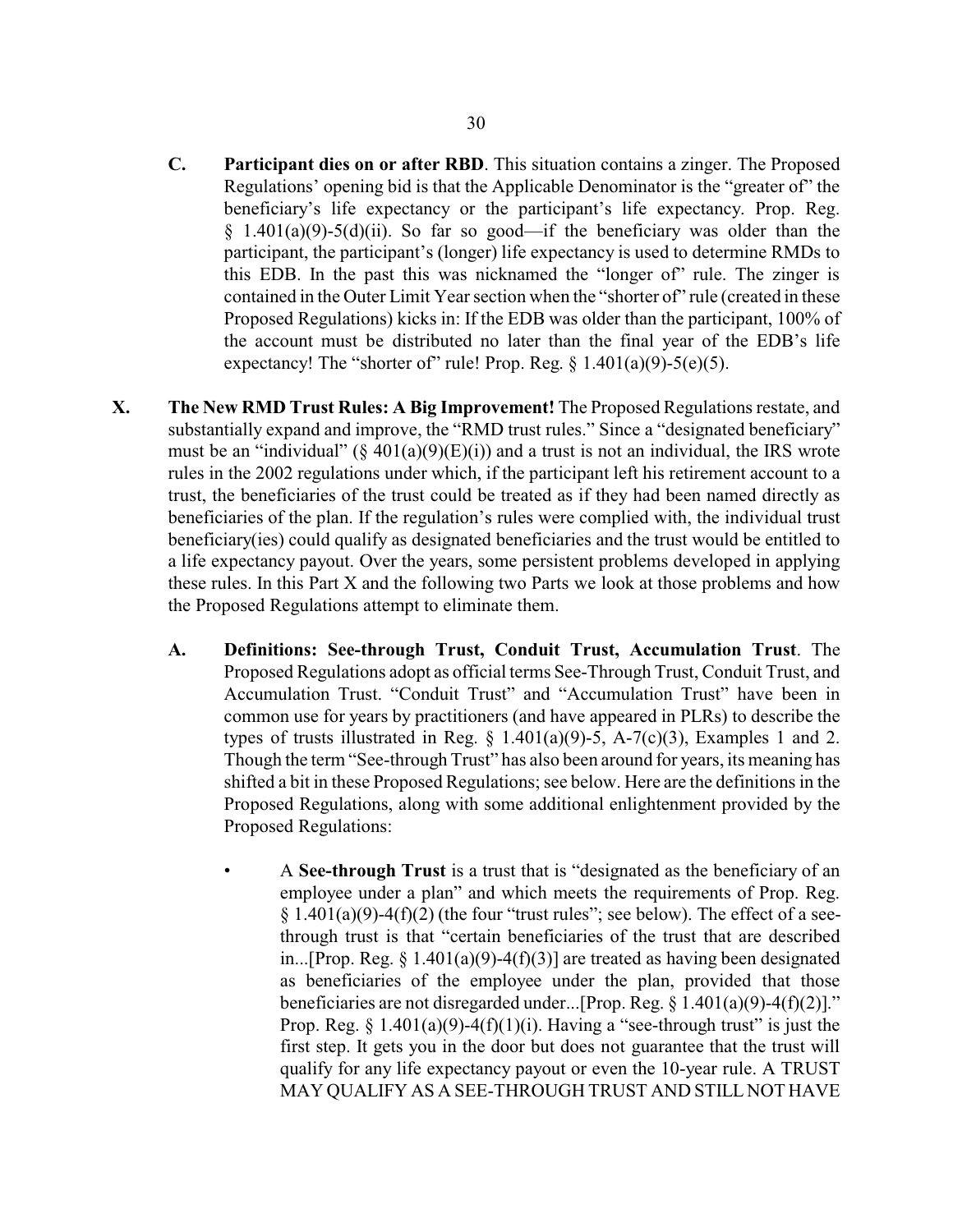## THE TRUST BENEFICIARIES QUALIFY AS "DESIGNATED BENEFICIARIES."

- A **Conduit Trust** is a see-through trust that provides, with respect to the deceased participant's interest in the retirement account, that "all distributions" will, upon receipt by the trustee, be paid directly to, or for the benefit of, specified beneficiaries." Prop. Reg.  $\S 1.401(a)(9) - 4(f)(ii)(A)$ . This definition of conduit trust has not changed from the existing regulations or common understanding, though the existing regulations do not use that term; see Reg.  $§$  1.401(a)(9)-5, A-7(c)(3), Example 2. For the first time, this definition provides official recognition that a conduit trust can be for more than one designated beneficiary, a question considered unresolved under the existing regulations.
- An **Accumulation Trust** is "any see-through trust that is not a conduit trust." Prop. Reg.  $\S 1.401(a)(9) - 4(f)(1)(ii)(B)$ .
- **B. Why do we care about all this?** The post-death minimum distribution rules depend on who is the deceased employee's (or IRA owner's) beneficiary. Such goodies as the 10-year rule and the life expectancy payout are only available to "designated beneficiaries" and "eligible designated beneficiaries," who must be "individuals": "any **individual** designated as a beneficiary by the employee."  $\S 401(a)(9)(e)(i)$ . So our task will be to look through a "see-through trust" and figure out whether its countable beneficiaries are "individuals" or not. "The determination of which beneficiaries of a see-through trust are treated as having been designated as beneficiaries of the employee...depends on whether the see-through trust is a conduit trust or an accumulation trust." Prop. Reg.  $\S$  1.401(a)(9)-4(f)(ii). See Part XI in this Outline for how to determine the "countable" beneficiaries of a Conduit Trust or Accumulation Trust.
- **C. Trustee, not beneficiaries, owes the excise tax**. Even though, with a see-through trust, the trust beneficiaries are deemed to be the beneficiaries of the retirement plan, the trust is considered the "payee" for purposes of the 50% excise tax on missed RMDs (§ 4974), so the trustee will be responsible for paying that tax. Prop. Reg.  $§ 1.401(a)(9)-8(a)(1)(iii).$
- **D. The 4 trust rules; "oldest beneficiary" requirement eliminated.** Treasury has retained the sacred "4 rules" that constitute the "minimum distribution trust rules," with one modification—the Proposed Regulations eliminate the requirement of identifying the beneficiary with the "shortest life expectancy" (oldest potential trust beneficiary), since that step is no longer needed to determine the Applicable Denominator. Since the 10-year rule now applies to most designated beneficiaries, and since the life expectancy payout is limited to individuals who are EDBs, it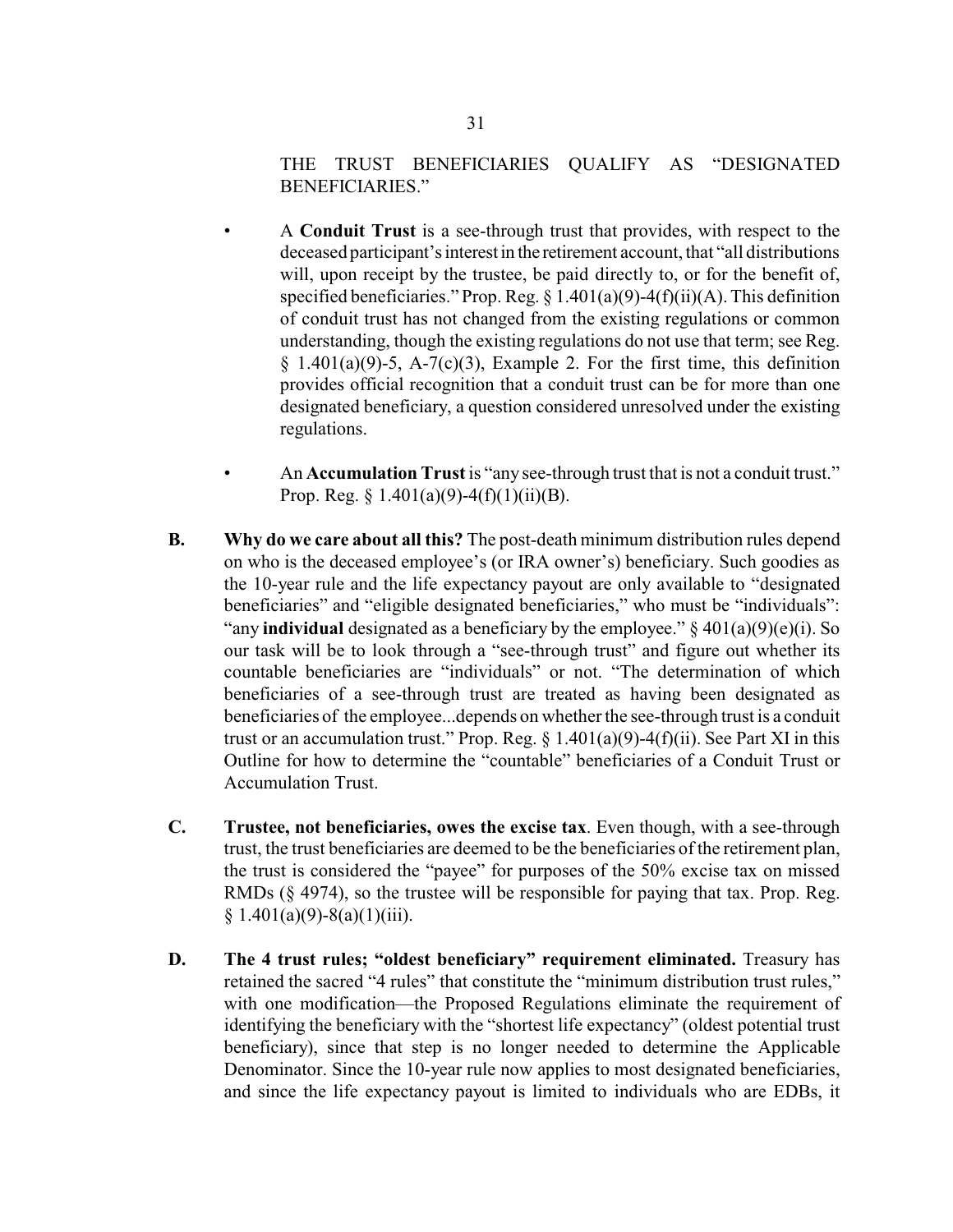appeared there was/is no longer a need to be concerned about who is the oldest countable beneficiary of a see-through trust. Under the old regime, this was very important because the oldest beneficiary's life expectancywas the distribution period for benefits payable to the trust. As anticipated, the Proposed Regulations' version of the "RMD trust rules" no longer includes the identifying the beneficiary "with the shortest life expectancy" requirement. Prop. Reg.  $\S 1.401(a)(9) - 4(f)(ii)(A)$ . Although the relative ages of trust beneficiaries still matter for some purposes, qualification as a see-through trust is not one of them. Prop. Reg.  $\S$  1.401(a)(9)-4(f)(2)(iii), (5)(i); compare Reg.  $\S 1.401(a)(9)-4$ , A-1. Here are the 4 rules: The trust is valid under state law; it is irrevocable at the death of the participant; the trust beneficiaries are "identifiable"; and required documentation is provided to the plan administrator by October 31 of the year after the year of the participant's death. Prop. Reg.  $§ 1.401(a)(9)-4(f)(2)$ . The "identifiable" definition has changed; see discussion at Part XVII(A). The other rules appear not to have changed and are not further discussed here.

- **XI. Testing the trust: "Mere potential successor" concept replaced by a three-tier system.** The 2002 regulations say that in testing trust beneficiaries for designated beneficiary status, you would ignore a beneficiarywho was a "mere potential successor" to another beneficiary (Reg.  $\S$  1.401(a)(9)-5, A-7(c)(1)) but the meaning of that term proved elusive. Practitioners struggled with whether to count or ignore remote contingent beneficiaries or potential appointees under a power of appointment. The Proposed Regulations do not mention "mere potential successor." The approach for determining which trust beneficiaries are "countable" or not has been somewhat improved. The mere potential successor approach has been replaced with a tier system. Here is how you test the beneficiaries of a see-through trust for "designated beneficiary" status:
	- A. **The Three-tier System for Determining which Trust Beneficiaries Count.** In describing which beneficiaries of a trust "count" as beneficiaries and which can be disregarded (all for purposes of determining whether the participant who left his benefits to this trust has a "designated beneficiary" or not, and other trust matters), the Proposed Regulations describe three "tiers" of trust beneficiaries without calling them that or giving a title to each tier. Here are the definitions of the tiers and then how to apply the system to the two types of see-through trusts.
	- **B. First tier: Beneficiary(ies) eligible or entitled upon participant's death.** The definition of what I call first-tier beneficiaries is, "Anybeneficiarywho could receive amounts in the trust representing the employee's interest in the plan that are neither contingent upon, nor delayed until, the death of another trust beneficiary..." Prop. Reg. § 1.401(a)(9)-4(f)(3)(i)(A). In other words, a beneficiary who is entitled or eligible to receive distributions upon the death of the participant—this beneficiary does not have to wait until some other beneficiary dies. These "first tier beneficiaries" are always "countable," or, in the Proposed Regulations' language,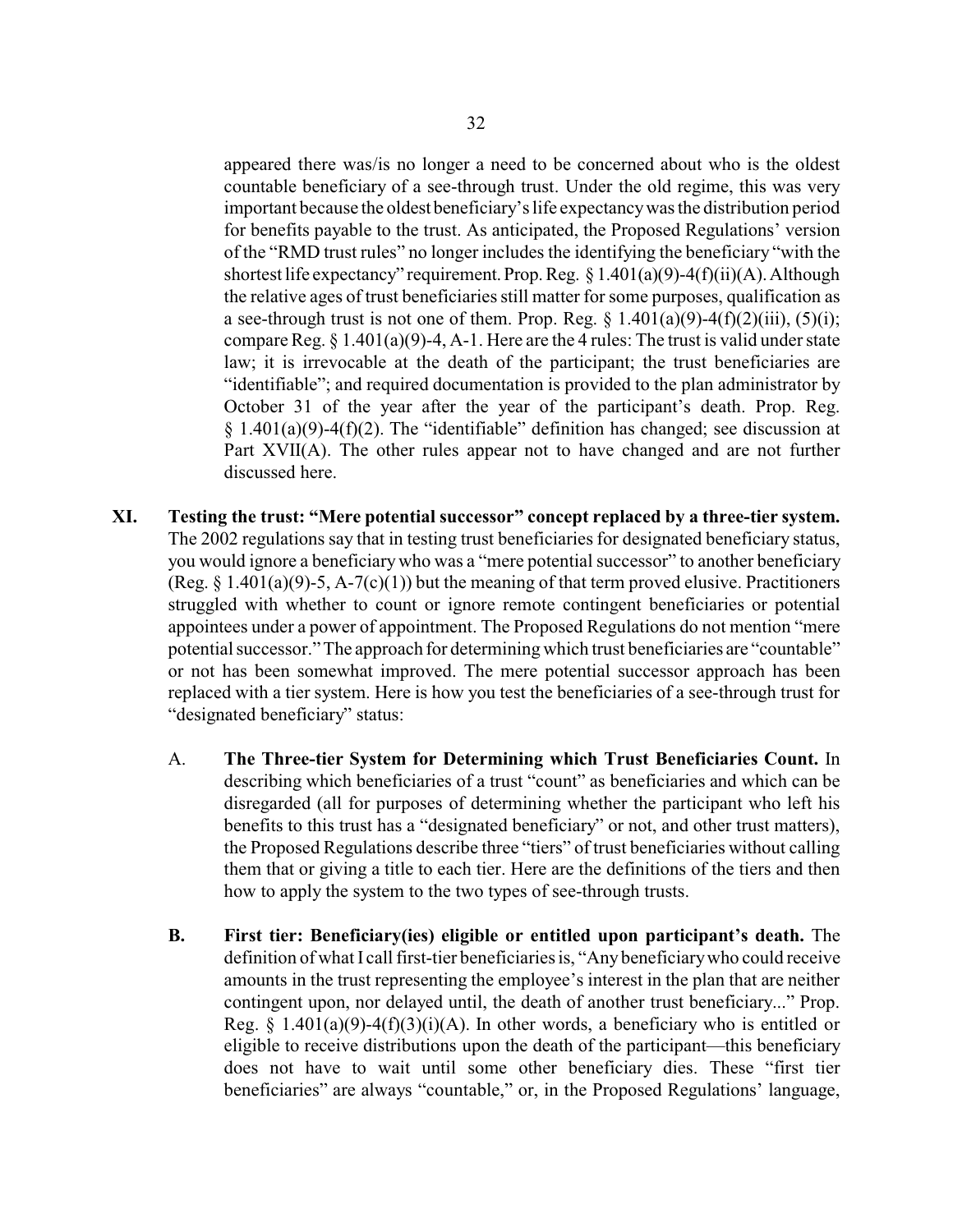"treated as having been designated as beneficiaries. " For example, under a Conduit Trust, all distributions will, upon receipt by the trustee be paid "directly to, or for the benefit of, specified beneficiaries." Prop. Reg.  $\S$  1.401(a)(9)-4(f)(1)(ii)(A). The "specified beneficiaries" are first-tier beneficiaries, though that term is not used in the Proposed Regulations.

- **C. Second tier: Will or may inherit what's not distributed to first tier.** A "secondtier beneficiary" is a beneficiary"that could receive amounts in the trust representing the employee's interest in the plan that were not distributed to the beneficiaries described in paragraph  $(f)(3)(i)(A)$  of this section," i.e., the first-tier beneficiaries. The Proposed Regulations refer to these second-tier beneficiaries as "secondary" beneficiaries later on, in the titling of Prop. Reg.  $\S$  1.401(a)(9)-4(f)(3)(ii)(A): "(A) *Entitlement conditioned on death of secondary beneficiary*..." Are second-tier beneficiaries "countable?" That depends on the type of trust. Always "no" for a Conduit Trust; see, *e.g.*, Prop. Reg. § 1.401(a)(9)-4(f)(6)(i) (Example 1). For a See-Through Accumulation Trust, "yes" with one exception: for the exception see the "disregard" rule discussed in Part VII(D) of this Outline.
	- Note that some event *other than death* (such as remarriage of the surviving spouse) that brings a new beneficiary in to sharing the benefits makes that beneficiary a first tier beneficiary; see Part XI, Paragraph I, below.
	- Unfortunately, the definition of the second tier beneficiary is a bit spongey. We will have to see examples of actual trusts (beyond the simplistic scenarios in the example in the Proposed Regulations) to see whether it sticks or falters as a dividing line between countable beneficiaries in Tier 2 and disregardable beneficiaries in Tier 3.
- **D. Third tier: Will inherit only upon death of a second tier.** A third-tier beneficiary is one "who could receive amounts from the trust that represent the employee's interest in the plan solely because of the death of another beneficiary described in paragraph  $(f)(3)(i)(B)$  of this section," i.e., only after the death of a second-tier beneficiary. However if the third-tier beneficiary so described also qualifies as a second-tier beneficiary then the third tier beneficiary counts as a second-tier beneficiary. Prop. Reg.  $\S 1.401(a)(9) - 4(f)(3)(ii)(A)$ .
- **E. How to use the tier system.** Using this simple tier system we can figure out which beneficiaries are countable, i.e., "treated as having been designated" by the participant, and which are "disregarded," i.e., not treated as having been so designated (and therefore not countable). This system is an attempt to codify the elusive "mere potential successor" rule contained in the existing regulations.
	- First tier beneficiaries are **always** countable.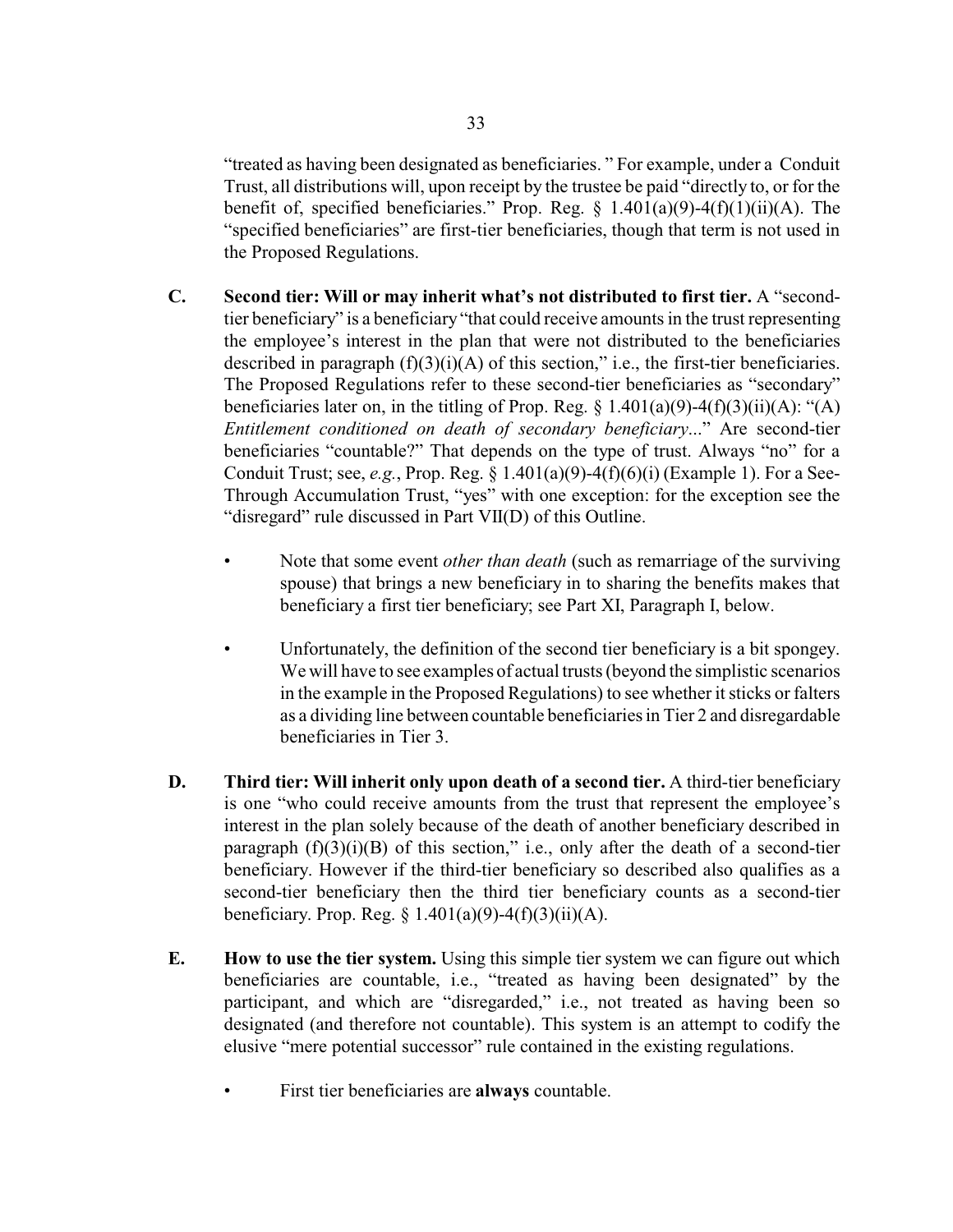- Second tier beneficiaries are always disregarded in a conduit trust. See Prop. Reg. §  $1.401(a)(9) - 4(f)(3)$ .
- Second-tier beneficiaries are countable in an accumulation trust—unless the second-tier beneficiary's rights are conditioned on a first-tier beneficiary's death before age 31. Prop. Reg. § 1.401(a)(9)-4(f)(3)(ii)(B)). See "Disregarding successors who inherit only if beneficiary dies before age 31" in this Outline, in which case such second-tier beneficiary is disregarded.
- Third-tier beneficiaries are always disregarded (but if a beneficiary qualifies as both second-tier and third-tier, he is classified as second-tier).
- **F. Always disregard beneficiaries who predeceased the participant.** Even if the individual is named in the trust instrument, he or she is disregarded if he/she predeceased the participant. For example, if the trust says "Pay income to my spouse for life, then upon the death of the survivor of myself and my spouse, distribute the principal to my then living children," if the spouse predeceased the participant then the children are the "first tier" beneficiaries. *The spouse is not a beneficiary at all, he/she is completely disregarded!* This is true even if the spouse actually survived the participant, but (as of no later than September 30 of the year after the year of death—the BFD) is *deemed* to have predeceased due to a simultaneous deaths rule, requirement of survivorship by a certain amount of time, or qualified disclaimer. Prop. Reg.  $\S$  1.401(a)(9)-4(c)(2). By the way, if the beneficiary survived the participant, but then died before the BFD, he/she DOES still count as a beneficiary (unless he/she is deemed to have predeceased as the result of e.g. a qualified disclaimer or failure to survive for a certain amount of time decreed by the trust instrument or state law. Prop. Reg.  $\S 1.401(a)(9)-4(c)(3)(vi)$  (Example 6).
- **G. Easy examples: Conduit trust.** See Prop. Reg. § 1.401(a)(9)-(5)(f)(6) for IRS examples of how to use the tier system to test a trust. Example 1 is a conduit trust for "D." All plan distributions received by the trust during D's life must be distributed to D, so D is the only first tier beneficiary. If there is anything left at D's death, it is distributed to E, but E (the second tier beneficiary) is disregarded because this is a conduit trust.
- **H. Easy examples, cont.: Spouse for life, remainder outright to somebody else.** An accumulation trust is harder to test because you must count the second tier beneficiaries as well as the first tier. But if you have a simple trust structure like that in Example 2 in Prop. Reg.  $\S 1.401(a)(9) - 4(f)(6)(ii)$ , you can test it easily: The trust is for the surviving spouse for life, and on spouse's death the trust terminates and is distributed outright to someone else (in the example, the decedent's sibling). If sibling fails to survive spouse, the trust passes to charity on spouse's death. The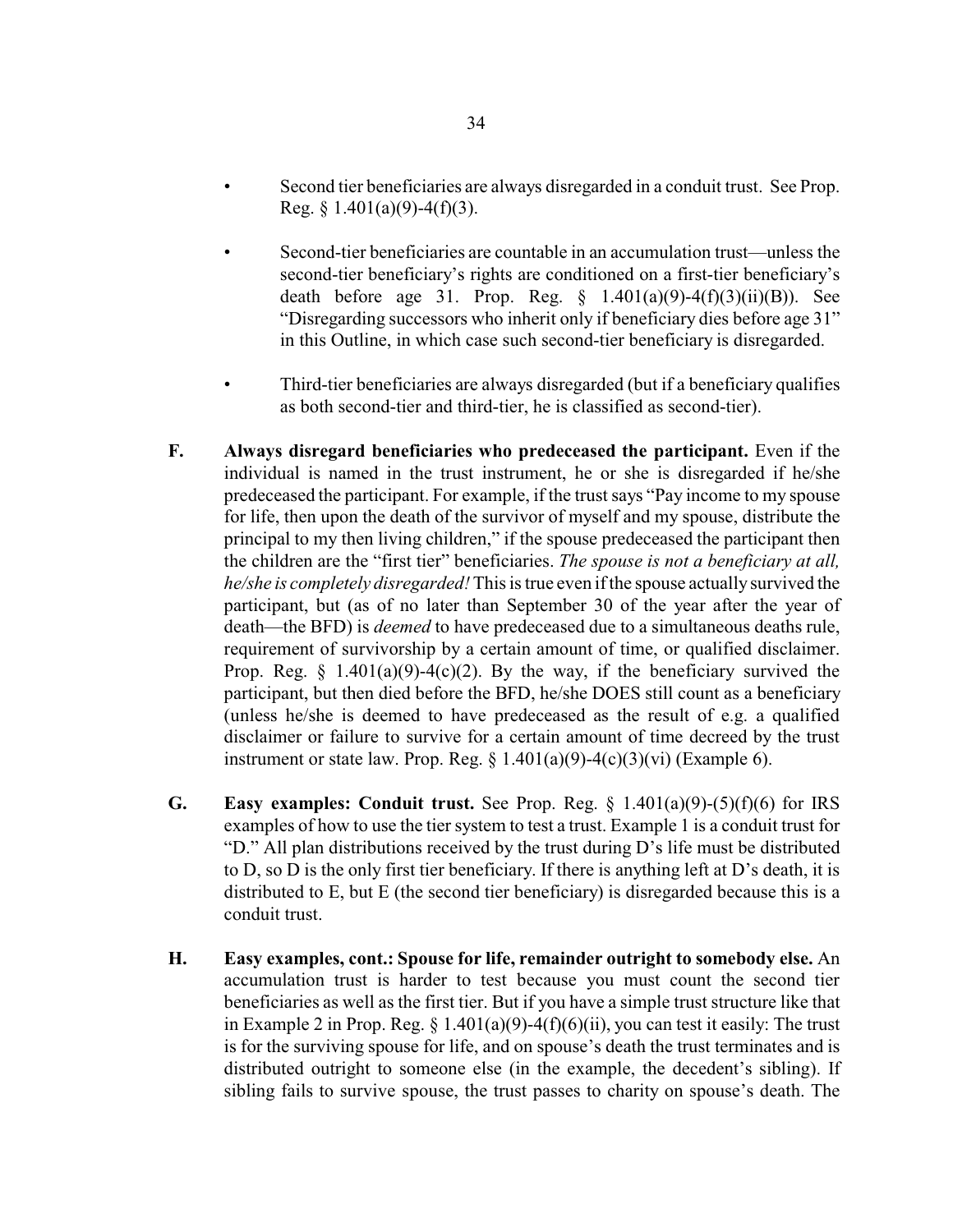proposed regulation states that both spouse and sibling count as beneficiaries and since both are individuals they are "designated beneficiaries." The charity is disregarded because it is a tier 3 beneficiary—it inherits only if a second tier beneficiary dies. Unfortunately many trusts will not be as simple to analyze as this example.

- **I. Getting tougher: "Death or remarriage..."** The Preamble to the proposed regulation notes (regarding the preceding "Example 2") that if "sibling" would succeed to the trust property upon spouse's death *or remarriage*, then sibling would be treated as a first tier beneficiary because his rights were not contingent on the *death* of another beneficiary, and in that case "the charity would be treated as a beneficiary" of the deceased employee (which of course would cause the employee not to have a "designated beneficiary"). The charitywould essentiallybe moved from tier 3 (disregardable) to tier 2 (countable).
- **J. Testing system seems to break down?** Some common types of trusts are not readily adaptable to testing under the 3-tier system, such as a "spray" trust for surviving spouse and children. For example, if the trust says "After my death, pay income and principal to or for the benefit of my spouse, my children, and any issue of any deceased child of mine as needed for their health, education, and support." Upon the spouse's death, the trust is to be distributed to the donor's issue by right of representation, with the share of any beneficiary under age 31 held in trust for his/her benefit until reaching that age....and in case of default of issue upon or after spouse's death while any assets are still in the trust, such assets will be distributed to Charity. The spouse and all issue of the participant living at his death are First Tier beneficiaries. Who are the second tier beneficiaries? Is Charity a disregardable Third Tier beneficiary or a countable Second Tier beneficiary??? As before SECURE, it would be wise to continue to designate individuals as "wipe-out" beneficiaries if it is desired that the trust have designated beneficiary status.
- **K. In the end: The rules haven't changed.** "At the end of the day" the new trusttesting rules are the same as the old trust-testing rules: As Kathy Sherby, Esq., put it, "you keep counting until you get to someone who can put it in their pocket." The regulation is looking for when the retirement plan money comes out of the trust and *goes into someone's pocket.* Thus, perpetual or multi-generation trusts are not going to fit well with these regulations. If the trust is designed so the money never "goes into someone's pocket" it may not be possible to test the trust under the tier system.
- **XII. Disregarding successors who inherit only if beneficiary dies before age 31.** A perennial problem under the existing regulations has been the rule that, with an accumulation trust set up for a young individual (such as the participant's child or grandchild), the remainder beneficiary of the trust is "countable" regardless of how unlikely it is he/she will actually inherit—for example, if the young individual is to receive outright distribution at age 25 and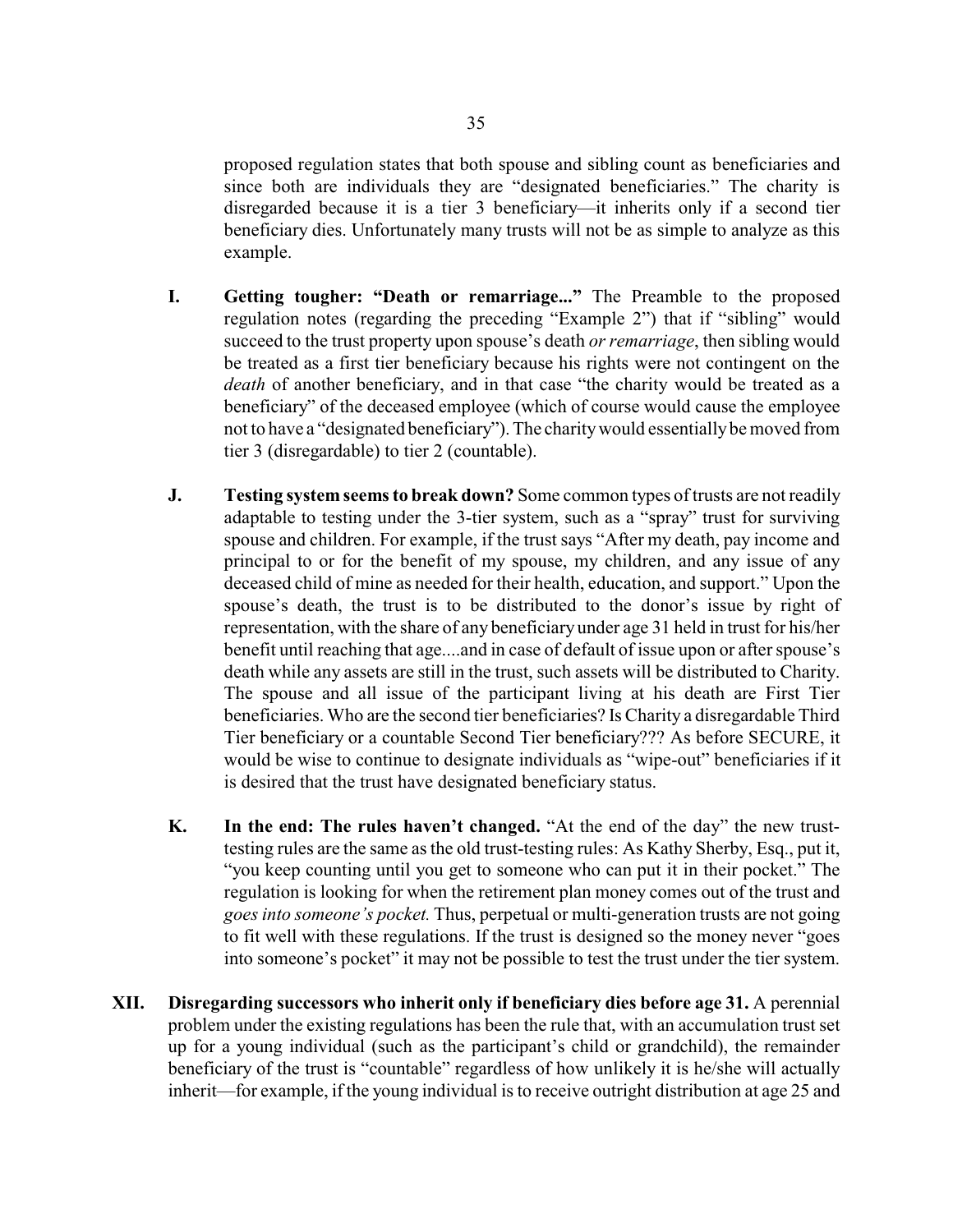his 75-year-old great aunt (his next of kin) will inherit the trust if the young beneficiary dies before age 25. Under the existing regulations, the great aunt is a countable beneficiary and since she is the oldest trust beneficiary her life expectancy would have been the distribution period under the old life expectancy payout rules (mostly eliminated by SECURE).

- **A. Disregard any beneficiary who will inherit only if another beneficiary dies before age 31.** The proposed regulations solve this problem, for clients willing to allow outright distribution to the young beneficiary by age 31. If the trust instrument requires complete distribution of the retirement plan benefits to an individual "by the end of the tenth calendar year following the calendar year in which that individual attains the age of majority" (or the end of the year of the year after the year of the participant's death if that would be earlier), any beneficiarywho will receive nothing from the benefits unless such individual dies BEFORE that point is disregarded (does not count as a beneficiary for purposes of testing the trust). Prop. Reg.  $\S 1.401(a)(9)$ -4(f)(3)(ii)(B) ("Entitlement conditioned on death of young individual").
- **B. This provision is not limited to minor children of the participant.** Any accumulation trust for the benefit of any individual younger than age 31 can have a trust for the benefit of such individual, including an accumulation trust, and have remainder beneficiaries "ignored" for purposes of determining the designated beneficiary status of the trust, and for determining DB or EDB status, PROVIDED the retirement benefits-trust for the young individual's benefit must be distributed outright to him or her no later than age 31. This is a major helpful advance in drafting trusts for the benefit of young individuals.
- **XIII Multiple Beneficiaries of a Single Account.** If you have a conduit trust for multiple beneficiaries you have more than one "designated beneficiary." You also have multiple countable beneficiaries if you have an accumulation trust—unless all remainder beneficiaries are "disregarded" [not countable] under the under-age-31 rule. So what is the Applicable Denominator when there are multiple beneficiaries of a single inherited retirement account?
	- **A. General rule: No EDB status unless all countable beneficiaries are EDBs.** Generally, if there are multiple designated beneficiaries (whether through a trust or not), and at least one of them is *not* an EDB, the employee is treated as having no EDBs. Prop. Reg.  $\S 1.401(a)(9)-4(e)(2)$ . There are two exceptions to this general rule:
		- First exception: "If any of the employee's designated beneficiaries is an eligible designated beneficiary because the beneficiary is the [minor child of employee]...then the employee is treated as having an eligible designated beneficiary even if the employee has other designated beneficiaries who are not eligible designated beneficiaries." Prop. Reg. § 1.401(a)(9)-4(e)(2).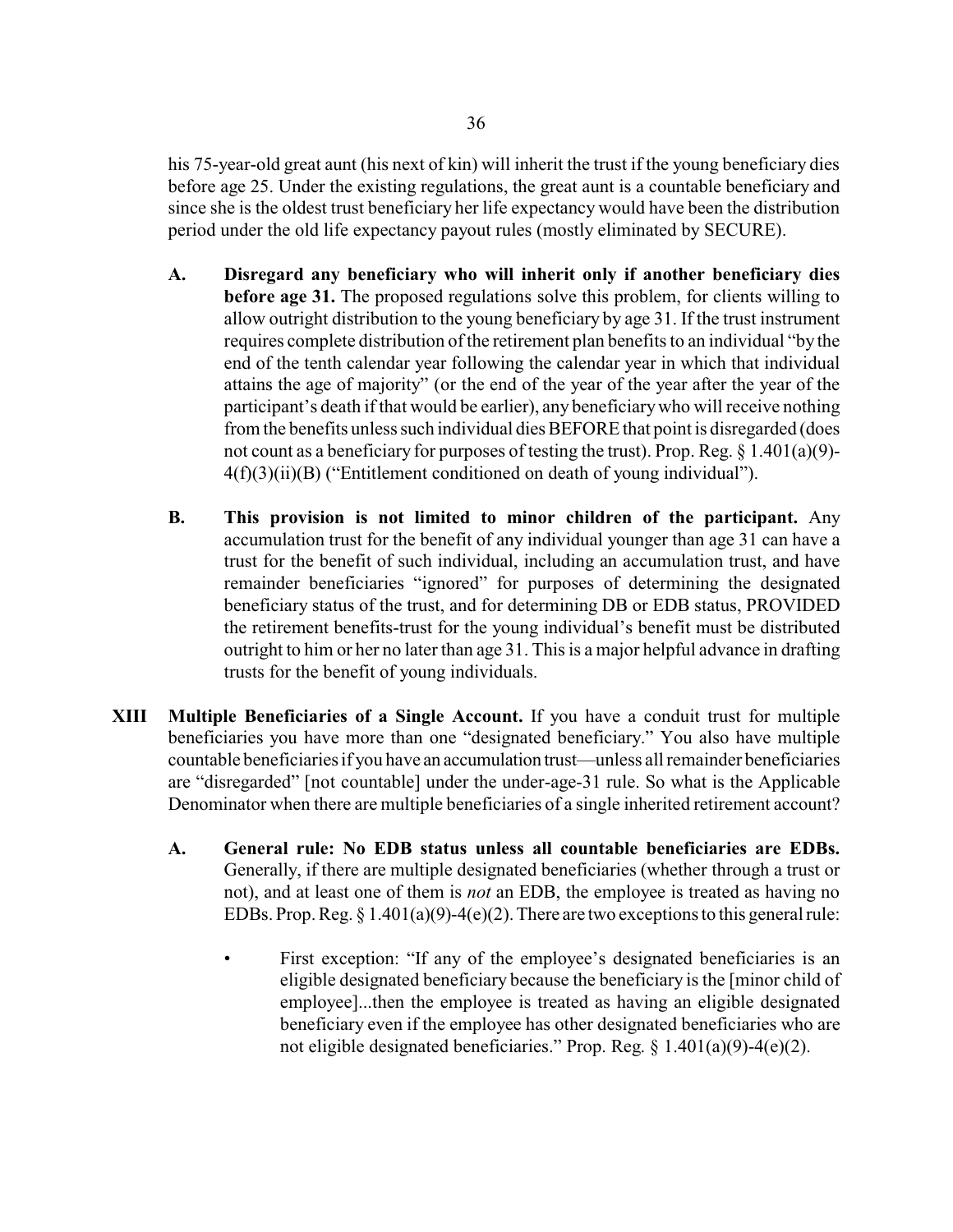- Second exception: A "Type II" AMBT can have beneficiaries who are not D/CI and the D/CI trust beneficiary(ies) will still be treated as EDBs. Prop. Reg. § 1.401(a)(9)-4(g)(3)(ii).
- **B. General rule: Applicable Denominator based on oldest DB.** "Except as otherwise provided in paragraph  $(f)(1)(ii)$  of this section [applicable to trusts named as beneficiary] and  $\S1.401(a)(9) - 8(a)$ , if the employee has more than one designated beneficiary, then the determination of the applicable denominator under paragraph (d) of this section is made using the oldest designated beneficiary of the employee." Prop. Reg.  $\S$  1.401(a)(9)-4(f)(1)(i). The "Outer Limit Year" (my term) is also established by reference to the oldest DB. Prop. Reg.  $\S$  1.401(a)(9)-5(f)(2)(i).
	- **First exception to the preceding rule**: If the trust is a Type II AMBT (only D/CI beneficiaries have "any right to the employee's interest in the plan until the death of all of" such D/CI beneficiaries), only the D/CI beneficiaries are taken into account for purposes of applying the preceding "oldest designated beneficiary" rule. Prop. Reg.  $\S$  1.401(a)(9)-4(f)(1)(ii). See "AMBTs" PART XVIII of this Outline.
	- **Second exception to the preceding rule**: If the separate accounts rule applies, the beneficiaries of each separate account are tested separately. See "Separate Accounts" in this Outline. Prop. Reg.  $\S$  1.401(a)(9)-8(a)(1).
	- **Third exception to the preceding rule:** There is different treatment for a trust with at least one minor-child-of-the-participant beneficiary. See Part VII of this Outline.
- **C. TrustwithEDBs as only countable beneficiaries.**If all the designated beneficiaries are EDBs, then, by extension of Prop. Reg.  $\S$  1.401(a)(9)-4(e)(2), the life expectancy payout applies. The example in the regulations is a trust providing life income to the decedent's surviving spouse "B" (who is an EDB), with remainder after her death to go to the decedent's sibling who is less than 10 years younger than the decedent (so the sibling is also an EDB) and who is also younger than the spouse; all countable beneficiaries are EDBs. Since both beneficiaries are EDBs, the life expectancy payout applies. Prop. Reg.  $\S$  1.401(a)(9)-5(f)(6)(i) (Example 1). The Applicable Denominator is B's life expectancy because she is the oldest designated beneficiary. Though not mentioned in this Example, recalculation of the spouse's life expectancy would NOT apply in this situation because she is not the "sole beneficiary." Prop. Reg.  $§$  1.401(a)(9)-5(d)(3)(iv).
- **D. Trust with multiple countable EDBs, cont.** Generally for a trust with multiple beneficiaries, with a life expectancy payout applicable, the Outer Limit Year (deadline for final distribution of 100% of the retirement account) is determined with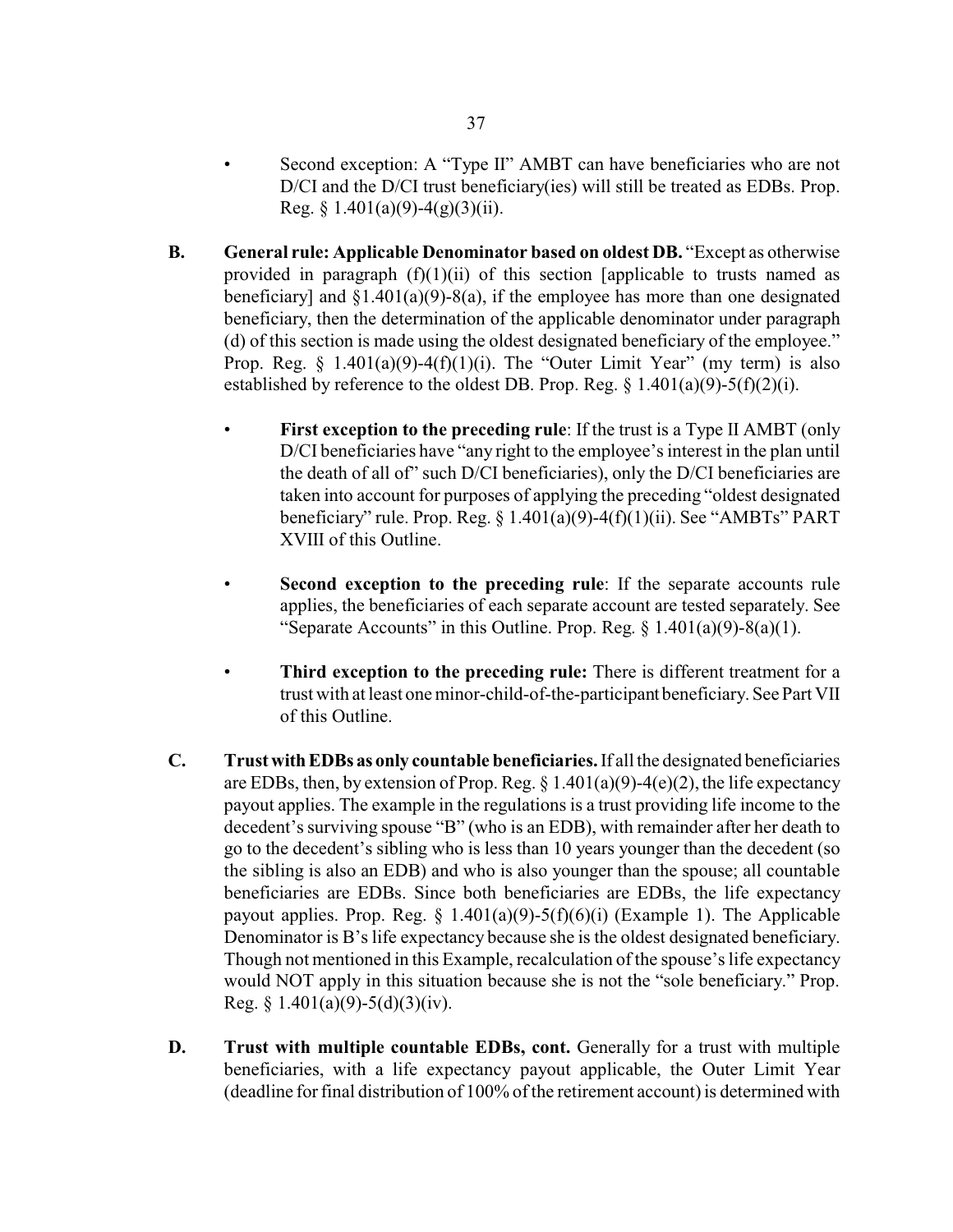reference to the trust's oldest designated beneficiary. Prop. Reg.  $\S$  1.401(a)(9)- $5(e)(3)$ ,  $(f)(1)(ii)$ . I guess this would mean that if participant left his IRA to a trust for his three younger brothers, all of whom were less than 10 years younger than he was, there would be a life expectancy payout based on the oldest brother's life expectancy with the ultimate 100% payout due 10 years after the oldest brother's death—even if he died wayprematurelyand the other brothers are hale and heartywith many years to go. But the rule is applied differently to a trust for minor child EDBs: If ANY designated beneficiary is a minor child-EDB then the limit of "10 years after death of oldest EDB" for 100% payout does not apply. Prop. Reg.  $\S$  1.401(a)(9)- $5(f)(2)(ii)(B)$ .

- **E. Accumulation trust; not all countable beneficiaries are EDBs**. If all countable beneficiaries are DBs, but not all are EDBs, then (subject to two exceptions) the 10 year rule applies. Prop. Reg.  $\S$  1.401(a)(9)-5(f)(6)(iii) (Example 3). The two exceptions pertain to trusts with minor child–EDB beneficiary(ies) and trusts with disabled or chronically ill beneficiaries; see those sections.
- **XIV. Multiple Beneficiaries: Separate Accounts**. All is clear if an IRA is left to one human being as a "designated beneficiary." But what if the retirement account is left to multiple beneficiaries? That raises the question of "separate accounts." There are two *separate and unrelated questions* inherent in the separate accounts problem. One is, can each beneficiary be in charge of his own investment and distribution policy for "his share" of the IRA? The second question is whether the determination of the Applicable Denominator is made separately for each beneficiary's "share" of the IRA or for the whole group collectively? The IRS's "separate accounts" rules address these questions.
	- **A. Defective "old rule" under existing regulations.** Existing regulations dictate that separate accounts treatment is available for the interests ofmultiple beneficiaries only if the separate accounts are "established" (i.e., "physically" divided up into separate inherited accounts) by December 31 of the year after the year of the participant's death. This rule did not distinguish between the "how do we determine the distribution period" question and the "we just wanna each control our own share" question. As a result, over the years, it became apparent that the December 31 deadline applied to the separate accounts rule ONLY insofar as it related to determination of the distribution period. The distribution period (Applicable Denominator now) became finalized based on the oldest beneficiary of the (undivided) accounts as of December 31 of the year after the year of the participant's death. But despite missing that deadline, multiple beneficiaries (even if they inherited through a trust or estate) could divide up an inherited account ANYTIME for purposes of having each beneficiary do his own investing and distributing.
	- **B. Proposed regulations fix this.** The proposed regulations recognize that multiple beneficiaries can create "separate accounts" reflecting their separate interests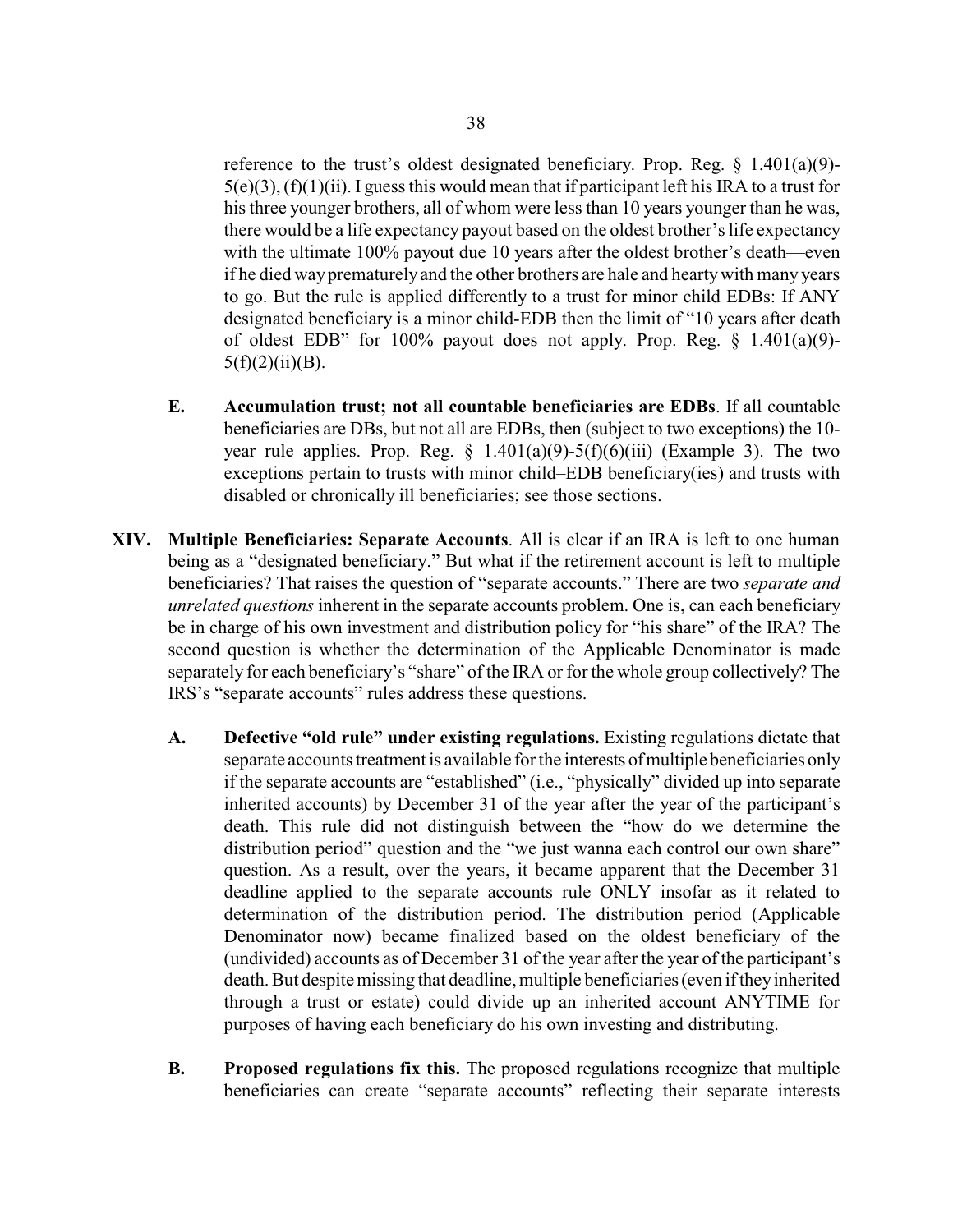anytime. Prop. Reg.  $\S$  1.401(a)(9)-8(a)(1)(i). If these separate accounts are established by December 31 of the year after the year of the participant's death, they are given effect for purposes of determining the Applicable Denominator. If they are not established until after that date, then the required distribution for each year is determined in the aggregate (without regard to the separate accounts). Prop. Reg.  $\S 1.401(a)(9)-8(a)(1)(ii)(A)$ . However, even though the aggregate RMD is determined based on the combined accounts, each beneficiary's personal RMD is determined with reference to such "beneficiary's share of the total remaining balance of the employee's interest in the plan" and each beneficiary's share must be distributed to that beneficiary.

- **C. Accounting for separate accounts.** The Proposed Regulations spell out requirements for how to account for separate accounts, whether or not the accounts are separated by December 31. See Prop. Reg.  $\S$  1.401(a)(9)-8(a).
- **XV. Separate Accounts for an IRA Inherited Through a Trust**. Since 2002, regulations have provided that "...the separate account rules under A-2 of  $\S1.401(a)(9)$ -8 are not available to beneficiaries of a trust with respect to the trust's interest in the employee's benefit." Reg.  $§ 1.401(a)(9)-4, A-5(c).$ 
	- **A. Separate accounts for separate interests under a single "funding" trust**. While that was a reasonable rule with respect to an ongoing trust with multiple beneficiaries (whether or not their interests were treated as "separate shares" for purposes of allocating distributable net income under § 663), it was applied harshly and unreasonably to multiple beneficiaries who were entitled to immediate outright distributions of their predetermined shares of the trust upon the participant's death, and to multiple subtrusts similarly created by mandatory division of the single "funding" trust upon the participant's death. Prior to publishing the final regulations in 2002 the IRS had allowed separate share treatment for separate interests so established at the participant's death; see PLR 2002-34074 . (In fact this PLR was actually published in May 2002, after the final regulations with this new provision had been published...in other words the PLR was invalid the day it was published!)
	- **B. Congress dumped this rule for AMBTs.** This IRS interpretation is so unreasonable that Congress specifically "overruled" it in the case of AMBTs: An AMBT can be treated as a separate EDB even if it is carved out of a single trust that was named as beneficiary by the participant. Because the special rule for AMBTs could be seen as a rebuke of the IRS by Congress, some hoped that the IRS would eliminate the noseparate-accounts-for-trust beneficiaries for everyone, not just AMBTs. Did they do so?
	- **C. ...But IRS keeps the rule?** Prop. Reg. § 1.401(a)(9)-8(a)(1)(iii) seems to indicate "no": they did not change the rule. This section provides that, except as provided (in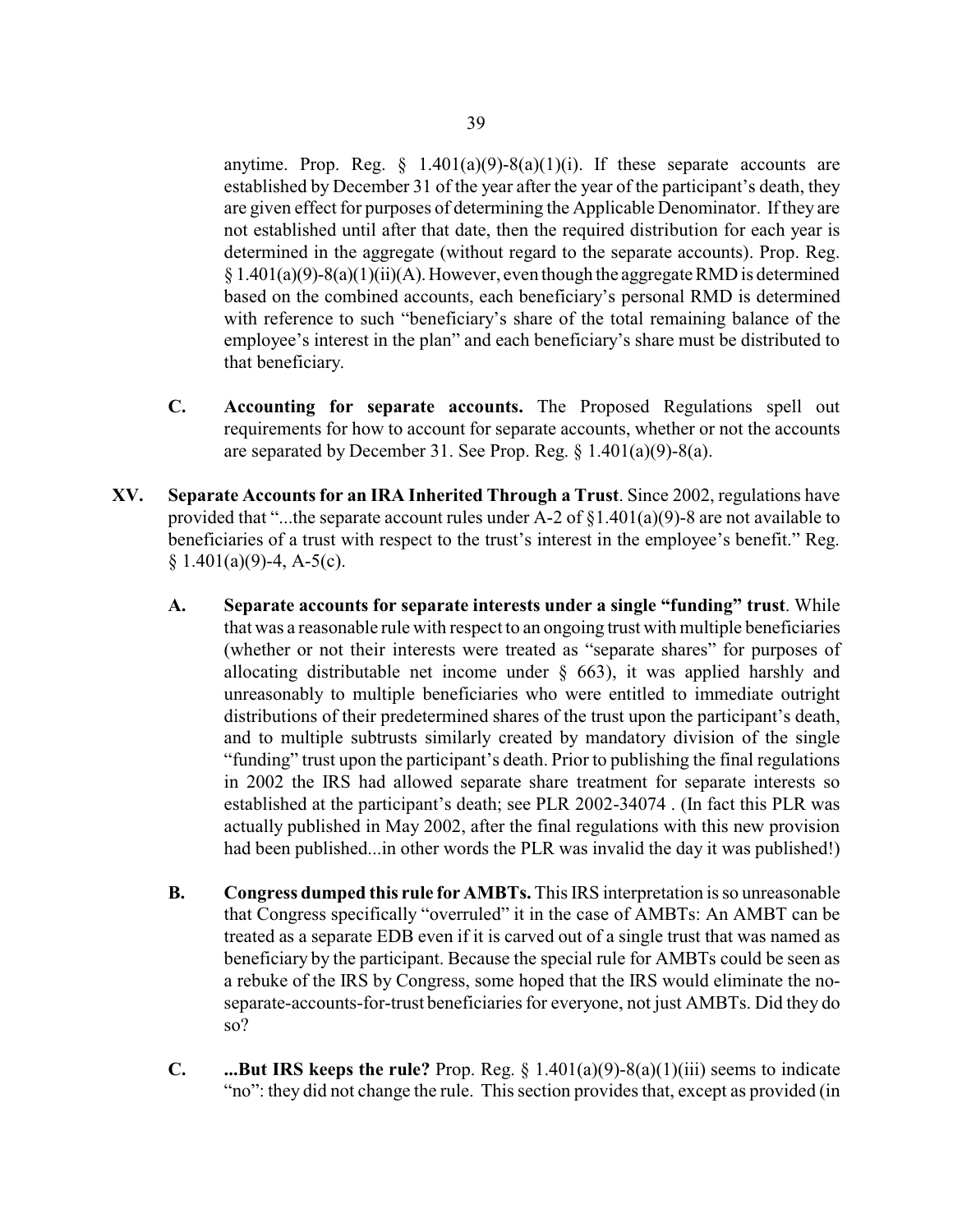the proposed regulations, as required by statute) for AMBTs, "section  $401(a)(9)$  may not be applied separately to the separate interest s of each of the beneficiaries of a" see-through trust.

- **D. The rule can produce absurd results under SECURE.** If the Proposed Regulation's interpretation is intended to continue the old rule, then there will be absurd results. For example, suppose Jack's IRA is left to his trust. The trust provides that, immediately upon his death, his IRA is to be divided into four shares, transferred respectively to three separate conduit trusts for his surviving spouse, minor child, and adult nondisabled child, and an AMBT for his disabled child. The separate trust so created for the disabled child qualifies for EDB treatment (because of the special Code provision), but the separate trusts for the spouse and minor child apparently do not. The Proposed Regulation should be revised to permit separate accounts treatment for separate independent trusts created, no later than the year after the participant's death, pursuant to a mandatory division of the assets upon the participant's death. It makes no sense to allow separate account treatment for ONE of the shares so created (the AMBT) and not the others.
- **E. Planning tip: Name subtrusts on the beneficiary designation form.** The "solution" for this problem is (as before the proposed regulations) for the participant to name, directly as beneficiaries of his retirement account, the separate trusts intended to wind up owning the benefits. For example, instead of naming as beneficiary"The MaryDoe Revocable Trust,' which immediatelyupon Mary's death is to split up into three subtrusts, to name the subtrusts directly ("I name as my beneficiary the separate trusts established for my children and issue under Article 3 of the MaryDoe Revocable Trust, in the proportions indicated in said Article 3 which is hereby incorporated herein by reference") or something like that.
- **F. Can trustees fix this using "decanting?"** Assuming that the funding trust is the only named beneficiary, it would be worth exploring whether the problem can be solved by "decanting" the right to the inherited IRA out of the funding trust and into the separate trusts that are entitled to receive that IRA. The Proposed Regulations have generous terms for recognizing reformations and decantings that occur by September 30 of the year after the year of the participant's death. Prop. Reg.  $\S$  1.401(a)(9)-4(f)(iii)(B). See PART XVII of this Outline. However, since the "real problem" is the beneficiary designation (naming the single trust) and not the trust itself, it is not clear whether the post-death changes permitted by the Proposed Regulations can fix this problem.
- **XVI. The Applicable Divisor (distribution period) for benefits left to a trust.** Parts X and XI of this Outline explained how to determine whether a trust is a "see-through trust" and who are the countable beneficiaries of a trust. Once you have determined who are the countable beneficiaries, you can determine the minimum distribution requirements for that trust: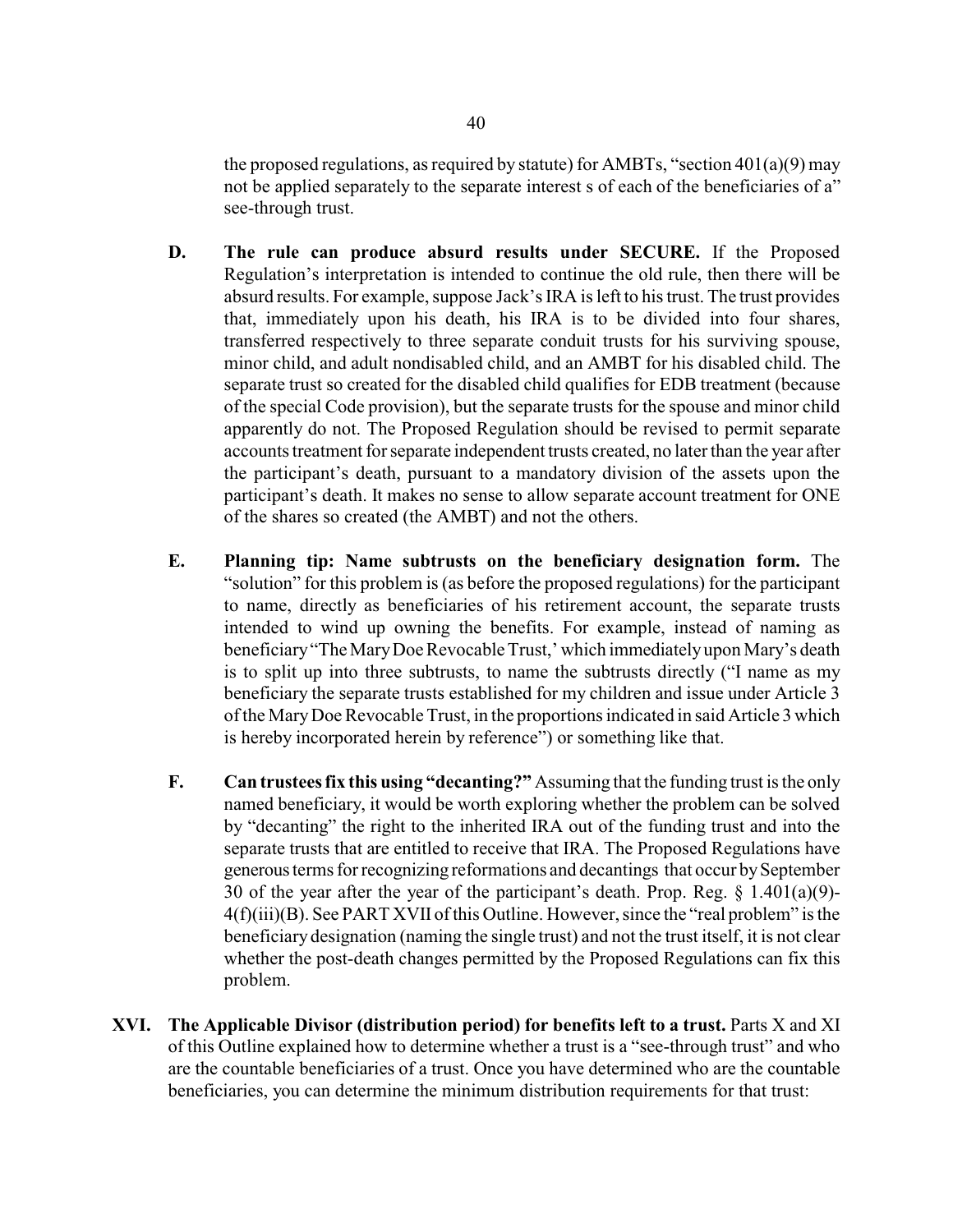- **A. Conduit Trust for one beneficiary.** If the trust is a conduit trust for one individual beneficiary, the Applicable Denominator is the same as if the benefits were payable directly to that individual beneficiary. Prop. Reg.  $\S$  1.401(a)(9)-4(f)(6)(i) (Example 1). For example, a conduit trust for the benefit of the participant's surviving spouse is entitled to the spouse's full "EDB" treatment—life expectancypayout based on the spouse's life expectancy, delayed commencement of RMDs, recalculation of life expectancy. Upon the spouse's later death, any benefits remaining in the trust would be distributable to the successor beneficiary over the spouse's remaining life expectancy (not recalculated) with an Outer Limit Year of the year containing the  $10<sup>th</sup>$ anniversary of the surviving spouse's death. Prop. Reg.  $\S$  1.401(a)(9)-5(e)(1), (3).
- **B. Trust with multiple countable beneficiaries, all EDBs.** A see-through trust is entitled to "EDB" treatment if all countable beneficiaries of the trust are EDBs. Prop. Reg.  $\S$  1.401(a)(9)-4(e)(2)(i), (f)(6)(iii) (Example 3(B)). The life expectancy of the oldest EDB is the Applicable Denominator (unless the "D/CI" or "minor child" exception (see below) applies). Following the death of such oldest EDB, the outer limit year will be the end of such oldest EDB's life expectancy or 10 years after the EDB's death if earlier. Prop. Reg. § 1.401(a)(9)-5(e)(1), (3).
- **C. Trust with multiple countable beneficiaries, not all EDBs.** If all countable beneficiaries are individuals (DBs), but not all of them are EDBs, the Applicable Divisor is determined by reference to the oldest designated beneficiary, unless the "D/CI exception" applies (see below). Prop. Reg.  $\S 1.401(a)(9) - 5(f)(1)(i)$ . The RMDs in this case will be determined under the 10-year rule unless the "Minor child" exception (see below) applies.
- **D. Trust had non-designated beneficiary(ies).**If not all countable beneficiaries of the trust qualify as "designated beneficiaries" (i.e. one or more are not individuals), the distribution period is based on the 5-year rule if participant died before his RBD (Prop. Reg.  $\S$  1.401(a)(9)-3(c)(2)), or on the ghost life expectancy if he died on or after his RBD (Prop. Reg. § 1.401(a)(9)-5(d)(1)(iii)).
- **E. Minor child-EDB exception.** If all countable beneficiaries of the trust are DBs, and at least one of them is an EDB by virtue of being (as of the date of the participant's death) a minor child (under age 21) of the deceased participant, then (notwithstanding the general rule stated at "C" above), the "10-year rule" (Prop. Reg.  $\S$  1.401(a)(9)- $5(e)(2)$ ) does not apply. Prop. Reg. § 1.501(a)(9)-5(5)((2)(ii)(B). Apparently the life expectancy payout will apply, with annual RMDs based on the life expectancy of the oldest DB who is a countable beneficiary of the trust. Note: Not the oldest *EDB*, the oldest *DB* [who might or might not be an EDB]. Prop. Reg.  $\S$  1.401(a)(9)-5(f)(1)(i). The "outer limit year" (year when 100% distribution of the account is required regardless of what "annual track" distributions were ongoing) would be the year that contained the  $10<sup>th</sup>$  anniversary of the earlier of the death of, or attainment of age 21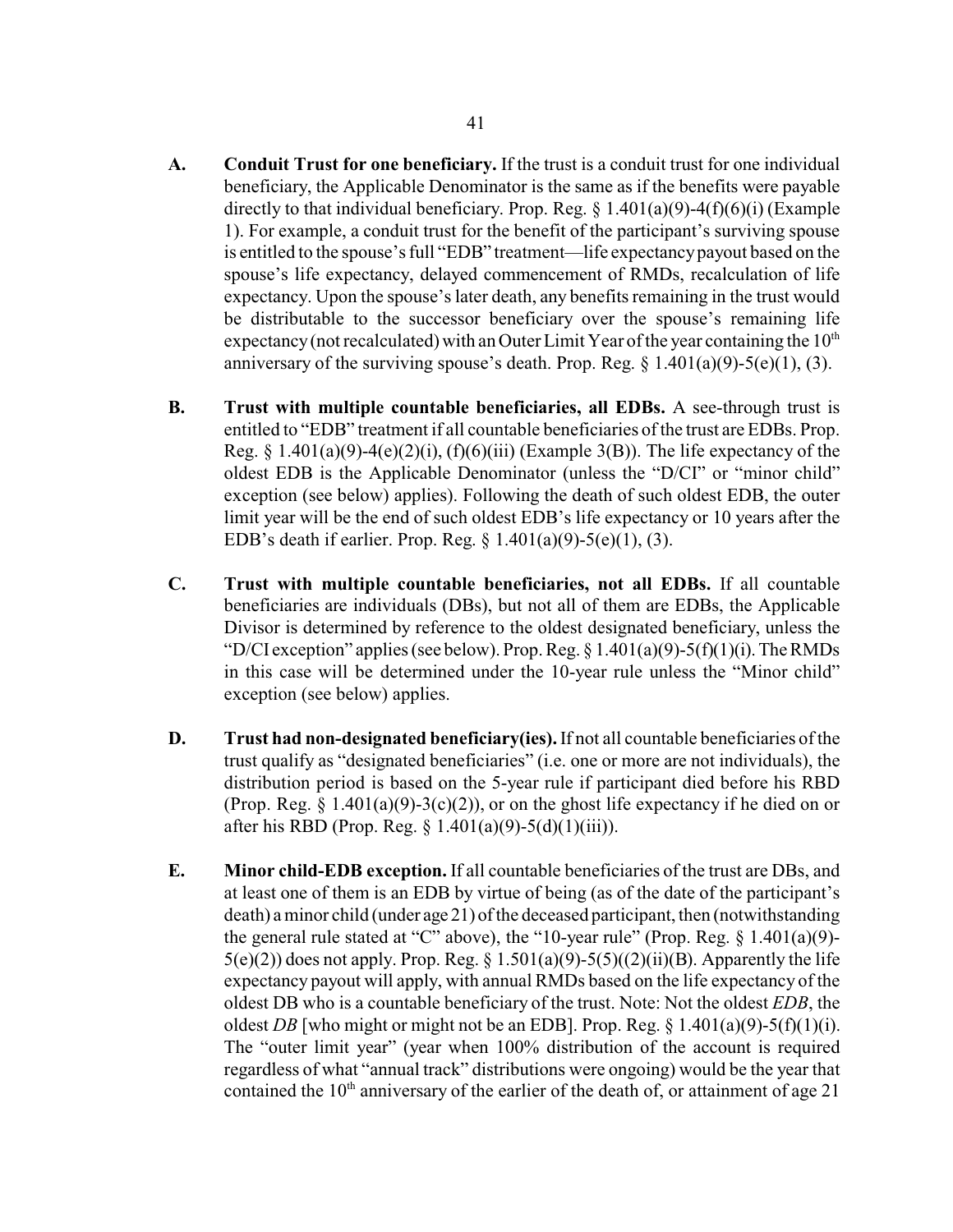by, such minor-child EDB (or of the oldest of such minor-child EDBs if more than one). Prop. Reg. § 1.401(a)(9)-5(f)(2)(ii)(A).

- **F. D/CI exception.** For how an AMBT is excepted from some of the above rules, see Part XVIII of this Outline.
- **XVII. Post-death Changes in Trust Terms.** Under both the existing and the proposed regulations, a trust is tested for designated beneficiary status at the time of the participant's death, with a "second look" on September 30 of the year after the year of the participant's death. For convenience this deadline is referred to in this Outline as the Beneficiary Finalization Date or BFD. The rest of this section explains how the Proposed Regulations would expand postdeath planning options; for a proposed change in the rules that goes in the other direction, see Part XXII of this Outline.
	- **A. What does "identifiable" mean?** Under both existing and proposed regulations, one requirement of a see-through trust is that the beneficiaries must be "identifiable." From the Proposed Regulations: "The beneficiaries of the trust who are beneficiaries with respect to the trust's interest in the employee's interest in the plan are identifiable (within the meaning of paragraph  $(f)(5)$  of this section) from the instrument." Prop. Reg.  $\S$  1.401(a)(9)-4(f)(2)(iii). The proposed regulations say "Except as otherwise provided in this paragraph  $(f)(5)$  trust beneficiaries described in paragraph  $(f)(3)$  [the 3-tier trust-testing system] are identifiable if it is possible to identify each person *eligible* to receive a portion of the employee's interest in the plan through the trust. For this purpose, the specificity requirements of paragraph (a)(3) of this section apply." Emphasis added. By referring to Prop. Reg.  $§ 1.401(a)(9)-4(a)(3)$ , the regulation simply incorporates the rule that "a beneficiary need not be specified by name"; for example, it could designate "my children" without naming them and they would still be considered "identifiable."
		- But...the fact that you can identify the beneficiary (ies) does not clear this up. How could a trust "pass" the *first* trust rule ("The trust is a valid trust under state law..."; Prop. Reg.  $\S$  1.401(a)(9)-4(f)(2)(i)) if it is not possible to identify the persons who will be eligible to receive the benefits?
		- We are left to assume that the only purpose of this "identifiable" requirement is that it provides an avenue for the (very welcome) new proposed regulations' treatment of post-death trust modifications via decanting, etc. The "identifiable" requirement provides the gatewayto explaining the effects of powers of appointment, decanting and trust reformations on the trust's qualification as a see-through trust and on the question of which beneficiaries "count" for purposes of determining the designated beneficiary.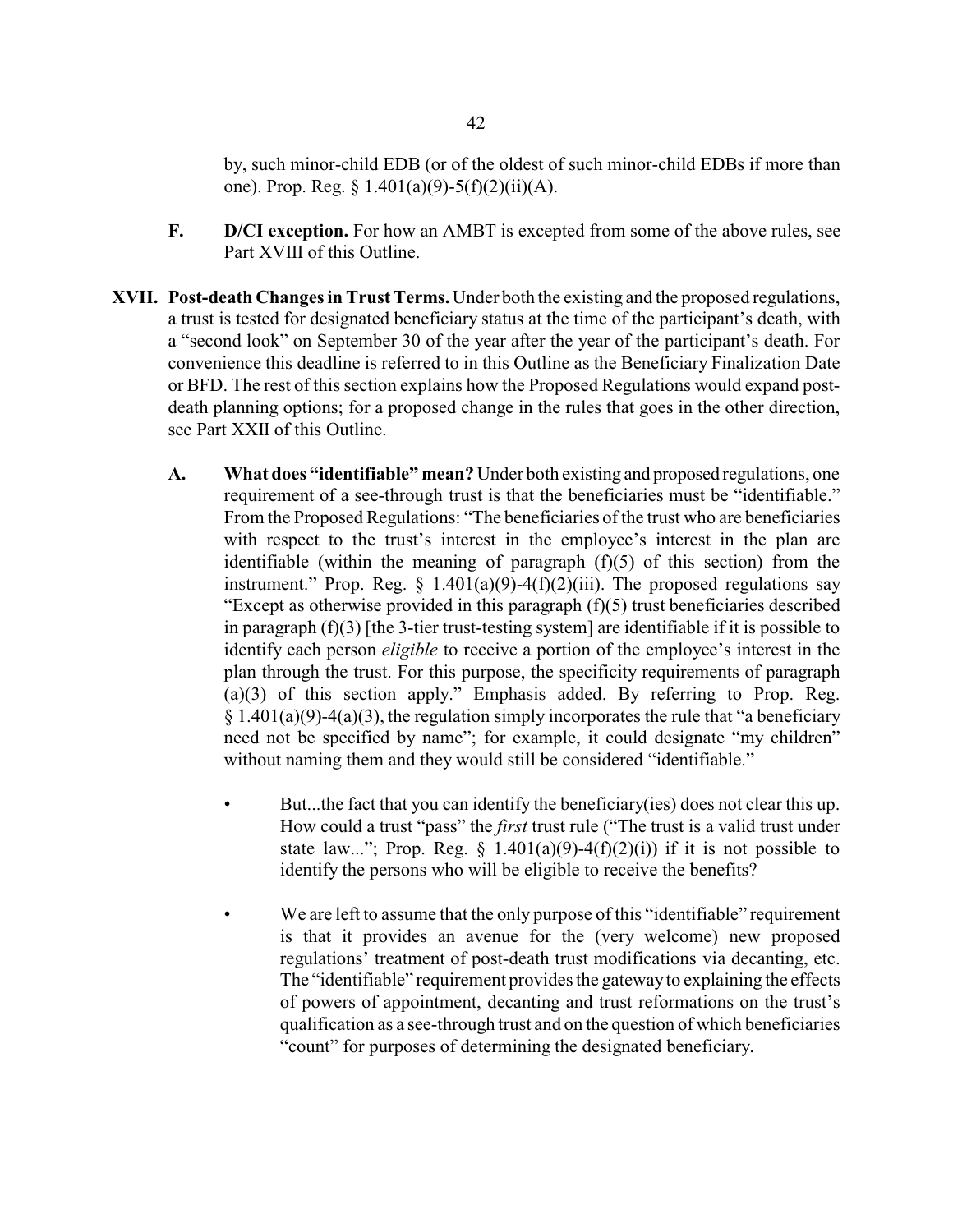- **B. Removing (and, now, adding) beneficiaries by the BFD**. Under existing regulations, the second look on the BFD allows for "removal" (via, *e.g.*, disclaimer or distribution) of one or more beneficiaries between the date of death and the BFD. A beneficiary who has been so "removed" as of the BFD does not count as a trust beneficiary for purposes of determining whether the participant has a designated beneficiary and if so who his designated beneficiary(ies) is/are with the trust then being "tested" to see if the countable beneficiaries are "designated beneficiaries" or not: "...the employee's designated beneficiary will be determined based on the beneficiaries designated as of the date of death *who remain beneficiaries*..." on the BFD. Reg.  $\S$  1.401(a)(9)-4, A-4(a). Emphasis added. The "removed beneficiary" is erased from the picture for purposes of determining post-death RMDs. Under the proposed regulations, beneficiaries can be removed OR ADDED to the trust between the date of death and the BFD.
- **C. Effect of post-death changes via decanting, etc., under existing rules**. Since the 2001-2002 adoption of the existing regulations, there has been a growth industry in post-death amendments of trusts via "decanting," reformations, and other forms of post-death modifications of trust terms. The existing regulations do not seem to allow for such changes. For example, one requirement of the trust regulation is that the trust must be irrevocable as of the participant's death. How can a trust be "irrevocable" if it can be amended or terminated at any time in the future via reformation, decanting, etc. under state law even if the trust instrument itself does not authorize such changes? The effect of *the potential* for such changes on an existing "see-through trust" has been a question vexing practitioners. The Proposed Regulations adopt a new and flexible approach to post-death changes in the terms of a trust, an approach that for the first time accommodates the possibility of later change. The Proposed Regulations do this via the requirement that, in order for a trust to qualify as a seethrough trust, the trust's beneficiaries must be "identifiable"  $(4<sup>th</sup> RMD)$  trust rule).
- **D. The approach of the Proposed Regulations: Summary.** Post-death changes may occur via exercise of a power of appointment, decanting, or reformation. The possibility that such a change may occur later (e.g., a power of appointment may be exercised, or the trust may be reformed or decanted) will not cause the trust to flunk the identifiable test—but such change will cause the trust to be "retested" as of the date of the change, and if that results in an accelerated distribution period, the trust's RMDs will be recalculated accordingly. However, such re-testing cannot cause a 100% required distribution until the following calendar year. That is the general idea. More detail follows. Summary so far:
	- The trust beneficiaries are "identifiable" (4<sup>th</sup> RMD trust rule) "if it is possible to identify each person eligible to receive a portion of the employee's interest in the plan through the trust." Prop. Reg.  $\S$  1.401(a)(9)-4(f)(i).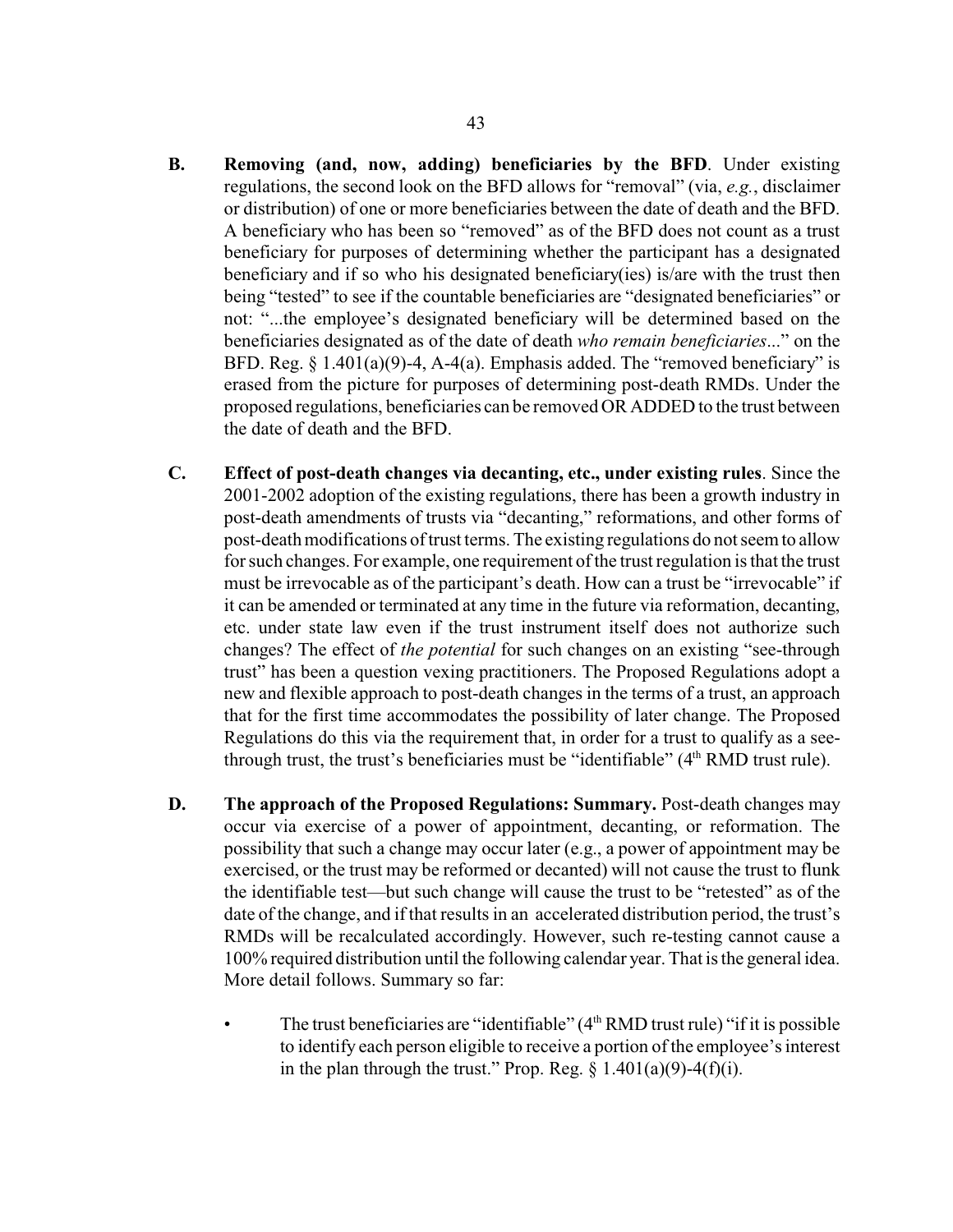- The existence of powers of appointment, or the possibility that a trust might later be reformed or decanted, does not in and of itself make the trust have non-identifiable beneficiaries. Prop. Reg.  $\S 1.401(a)(9) - 4(f)(ii)(A)$ , (f)(iii)(A).
- If the power of appointment is exercised or irrevocably restricted, or the reformation/decanting actually occurs, prior to the Beneficiary Finalization Date (BFD; September 30 of the year after the year of the participant's death), then the change seems to be given effect retroactive to the date of death for purposes of determining who are the participant's beneficiaries. See further discussion of each type of event, below.
- If the power of appointment is exercised, or the reformation/decanting occurs, *after* the BFD, the trust will be "re-tested" at that time but will not be retroactively disqualified for flunking the "identifiable" test. Also, the "restesting" cannot *improve* the RMD results. See further discussion of each type of event, below.
- **E. Powers of appointment: Background.** What is a "power of appointment" exactly? In common usage, and as seemingly contemplated by the Proposed Regulations, and as used in this Outline, it is a power held by a trust beneficiary to "appoint" income or principal of the trust to other individuals or to entities such as a charity. Typically the beneficiary/powerholder would have a "power to appoint" trust property to or among some particular class of recipients effective upon the death of the powerholder. It is not normally used (outside the Internal Revenue Code) to refer to a *trustee's* power that is exercisable only in a fiduciary capacity to direct principal or interest to one or more beneficiaries. However, the definition can be extensive and elusive; see Reg.  $\S 20.2041-1(b)(1)$ . It remains to be seen whether the Proposed Regulations' rules for this subject work for all possible trust situations.
	- The dilemma under existing regulations. Under existing regulations, a trust that provides "life interest to spouse [or other specified individual], and at death of spouse remainder outright to my then living issue [or other specified individual(s)], is "easy" to analyze: There are only "identifiable" individual beneficiaries (spouse and donor's issue living at his death, plus after-born issue living (if any) living at spouse's later death, and therefore the trust passes that test. That form of trust exactly tracks Example 1 in Reg.  $§ 1.401(a)(9)-5$ , A-7(c)(3). But what if the trust says "income to my spouse for life, remainder to such of my issue and/or such charities as my spouse shall appoint by will, or in default of appointment, to my issue then living?" Do all the potential appointees including charities "count" for purposes of testing this trust? If so, the trust will "flunk" because it has potential nonindividual beneficiaries (the charities that spouse could appoint to). The treatment of the potential appointees is unclear under existing regulations.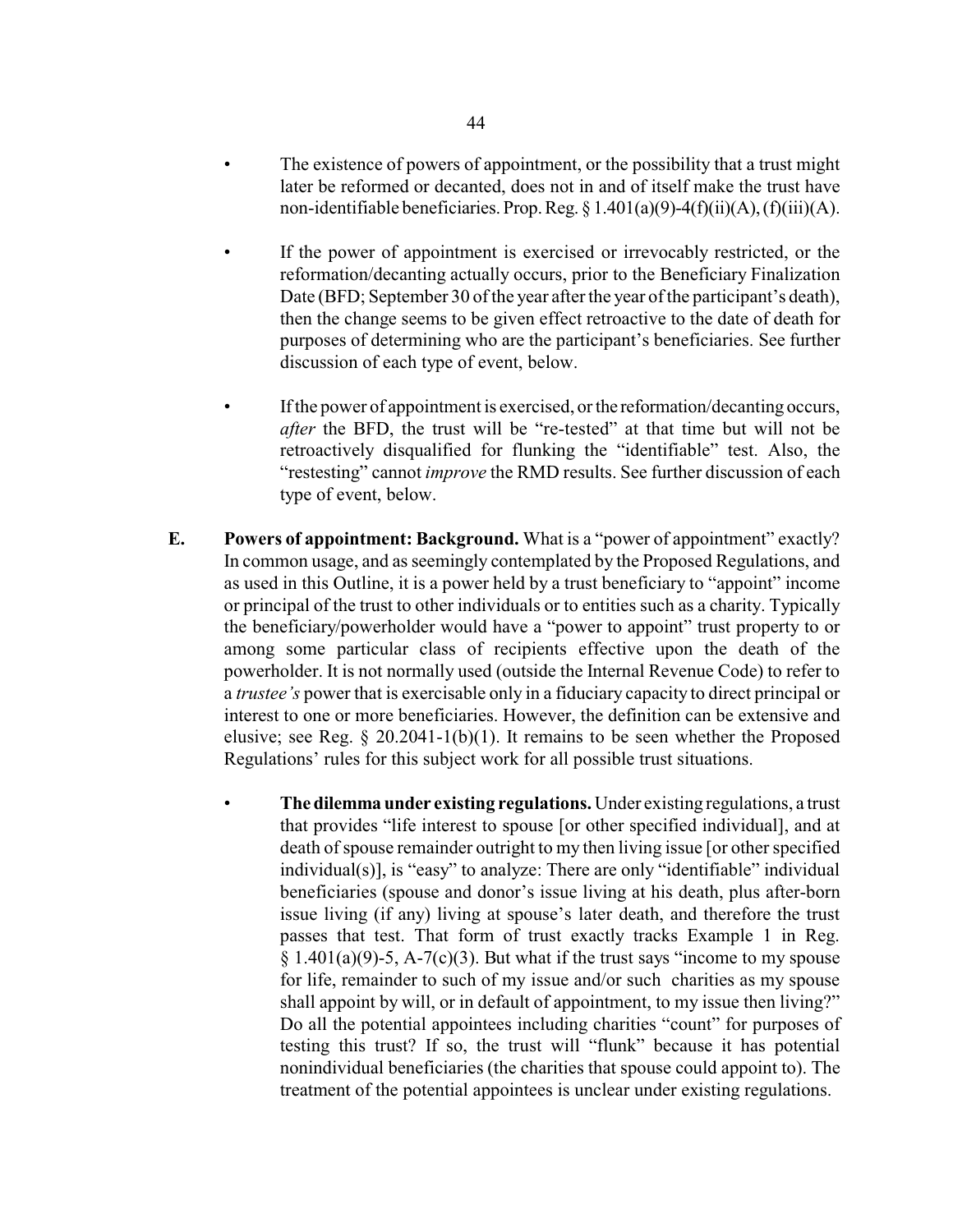• **Different views under the existing system.** The most "conservative" position is that all potential appointees (as well as all takers in default of exercise of the power of appointment) are "countable" beneficiaries; therefore, if the spouse could appoint to charity the trust "flunks" the rules (nonindividual beneficiary) and is not a see-through trust. If the spouse can appoint only to individuals, the trust "passes" and the oldest potential appointee's life expectancy would be the applicable distribution period for the trust. In contrast, a more "liberal" view is that potential appointees do not count as beneficiaries at all unless and until the power is exercised; this view relies on a provision to that effect in a regulation dealing with qualified subchapter S trusts, and on the general view that "things that haven't happened yet" are not considered to have happened for purposes of testing a trust for see-through status. This question has never been resolved under the existing regulations—do potential appointees count or not? The few PLRs that mention powers of appointment in connection with the minimum distribution trust rules provide only little, no, or muddled "guidance."

### **F. Powers of appointment: Proposed Regulations' Approach.**

- The trust does not flunk the identifiable test "merely because an individual (powerholder) has the **power to appoint** a portion of the employee's interest to...beneficiaries that are not identifiable..." Prop. Reg.  $\S$  1.401(a)(9)- $4(f)(ii)(A)$ .
- Potential appointees under a power of appointment are not countable beneficiaries unless and until they are actually appointed. Prop. Reg.  $§ 1.401(a)(9)-4(f)(5)(ii).$
- If the beneficiary's power of appointment is disclaimed, exercised, or irrevocably fixed in some fashion by September 30 of the year after the year of the participant's death (the BFD), then such pre-September-30 action is given effect in testing the trust. Otherwise, the takers in default are the countable beneficiaries for purposes of testing the trust. "Takers in default" means the beneficiary(ies) who would inherit the trust if the power-holder does not exercise the power. Prop. Reg.  $\S$  1.401(a)(9)-4(f)(5)(ii)(A).
- If the power is exercised after the September 30 deadline, the trust must be retested—see the discussion of retesting, below.
- **G. Powers of appointment: Examples, issues.** Will the proposed Regulations' approach work? One thing that might need to be made clearer is the difference between a fiduciarypower and a beneficiarypower. The Proposed Regulations speak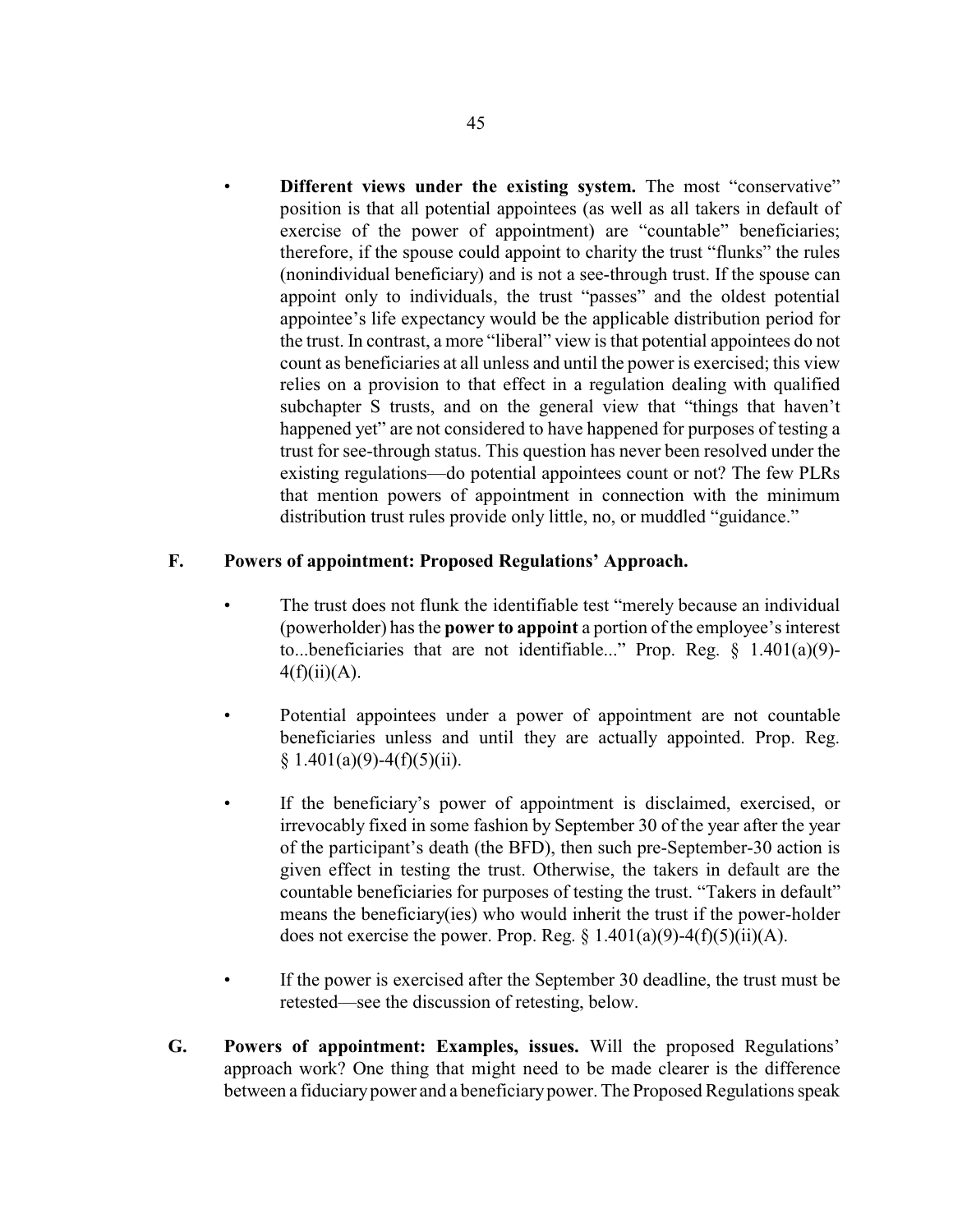of an "individual" holding the power of appointment. Presumably that is to distinguish from a "trustee" holding the power. In the tax code generally, a fiduciary's power to distribute income or principal to someone is a "power of appointment." But in the Proposed Regulations, a trustee's power to make distributions in its discretion to individuals or charities would seem to make such individuals or charities be treated as countable beneficiaries of the trust, not merely potential future beneficiaries. See Prop. Reg. § 1.401(a)(9)-4(f)(3)(i)(A). Here are power-of-appointment examples from the regulations and elsewhere:

- "Under the terms of Trust Q...[the surviving spouse, G, who is the life beneficiary of the trust]...has a power of appointment to name the beneficiaries of the residual in Trust Q." Prior to the BFD, G irrevocably restricts her own power of appointment so she "may exercise the power to appoint the remainder...only in favor of G's siblings (who all are less than 10 years younger than" the decedent. By thus restricting the remainder interest to only EDBs, and since she herself is an EDB, G's alteration of her power of appointment makes the trust have onlyEDBs as its countable beneficiaries, thus enabling a life expectancy payout for the trust.
- Comment: There could be gift tax implications if "G" has a general power of appointment and restricts it in some way; such gift tax implications are not discussed in the Proposed Regulations or this Outline. Prop. Reg.  $§ 1.401(a)(9)-4(f)(6)$ , Example 4.
- If "G" did not irrevocably restrict her power of appointment prior to the BFD, then the countable beneficiaries of the trust would have been G and the individuals who were the "takers in default" under the power of appointment. Prop. Reg. § 1.401(a)(9)-4(f)(6), Example 4.
- **H. Decantings and reformations: Proposed Regulations approach.** The Proposed Regulations' approach to potential decantings and reformations (hereinafter "modifications") is similar to the approach for powers of appointment. Yes this might happen in the future; we'll worry about it when it happens: "A trust will not fail to satisfy the identifiability requirements....merely because the trust is subject to state law that permits the trust terms to be modified after the death of the employee (such as through a court reformation or a permitted decanting) and thus, permits changing the beneficiaries of the trust." Prop. Reg.  $\S$  1.401(a)(9)-4(f)(5)(iii)(A).
	- "A trust beneficiary described in paragraph  $(f)(3)$ ...may be added through a modification of trust terms (such as through a court reformation or permitted decanting). If the beneficiary is added on or before ...[the BFD], paragraph (c)...[the 3-tier trust-testing system] will apply taking into account the beneficiary that was added." Prop. Reg.  $\S$  1.401(a)(9)-4(f)(5)(iii)(C).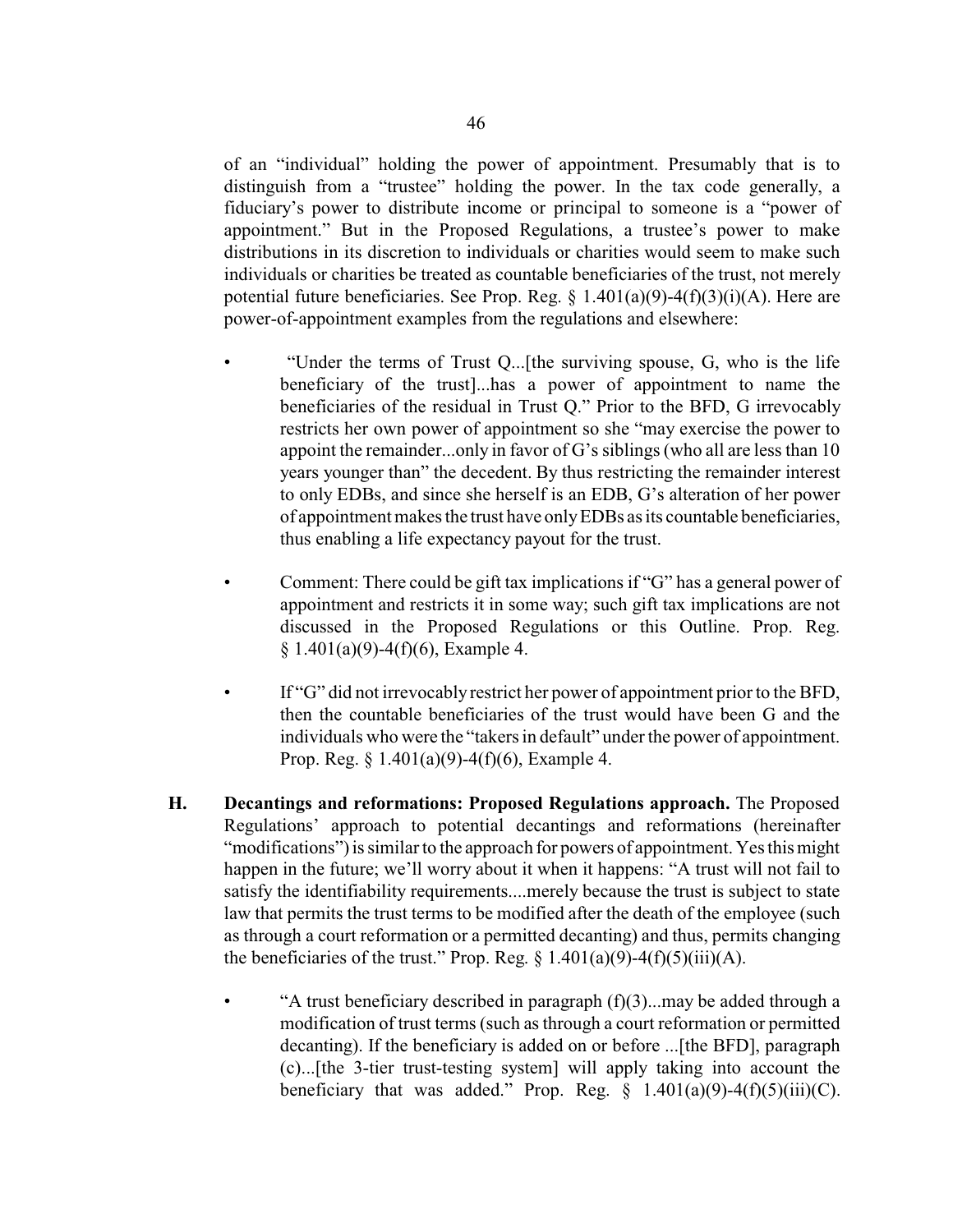"Paragraph  $(f)(3)$ " contains the 3-tier trusts-testing system so presumably a "trust beneficiary described in paragraph  $(f)(3)$ " means any trust beneficiary who is either counted or disregarded under that system.

- A post-death modification that adds or removes a beneficiary is given effect for minimum distribution purposes if the addition or removal is effective by September 30 of the year after the year of the participant's death (the BFD). Prop. Reg.  $\S 1.401(a)(9) - 4(f)(5)(iii)(B)$ , (C).
	- If a beneficiary is "added" after that September 30 date, the mere addition does not cause the trust to flunk the "identifiable" requirement, but "Beginning in the calendar year after the calendar year in which the new trust beneficiary was added, the rules of  $\S1.401(a)(9)$ -5(f)(1) will apply [i.e., testing the trust for see-through status] taking into account the new beneficiary and all of the beneficiaries of the trust that were treated as beneficiaries of the employee before the addition of the new beneficiary..." Prop. Reg.  $\S$  1.401(a)(9)-4(f)(5)(iv).
- If this "new" testing as a result of a post-death post-September-30 addition of a new countable beneficiary results causes the trust to become 100% distributable in that year or an earlier year, AND the year the beneficiary was added was not ALREADY a year in which 100% distribution was required, then the 100% distribution will not be required until the year after the change. Prop. Reg. §  $1.401(a)(9) - 4(f)(5)(iv)$ , (iv).
- **I. Decantings and reformations: Comments.** The proposed regulations speak only of adding or subtracting beneficiaries via post-death changes. Why is there is no mention of a post-death change that modifies the trust terms in some other way? Perhaps that is because, in the proposed regulations' approach, all you need to know (in order to determine the RMD regime for a trust) is which beneficiaries are countable vs. disregardable. Therefore perhaps what they mean in this post-death changes section of the Proposed Regulations is that we will count the beneficiaries before and after your change, and a change in the identity of the COUNTABLE beneficiaries is what we will be looking at....so either there are new countable beneficiaries added or old ones subtracted, that's the only kind of "modification" that matters for purposes of the RMD trust rules. If your post-death modification doesn't add or subtract countable beneficiaries (for example, a modification that changed applicable state law, or added new investment powers) we don't care about it.
	- **State law aspects.** The Proposed Regulations' generous attitude toward postdeath changes in the trust terms do not mean that "anything goes" as far as state law or fiduciary obligations. There is no general rule allowing trustees and beneficiaries to get together to rewrite the trust to suit themselves,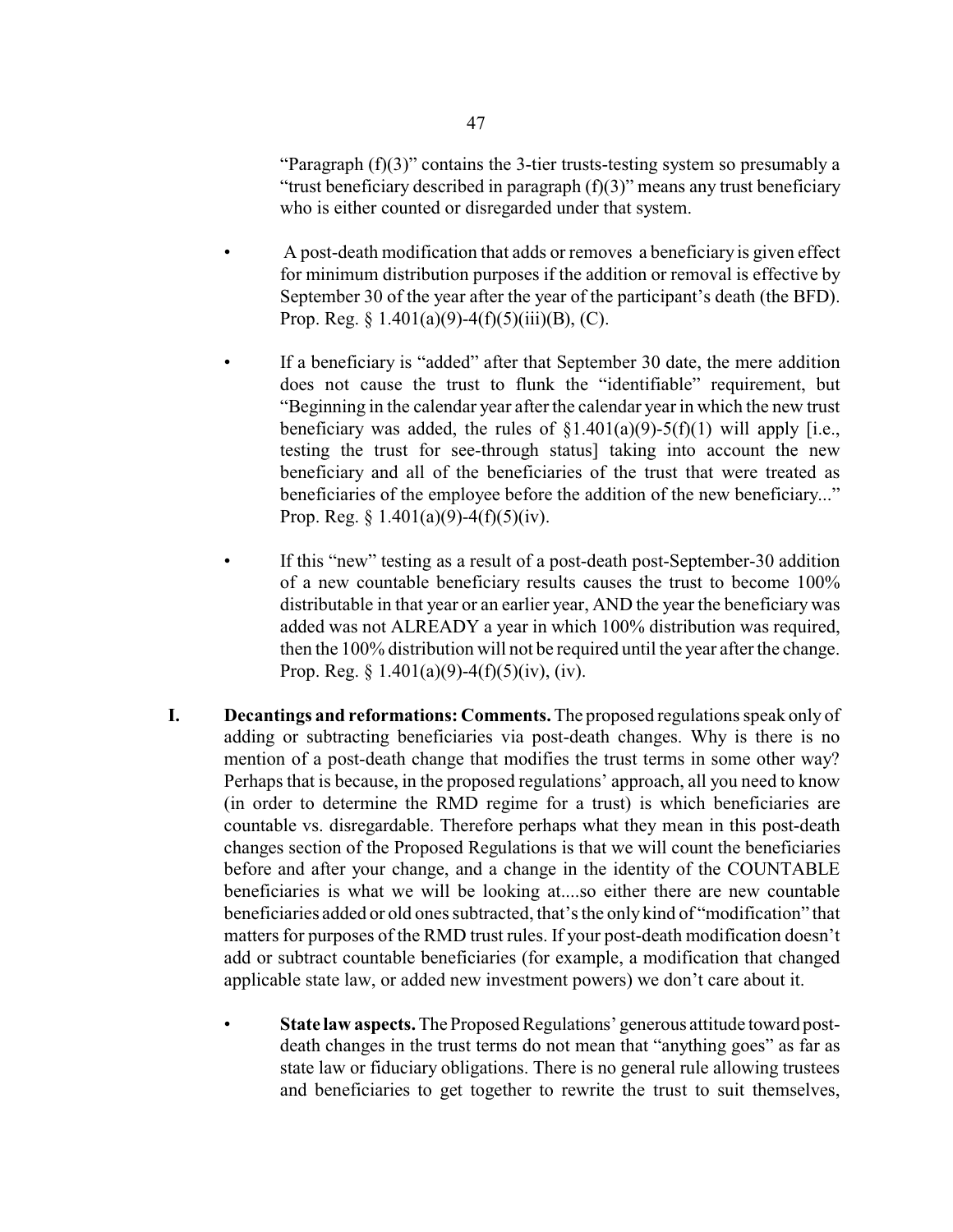especially if the proposed change would affect the interests of minor, unborn, or charitable beneficiaries. The Proposed Regulations merely describe how changes made *pursuant to applicable law governing the trust* are treated for RMD purposes.

- **Federal tax aspects.** The Proposed Regulation's blanket acceptance of whatever changes get made prior to the BFD would appear to "overrule" some previous tax law precepts. For example, the normal Treasury standard is that a post-death trust modification made solely for the purpose of reducing taxes would not be recognized for tax purposes. And, in at least one PLR, the IRS mentioned that it would not recognize, for purposes of determining required minimum distributions, any post-death trust amendments. These limits seem to no longer apply to any change completed by the BFD, if the Proposed Regulations are adopted.
- **Planning implications.** While the generous treatment of post-death changes (if completed by the BFD) are obviously a godsend for helping survivors clean up a trust to improve RMD outcomes, they also provide a path to allow "toggles" in the planning stage. For example, a trust could give a beneficiary a limited power to appoint to charity. By exercising, disclaiming, or restricting that power prior to the BFD, the beneficiary could facilitate a desired result such as qualifying for the "ghost life expectancy" payout (if that appears more favorable than what would otherwise apply).
- **J. New restriction on post-death changes.** While the changes discussed above are all in the direction of expanding the recognition of post-death changes, one proposed change goes in the other direction:.

**XVIII. Applicable Multi-Beneficiary Trusts (AMBTs)**. SECURE granted special dispensations to what it calls "Applicable Multi-Beneficiary Trusts." The purpose of the dispensations was to facilitate creating a "supplemental needs trust" (SNT) for a disabled or chronically ill (D/CI) beneficiary while still qualifying for the life expectancy payout granted to such beneficiary as an EDB. Under a SNT, the trust provides only for "supplemental needs" of the beneficiary. The trust is not allowed to provide funds for the beneficiary's needs that are paid for through government programs (such as medical care and housing), and the beneficiary has no automatic right to receive "income," or a pass-through of retirement account distributions, or anything else beyond provision for his "supplemental needs." A SNT allows the disabled individual's benefactor to provide financial assistance to the individual without having the trust or its distributions counted as "assets" or "income" of the beneficiarythat would disqualify him or her from the government benefit programs. In enacting SECURE, Congress was aware that, under existing regulations, a D/CI beneficiary would not be treated as the sole beneficiary of a trust under which he had no rights to demand much of anything or under a trust that divided (on the employee's death) into separate trusts only one of which was for the D/CI beneficiary. Congress was thus aware that, without special rules, typical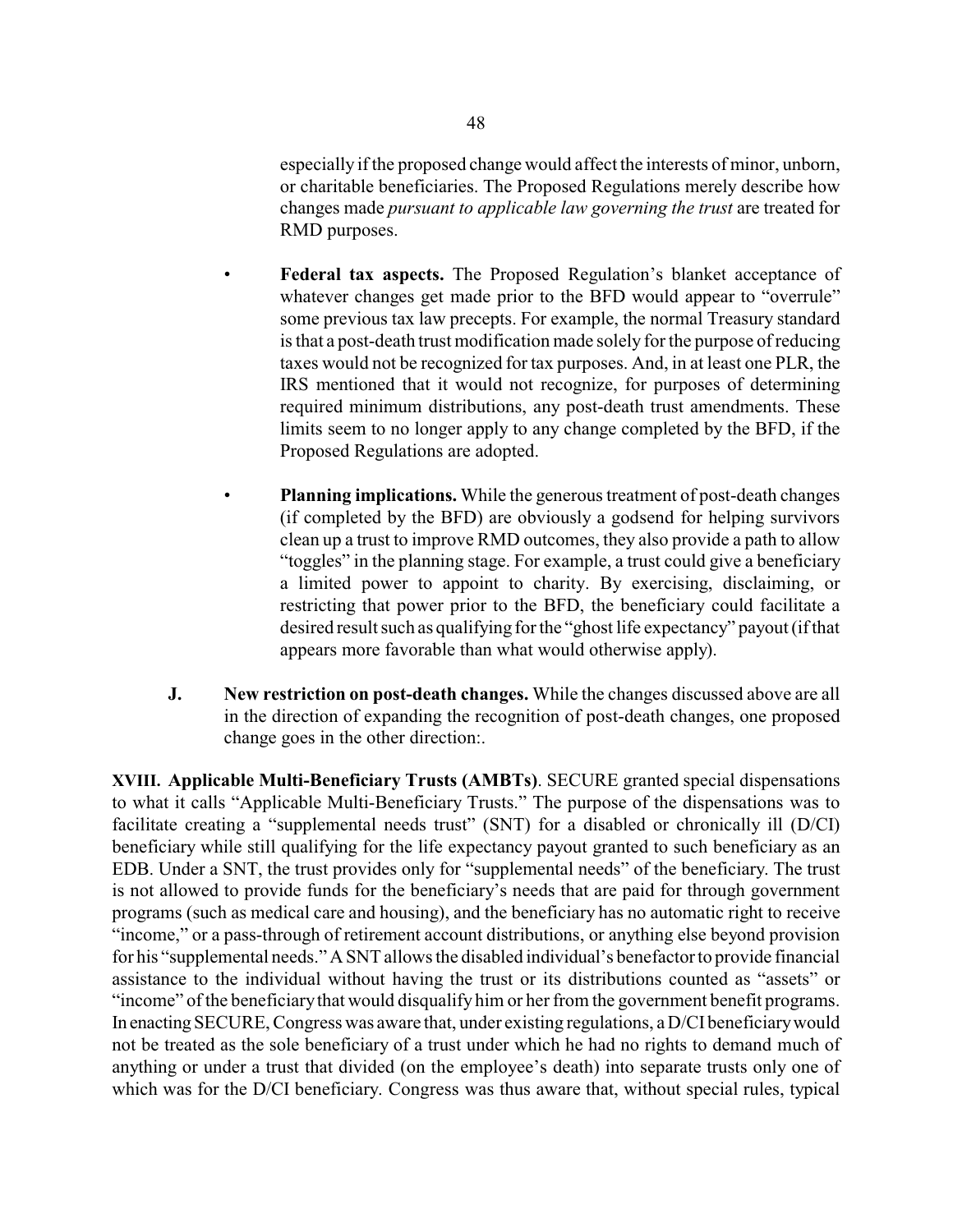SNTs would not qualify for the life expectancypayout reserved for EDBs, since the D/CI beneficiary would not be considered the sole beneficiary. Congress thus included rules, in the form of the "AMBT," to assure that SNTs could get the life expectancy payout for which the D/CI beneficiary individually was eligible.

- **A. Code definition of AMBT.** There is no way to explain an AMBT except to provide the Code's definition: "For purposes of this subparagraph, the term 'applicable multi-beneficiary trust' means a trust—(I) which has more than one beneficiary, (II) all of the beneficiaries of which are treated as designated beneficiaries for purposes of determining the distribution period pursuant to this paragraph, and (III) at least one of the beneficiaries of which is an eligible designated beneficiary described in subclause (III) [disabled] or  $(IV)$  [chronically ill] of subparagraph  $(E)(ii)$ ."  $§$  401(a)(9)(H)(v).
- **B. Proposed regulations definition of AMBT.** ...and the Proposed Regulations' definition: "An applicable multi-beneficiary trust is a see-through trust with more than one beneficiary and with respect to which--(i) All of the trust beneficiaries are designated beneficiaries; and (ii) At least one of the trust beneficiaries is an eligible designated beneficiary who is disabled (as defined in paragraph  $(e)(1)(iii)$  of this section) or chronically ill (as defined in paragraph  $(e)(1)(iv)$  of this section)." Prop Reg.  $§$  1.401(a)(9)-4(g)(1).
- **C. Type I and Type II AMBTs**. The proposed regulations go further and define two types of AMBTs. "Type I" is an AMBT that "is to be divided immediately upon the death of the employee into separate trusts for each beneficiary." A Type II AMBT is an AMBT the terms of which "identify one or more individuals" who are disabled or chronically ill and who are "entitled to benefits during their lifetime," [sic] provided that "no individual (other than...[an individual so identified]) has any right to the employee's interest in the plan until the death of all of the eligible designated beneficiaries described in... $[(A), i.e., the D/CI individual(s) "identified" as receiving$ benefits during "their lifetime"]."
- **D. Effect of a Type I AMBT.** The purpose of singling out Type I AMBTs is to exempt such AMBT from the effects of Reg.  $\S$  1.401(a)(9)-4, A-5(c), which (controversially) does not allow "separate accounts" treatment (for purposes of determining the applicable distribution period) for subtrusts created out of a single trust upon the death of the participant, even if the creation of such subtrusts is mandated at the employees' death under the terms of the trust. See discussion at ¶ 6.3.02 of *Life and Death Planning for Retirement Benefits*. If the separate subtrust so created qualifies as an AMBT, it is exempt from that regulation. See Prop. Reg.  $\S$  1.401(a)(9)- $8(a)(iii)(B)$ .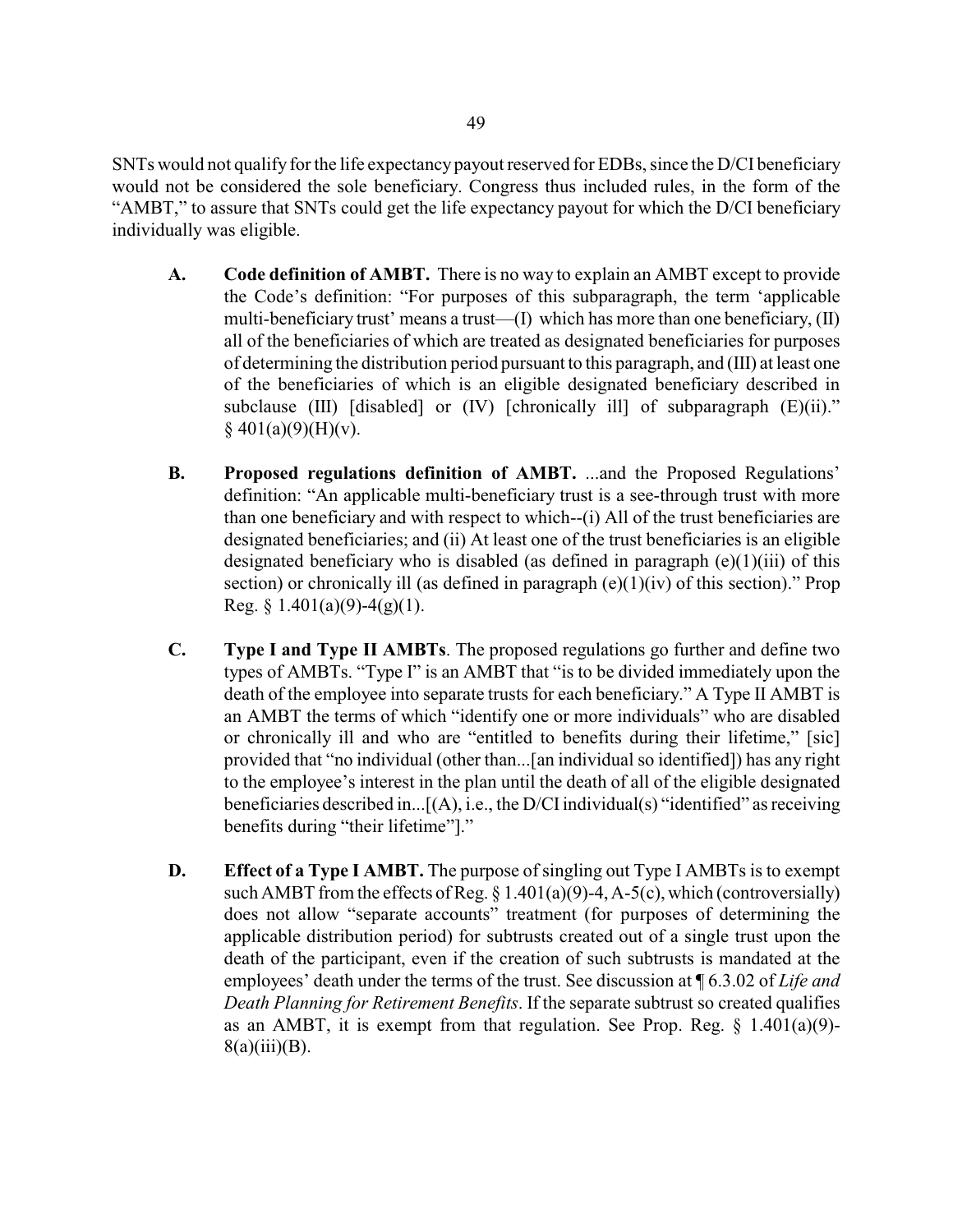- **E. Effect of a Type II AMBT.** By providing that no beneficiary other than the D/CI beneficiary "has any right to the employee's interest in the plan" so long as the D/CI beneficiary is living (or as long as any D/CI beneficiary of the trust is living, if there are more than one), the trust is allowed to accumulate plan distributions received during the lifetime of the D/CI beneficiary(ies) (i.e., not be a conduit trust) and still use the life expectancypayout applicable to an EDB, even though there are other trust beneficiaries who are not EDBs.
- **F. Comments on AMBT as a planning tool**. The AMBT presumably will achieve its purpose of facilitating SNTs, but it is not a way to "beat" SECURE. Plan distributions received by the trust that are not paid out in the same year for the beneficiary's supplemental needs will be subject to income tax at trust rates. Thus, while, it is helpful for its purpose of providing for supplemental needs over the beneficiary's life expectancy, the AMBT will not be much of a "tax shelter" for a large IRA. Which is presumably consistent with Congressional intent not to allow nondisabled family members to piggyback on the EDB status of the D/CI individual in order to get low taxes through a "stretch" IRA payout.
- **XIX. Effect of SECURE on beneficiaries of pre-SECURE decedents.** Though generally, SECURE's amendments to the post-death minimum distribution rules apply only to beneficiaries of post-2019 decedents, the following language in Section 403(b) of the SECURE Act (part of SECURE's effective date provisions) makes a grab for benefits of pre-2020 decedents also:

"(A) If an employee dies before the effective date [*i.e.*, before 2020] then, in applying the amendments made by this section to *such employee's designated beneficiary* who dies after such date—

(i) such amendments shall apply to *any beneficiary of such designated beneficiary*; and

(ii) the designated beneficiary  $[i.e.,$  the dying-post-2019 designated beneficiary of the died-before-2020 participant] shall be treated as an eligible designated beneficiary for purposes of applying section  $401(a)(9)(H)(ii)$  of the Internal Revenue Code of 1986 (as in effect after such amendments)."

The referenced section of  $\S$  401(a)(9)(H) provides that, upon the death of an Eligible Designated Beneficiary who was enjoying the life expectancy payout, the payout to the EDB's successor beneficiary ends (100% distribution required) no later than the year that contains the  $10<sup>th</sup>$ anniversary of the death of the EDB. So SECURE says that for a participant who died prior to 2020 leaving benefits to a Designated Beneficiary, and that DB is taking a life expectancy payout, and the DB dies after 2019, the DB's life expectancy payout must end (100% distribution required) in the year that contains the  $10<sup>th</sup>$  anniversary of the DB's death.

The proposed regulation applies that rule in the following way: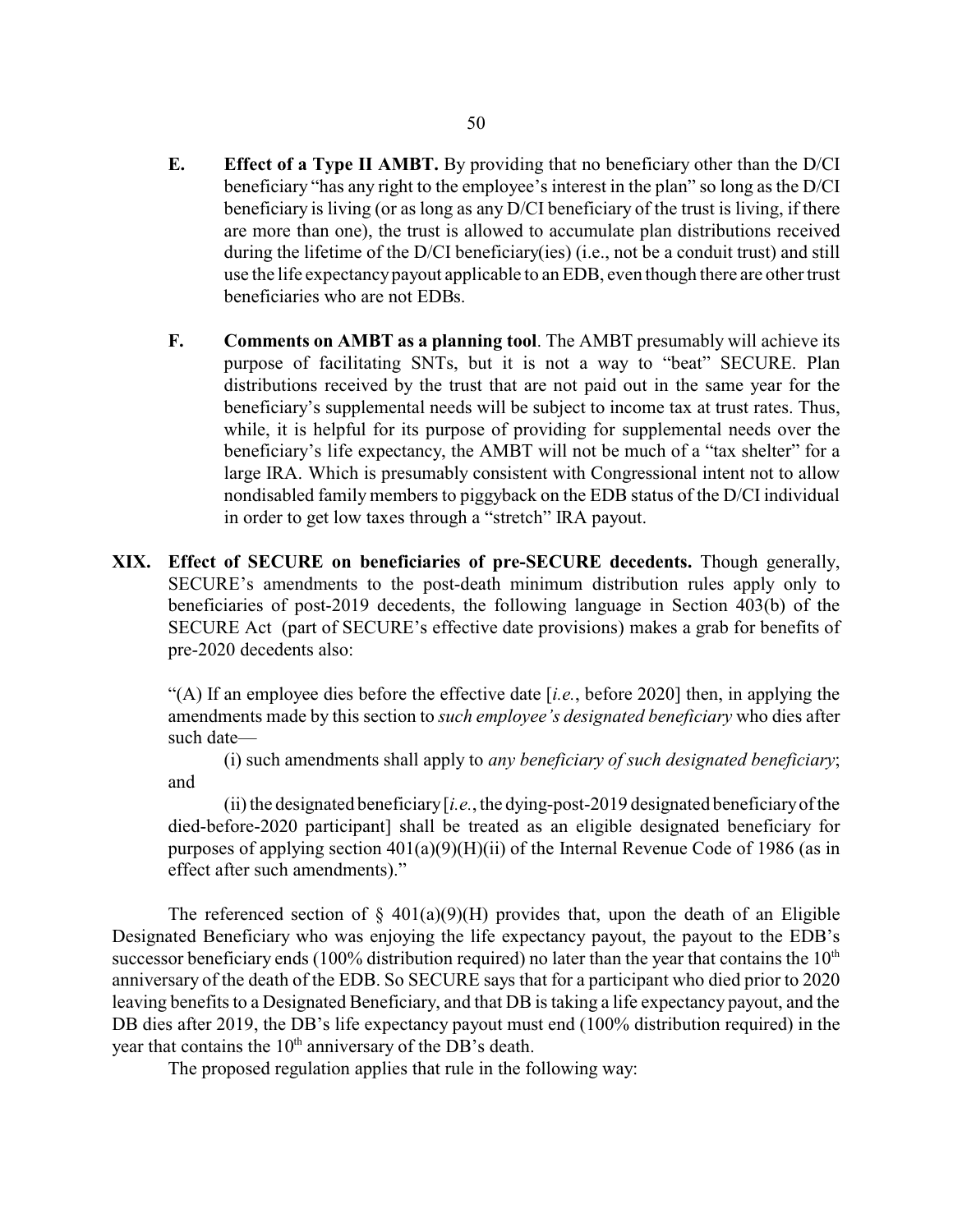- First, the general, vanilla situations. The pre-2020 decedent had one designated beneficiary, who was taking a life expectancy payout and then died after 2019. The 10-year limit kicks in and all benefits must be distributed by the end of the year that contains the  $10<sup>th</sup>$  anniversary of that DB's death (if the DB's remaining life expectancy lasts that long). Prop. Reg.  $\S$  1.401(a)(9)-1(b)(2)(iii)(A); Prop. Reg.  $§$  1.401(a)(9)-1(b)(3)(i) (Example 1). In years one through nine, apparently, the successor beneficiary continues taking RMDs based on the life expectancy of the deceased EDB. Or, that sole DB who was taking a life expectancy payout died before 2020: In that case the 10-year rule never kicks in and the successors to that sole DB continue taking over the deceased DB's life expectancy, under the "old rules." Prop. Reg.  $\S 1.401(a)(9)-1(b)(3)(ii)$  (Example 2). Now to more nuanced situations:
- SECURE had a gap: What if there were MULTIPLE designated beneficiaries of that pre-2020 decedent? Would the new 10-year limit apply just because ONE of those DB's died? Or would ALL of the pre-2020 decedent's DB's have to die before the 10 year limit would be triggered? If any ambiguity in a tax law must be interpreted in favor of the taxpayer, the answer would be "not until all of them have died." The most federal-fisc-favorable interpretation would be "when any of them dies." The proposed regulations come up with an in-between rule: "If [a participant who died before 2020]...has more than one designated beneficiary, then whether section  $401(a)(9)(H)$  applies [i.e. whether the 10-year limit applies upon death of a DB] is determined based on the date of death of *the oldest of the employee's designated beneficiaries.* Thus, section 401(a)(9)(H) will apply upon the death of the oldest of the employee's designated beneficiaries if that designated beneficiary is still alive on or after the effective date of [SECURE]...." Emphasis added. If such oldest DB dies after 2019, any remaining balance must be distributed by the end of the year that contains the 10<sup>th</sup> anniversary of such oldest DB's death. Prop. Reg.  $\S$  1.401(a)(9)- $1(b)(2)(iii)(B).$
- If the oldest DB of that pre-2020 decedent died before 2020, the 10-year Outer Limit Year will never kick in. Prop. Reg.  $\frac{1.401(a)(9)-1(b)(2)(iii)(B)}{2.61(b)(2)(iii)(B)}$ .
- If the beneficiary of the pre-2020 decedent was a trust with multiple designated beneficiaries, this same multiple DB rule would apply under the proposed regulations. If the oldest one of them died *before 2020*, the rest of the trust beneficiaries are "home free"—theycan continue to use the oldest trust beneficiary's life expectancy as long as it lasts. But if the oldest trust beneficiary dies *after 2019*, the 10-year limit will apply and the trust will have to withdraw 100% of the balance by the end of the  $10^{th}$  year. Prop. Reg. § 1.401(a)(9)-1(b)(3)(iv), (v) (Examples 4 and 5).
- Is the IRS's interpretation fair and reasonable? It will have a harsh effect on beneficiaries of a pre-2020 decedent where the "oldest DB" dies prematurely. For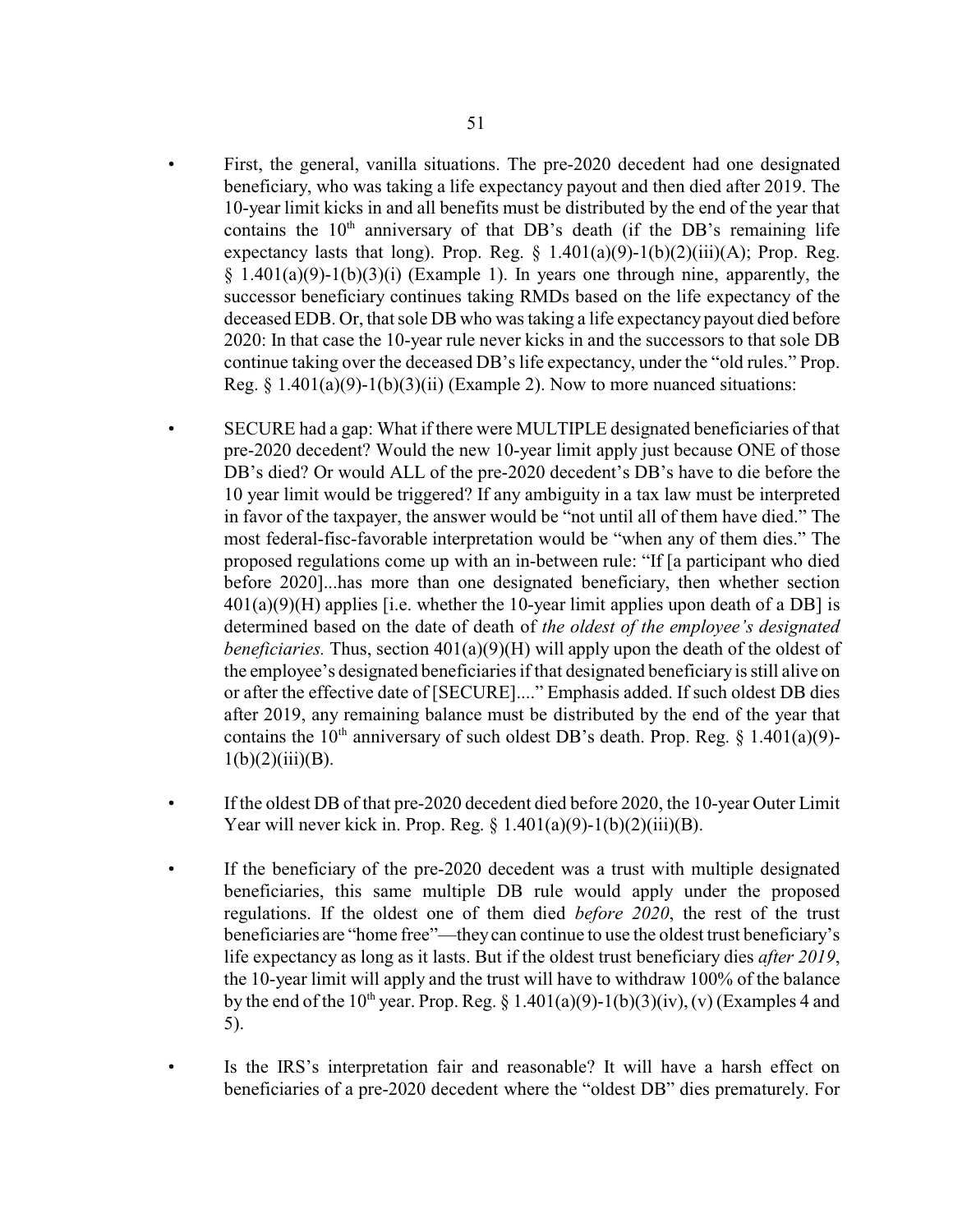example, suppose a 2019 decedent left his IRA to a see-through trust for his 10 grandchildren who were then ages 12 to 25. The trust is taking distributions over the life expectancy of the 25-year old, about 60 years. Then at age 26, in 2020, he dies in a car crash. Under the proposed regulations, the trust must now draw down the entire IRA by the end of 2030, according to the Proposed Regulations. That is an extremely harsh result for a supposedly grandfathered trust.

- Here's IRS's answer to a question that would just about never arise: Before SECURE, the DB of a participant who died before his RBD would be entitled to the life expectancy payout (of course, everybody knows that) but also had the option instead, if permitted by the plan, to elect the 5-year rule. I never heard of any DB electing the 5-year rule but for someone who did elect it, can he now switch to a 10 year payout? No. He is stuck with the 5-year rule because his benefactor (the deceased participant) died before 2020. Prop. Reg. § 1.401(a)(9)-1(b)(iii) (Example 3). The Example reminds us that the 5-year rule would be a 6-year rule if 2020 was one of the five years because of the "suspension of RMDS" that occurred in 2020 under the CARES Act.
- **XX. Anti-gaming provisions**. Since SECURE's enactment clever tax practitioners have flooded the internet [or at least their tiny corner of it] with ideas for gaming the new rules. Not surprisingly, the IRS read some of these brilliant ideas. The proposed regs put a stop to some of them, and also patch up some holes that had previously only been blocked by notices or rulings (not regulations).
	- A. **Surviving spouse deferred rollover.**The proposed regulations permit the surviving spouse, if she is sole beneficiary of a participant who died before his RBD, to elect the 10-year rule instead of the life expectancy payout. Suppose surviving spouse was age 74 when participant died before his RBD naming her as sole beneficiary. What would stop her from electing the 10-year rule; then, in year nine say, taking distribution of the entire amount and rolling it into her own IRA? The distribution would not be an RMD because it was taken prior to the 10<sup>th</sup> year...and she would have avoided any RMDs for nine years, then presumably get a fresh start with this rolled over amount. No she can't says the proposed regulation. A surviving spouse's rollover, if it occurs in any year after the year she turns age 71, must be reduced by a deemed RMD amount—the cumulative total of what would have been RMDs if the account had belonged to her. See Preamble, and Prop. Reg.  $\S$  1.402(c)-2(j)(3)(iii). This would be a complicated calculation so the bottom line is, this great planning idea is going nowhere.
	- **B. Special lump sum distribution tax treatment** does not survive rollover from plan to IRA. We already knew this, but this may be the first time it's appeared in regulations. If a participant or beneficiary is entitled to special income tax treatment (such as "NUA" stock treatment) for an "eligible rollover distribution" from a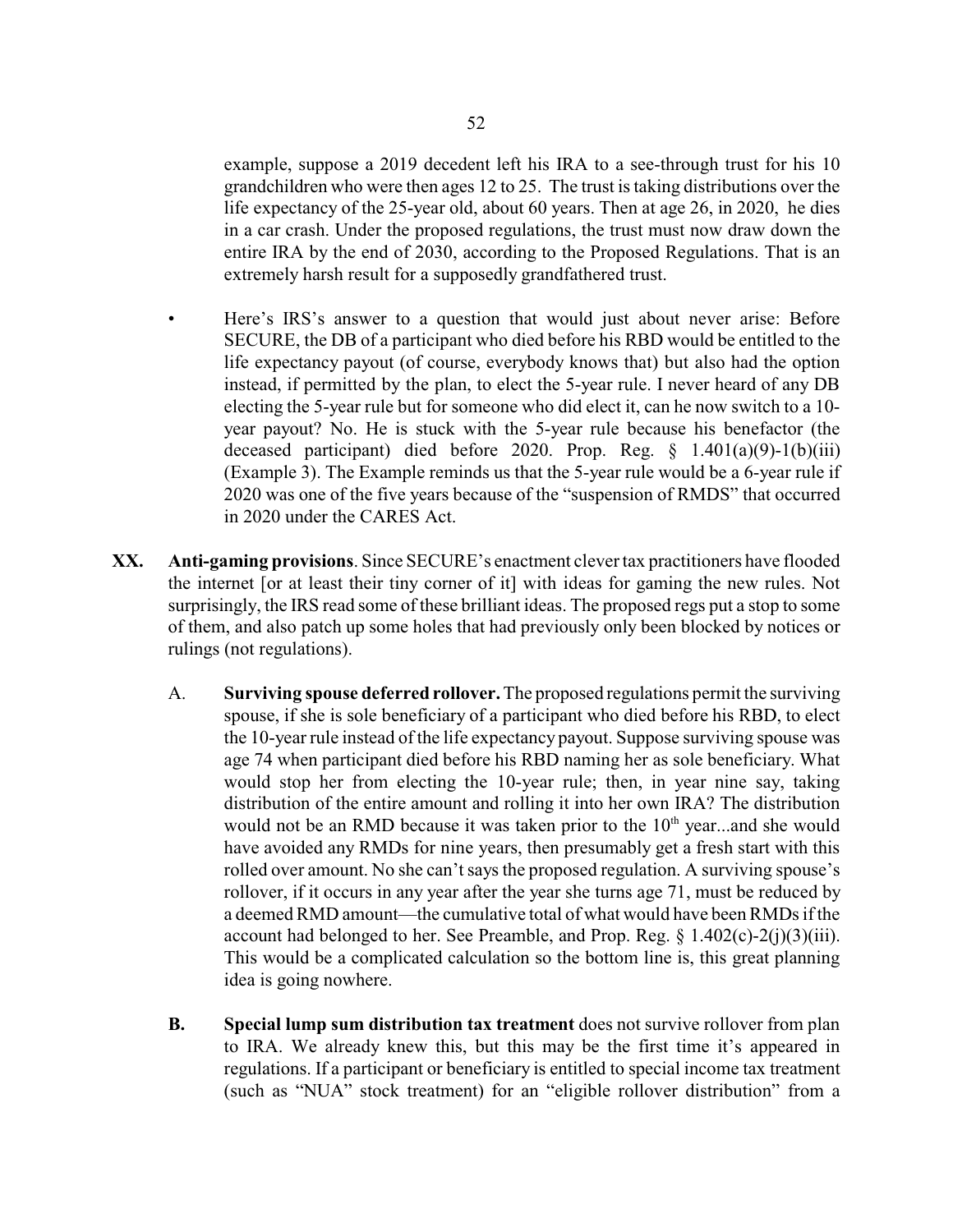qualified plan distribution, and any part of such distribution is rolled into an IRA, that special treatment does not carry over to the IRA and can no longer apply to the eligible rollover distribution. By requesting a direct rollover, the distributee is deemed to have elected to treat the IRA contribution as a rollover contribution. In the case of an indirect rollover, the person making the contributionmust irrevocablyelect at the time of the contribution to treat the contribution as either a rollover contribution or a regular contribution. Prop. Reg. § 1.402(c)-2(k).

- **XXI. Non-SECURE Matters dealt with; miscellaneous cleanups.** The proposed regulations provide welcome detail regarding rollovers of distributions to *beneficiaries* from qualified retirement plans. Reg.  $\S 1.402(c)(2)$ , dealing primarily with rollovers of distributions from qualified plans, would be restated in its entirety. As restated it would include the following provisions of interest to estate planners:
	- **A. Distributions to surviving spouse**. The proposed regulation states that the surviving spouse has the same rollover options for a distribution he/she receives, as beneficiary, from a qualified plan as the employee would have had if living. Prop Reg. § 1.402(c)-  $2(j)(1)(i)$ . This is not news of course.
	- **B. Direct rollover of inherited qualified plan.** For the first time, the IRS would officially acknowledge that qualified retirement plans MUST offer a designated beneficiary the option of direct rollover of distributions from the plan to an IRA. See Prop. Reg. § 1.402(c)-2(j)(2), third sentence. When this "direct rollover" option for beneficiaries was first added to the Code in 2006, the IRS issued "guidance" indicating that the rollover was simply an option a QRP could offer to a beneficiary. In 2009, Congress amended the Code to clarify that the direct rollover was the beneficiary's right, not merely an optional benefit a plan could offer or not, but (until now) the IRS never officially revoked its "optional" guidance. As a reminder, the direct rollover option is not available for RMDs or any other distribution that is not otherwise an "eligible rollover distribution," and is not available to a beneficiarywho or which does not qualify as a "designated beneficiary" (such as the participant's estate or a non-see-through trust). See ¶ 4.4.02 of *Life and Death Planning for Retirement Benefits* for more background and details.
	- **C. Relief for beneficiaries who miss the year-of-death RMD**. It has always been true that the beneficiary of an inherited IRA must take the RMD for the year of the participant's death to the extent the participant had not taken it prior to death. Reg.  $§ 1.401(a)(9)-5(c)(1)$ , last two sentences. The problem was that, especially if death occurred late in the year, the beneficiary might very well not know whether the decedent had taken the year-of-death RMD, or even that there was an IRA and that the beneficiary had inherited it. It would be, "Congratulations you have an inherited an IRA from your favorite uncle! Too bad you are already liable for a 50% penalty because you didn't take the RMD for the year of his death." It has always been easy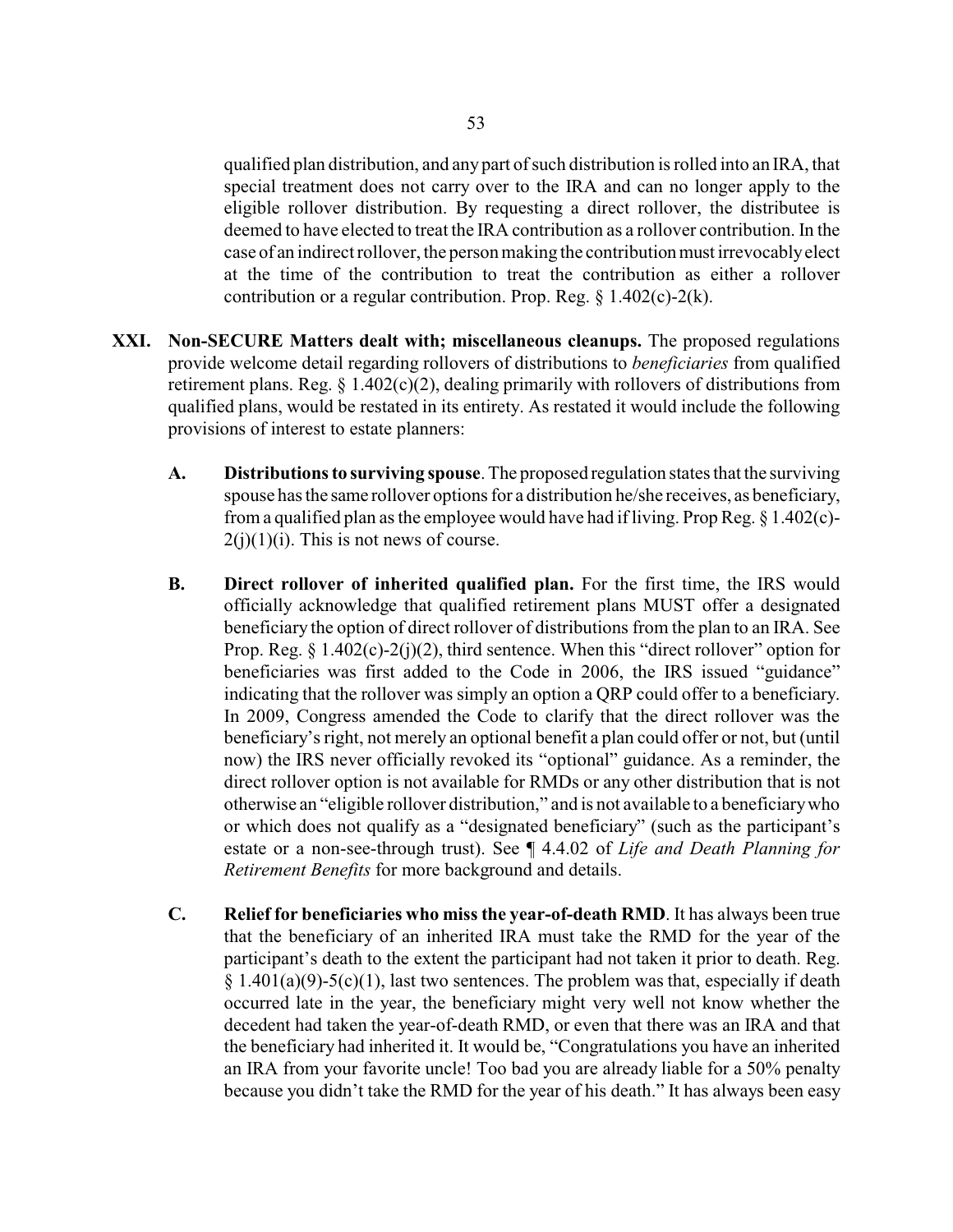to qualify for a waiver of the 50% excise tax in this situation because it was obviously a legitimate valid reason to not take the RMD (you didn't even know there was an IRA let alone an RMD etc.), but the beneficiary did have to file form 5329 requesting that waiver. The proposed regulations grant a BIT of relief here: If the beneficiarymissesthe year-end deadline, then, "Unless the Commissioner determines otherwise" (???), there is an automatic waiver of the 50% excise tax normally assessed on a missed RMD  $(\S 4974(a))$  if the beneficiary satisfies the year-of-death distribution requirement by taking the distribution "no later than the tax filing deadline (including extensions thereof) for the taxable year of that beneficiary that begins with or within that calendar year." Prop. Reg.  $\S$  54.4974-1(g)(3).

- **D. Clear statement of no-rollover rule for RMDs in first distribution year.** Required minimum distributions are not eligible rollover distributions, and the first moneythat comes out of the plan in a year in which an RMD is required is applied to the RMD and accordingly may not be rolled over. And this applies in the year the employee attains age 72 (or later retires, if applicable): Even though the "RMD" for that year is not required to be distributed until April 1 of the following year, it is still a "required distribution" for the age 72/retirement year and accordingly, if distributed in that year, may not be rolled over. Prop. Reg.  $\S 1.402(c)(2)(f)(1)$ .
- **E. Clear statement that rollovers ok before first distribution year.** But any amount distributed before the age 72/retirement year (i.e., before the first "distribution year," the first year for which distributions are required) is not an RMD and accordingly is an eligible rollover distribution (unless blocked by some other factor, such as being a "hardship distribution"). Prop. Reg.  $\S 1.402(c)(2)(f)(2)$ .
- **XXII. Proposed Regulations on the "Beneficiary Finalization Date."** Prop. Reg. § 1.401(a)(9)-4 tells us how to determine who is the employee's beneficiary. As has long been true, the beneficiary is determined as of the date of death "minus" beneficiaries who were "removed" prior to the beneficiary finalization date (BFD) of September 30 of the year after the year of the participant's death. The Prop. Reg. continues this approach with more detail added. The Prop. Reg. states that a countable beneficiary "is a beneficiary designated under the plan as of the date of the employee's death and none of the events described in paragraph  $(c)(2)$  of this section has occurred with respect to that person by September 30 of the calendar year following the calendar year of the employee's death." Prop. Reg.  $\S$  1.401(a)(9)-4 (c)(1). I think the grammar/diction in that sentence is "off," but the meaning is clear nevertheless. Here is  $(c)(2)$ 's list of these "events" with my comments inserted:
	- "(2) Circumstances under which a beneficiary is disregarded as a beneficiary of the employee. With respect to a beneficiary who was designated as a beneficiary under the plan as of the date of the employee's death (including an individual who is treated as having been designated as a beneficiary pursuant to paragraph (f) [dealing with trusts named as beneficiary—see separate discussion] of this section), if any of the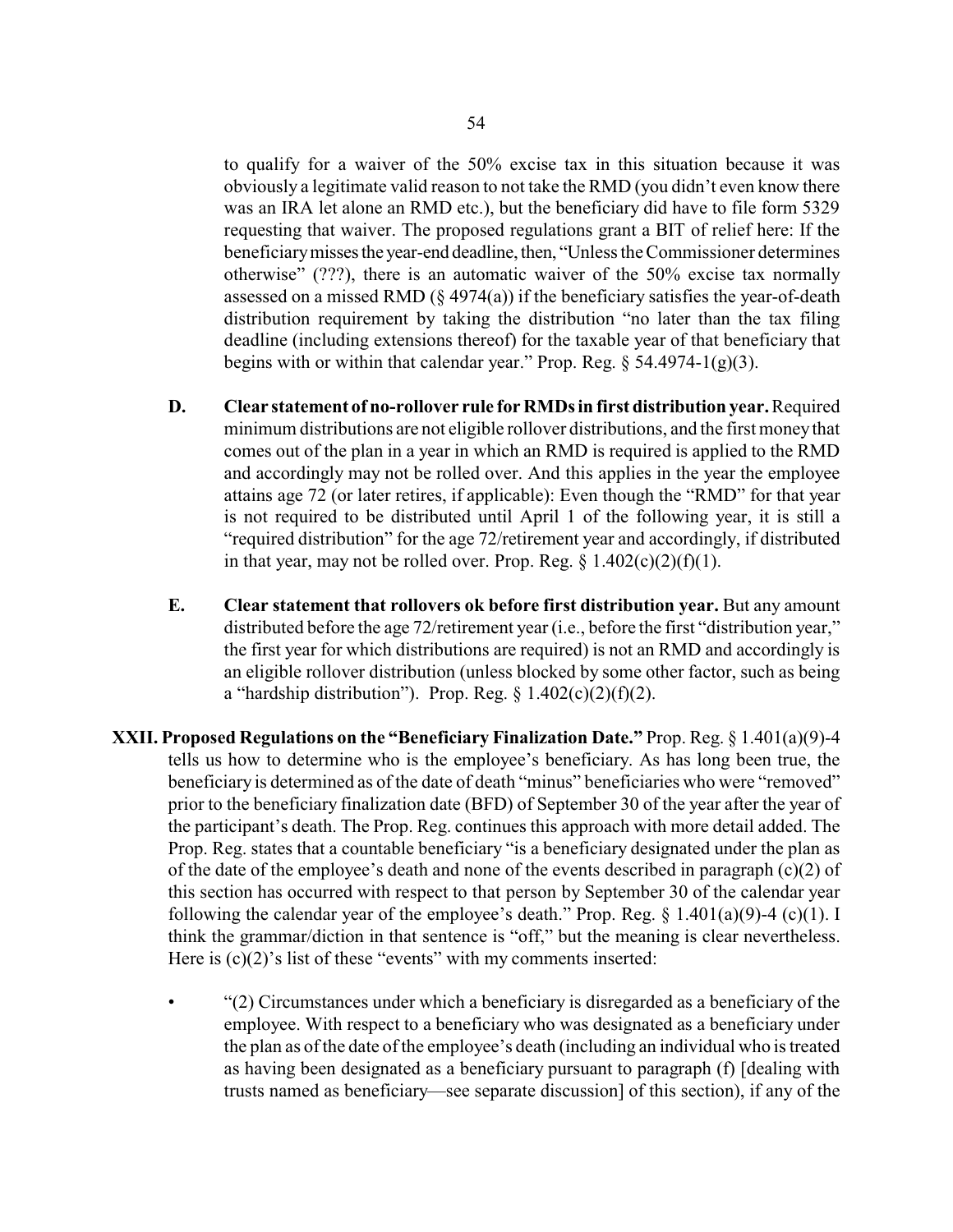following events occurs by September 30 of the calendar year following the calendar year of the employee's death, then that beneficiary is not treated as a beneficiary–

- "(i) The beneficiary predeceases the employee; [Comment: In my opinion if the named beneficiary predeceased the employee he/she is not properly described as being "designated as of the date of the employee's death." Any such designation would be contingent on the nominated beneficiary's having survived the employee. The beneficiary's death prior to the death of the employee is not properly classed with "events" that occur between the date of the employee's death and September 30 of the following year. But this quibble does not affect the outcome—the meaning of the proposed regulations is clear.]
- "(ii) The beneficiary is treated as having predeceased the employee pursuant to a simultaneous death provision under applicable State law or pursuant to a qualified disclaimer satisfying section 2518 that applies to the entire interest to which the beneficiary is entitled; or
- "(iii) The beneficiary receives the entire benefit to which the beneficiary is entitled."
- More comments: The existing regulations have the same concept—the beneficiaries are the participant's beneficiaries as of the date of death "minus" beneficiaries "removed" prior to the BFD, but the existing regulations do not provide a finite list of recognized "removal" events as the proposed regulation does. If the proposed regulation becomes law, advisors will need to be a bit more creative to make sure beneficiary-removal "events" fit into the above list of (i)–(iii). For example, a simultaneous death provision (requirement of survival for a certain period) should be just as effective as a "state law" provision in removing a beneficiary who fails to meet the condition. The advisor would probably conclude that, since state law gives effect to the provisions of the trust instrument, the instrument's survival requirement clause is part of "applicable State law." Or, if the beneficiary's failure to meet some other condition prior to the BFD, with the result that he/she loses his/her right to any benefits under the trust, we could conclude that he/she has "received" the "entire benefit to which" he/she was entitled i.e. zero.

## **XXIII. Grand Finale: Case Study: Helping John Doe Survivors Compute RMDs**

On April 1, 2022, Advisor is on the phone with the executor of John Doe. The task is to help John Doe's survivors compute their RMDs based on the proposed regulations.

Advisor is told the following: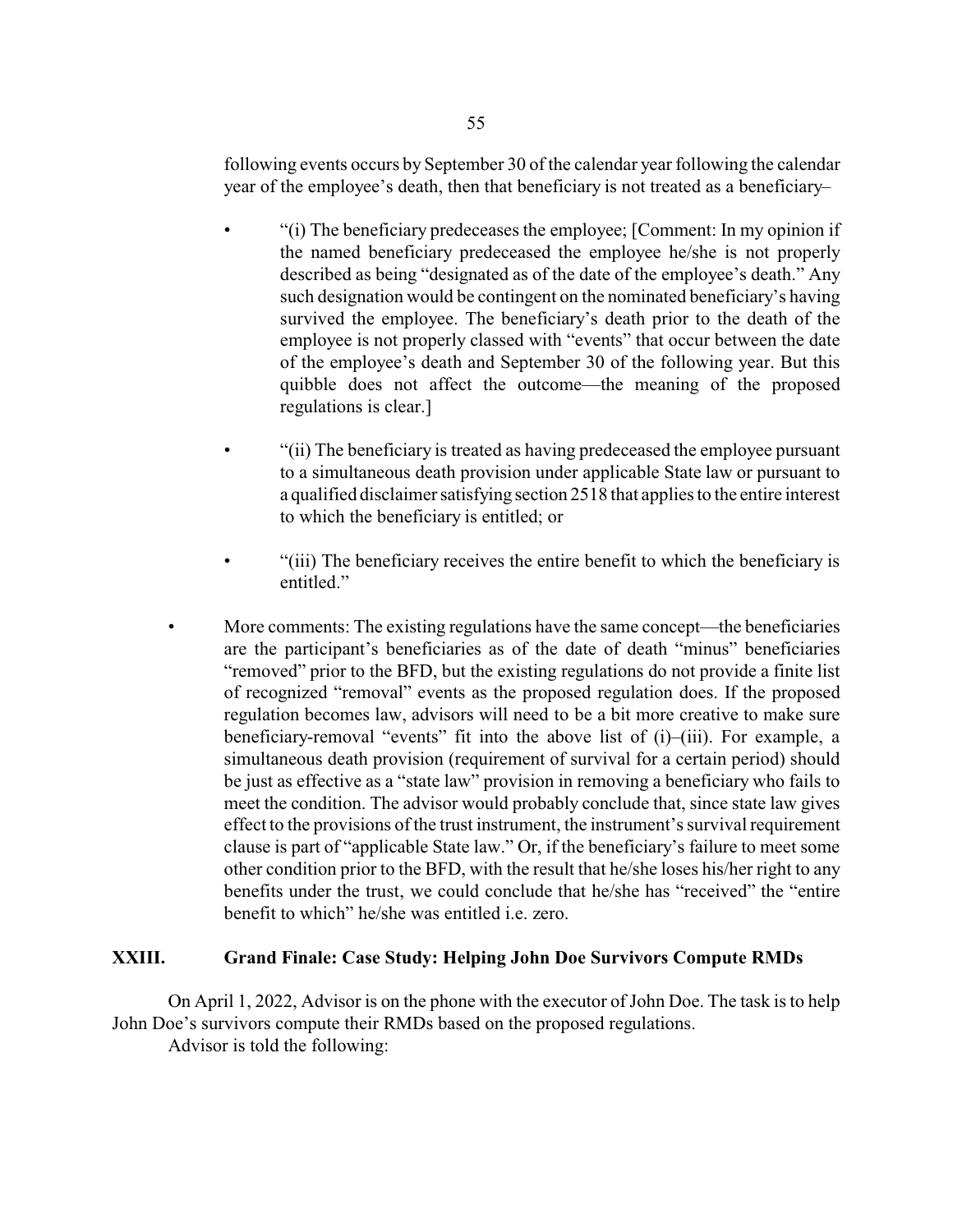- John Doe was born October 1, 1949, and died in March, 2022. John was unmarried and childless.
- He had three traditional IRAs, which he left to three different beneficiaries.
	- IRA "A" was left to his cousin Danny Doe. Danny was born October 2, 1959.
	- IRA "B" was left to his beloved older sister Daisy Doe. Her DOB was 5/1/1937.
	- IRA "C" was left to his estate—John forgot to fill out the beneficiary form for this account, and the IRA agreement says if no beneficiary is named the account will be payable to the IRA owner's estate.
- Neither Danny or Daisy Doe is disabled or chronically ill (and of course neither is the surviving spouse or minor child of John Doe).

*Here is advisor's "first" report:*

April 1, 2022

Dear Executor:

The late John Doe was born in 1949, so he turned age 72 in 2021. That means his "required beginning date" or "RBD" is actually *today*, 4/1/22! However, I understand that he died earlier this year, so he died "before his RBD." His age in the year of death (2022) would be 73 (age he reached or would have reached on his 2022 birthday).

Now here are the "required minimum distributions" (RMDs) for each of his IRAs, bearing in mind that he died before his RBD leaving each IRA to a different category of beneficiary.

Start with **IRA C.** Leaving your IRA to your estate, everybody knows that's a bad thing to do, an estate IS NOT and CANNOT BE a "designated beneficiary" because it is not an "individual."  $\S$  401(a)(9)(E)(i); Prop. Reg.  $\S$  1.401(a)(9)-4(b). So obviously IRA C is going to get the worst treatment because it is left to a "non-designated beneficiary" or "Non-DB."

A Non-DB that inherits the IRA of someone who died before the RBD is subject to the "5 year rule." Under this rule, the entire account must be distributed by the end of the year that contains the fifth anniversary of the date of death, in other words, by December 31, 2027. The estate may, but is not required to, take any distributions it wants to take during the years 2022–2026, as long as it withdraws 100% of the balance by 12/31/2027. That's how the family is "punished" for John Doe's failure to name a beneficiary for this account.

I understand that the sole beneficiaries of the estate are Cousin Danny and Sister Daisy, but that makes no difference. We can't "look through" the estate, sorry.

Next we turn to **IRA B**, which is left to the "middle" category of beneficiary. The "lowest" (worst) categoryis the Non-DB(like the estate), and the "highest" categoryare the glorified "Eligible Designated Beneficiaries" (EDBs) who are protected by SECURE and supposedly given the same great life expectancy payout deal that all beneficiaries received before SECURE. In the middle is the mere "designated beneficiary" who is not an EDB....what we call the "Plain Old Designated Beneficiary" or PODB.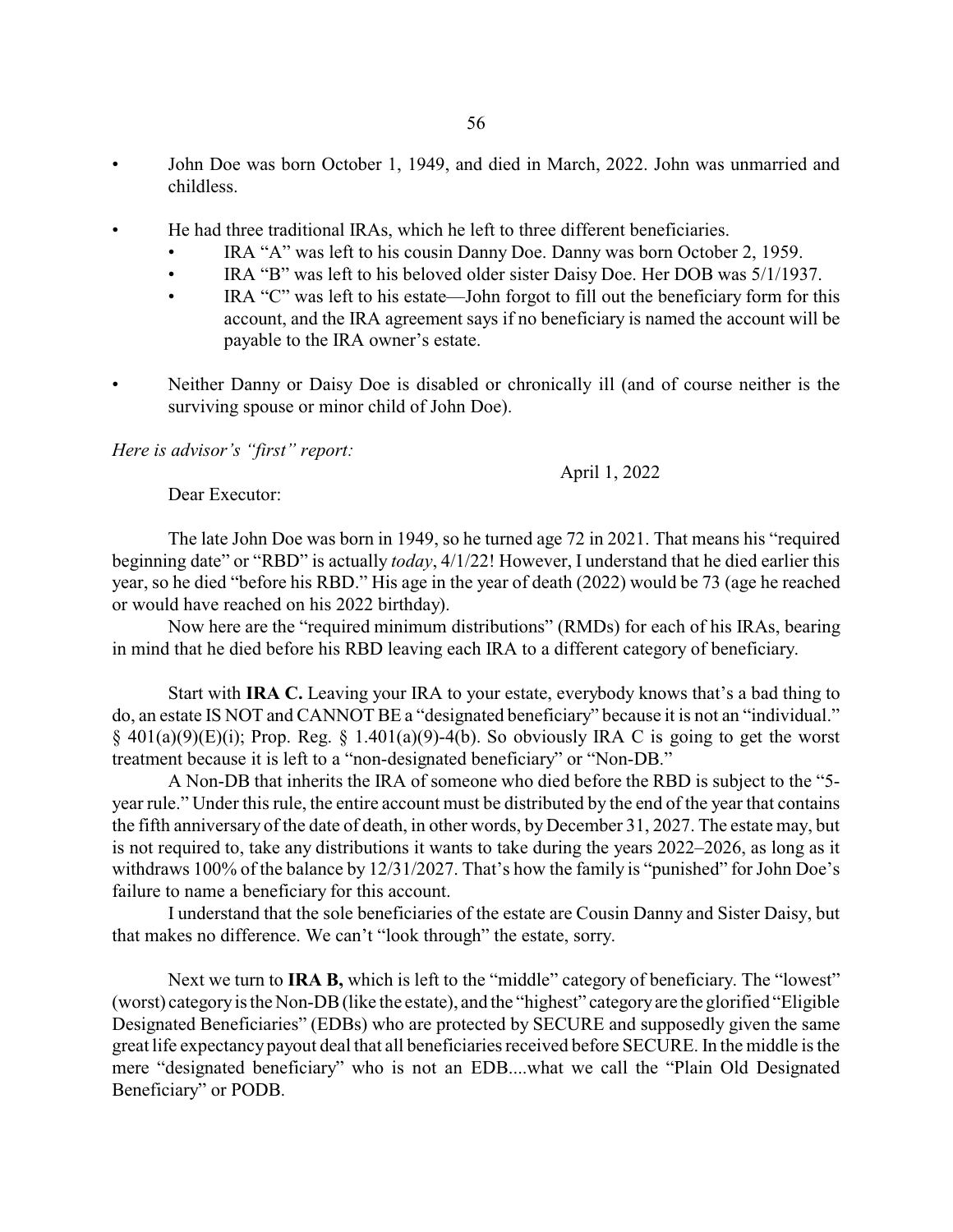Cousin Danny Doe is not the surviving spouse of John Doe and is not John Doe's minor child. Danny is neither disabled nor chronically ill. Finally, because he was born on 10/2/1959, he is more than 10 years younger than his cousin John, who was born on 10/1/1949, and therefore does not qualify as an EDB in the "not more than 10 years younger" category (NoMoTTYY). He is *10 years and one day* younger than his cousin John. Cousin Danny Doe who inherited IRA B is in the "middle" category: He is a PODB.

As a PODB, cousin Danny's IRA B is subject to the "10-year rule." In this case, the 10-year rule works just like the 5-year rule except it's for 10 years. So the entire account must be distributed by the end of the year that contains the tenth anniversary of the date of John Doe's death, in other words, by December 31, 2032. Danny may, but is not required to, take any distributions he wants to take during the years 2022–2031, as long as he withdraws 100% of the balance by 12/31/2032.

Finally we come to sister Daisy and **IRA A**. Daisy is an EDB; since she is older than her deceased brother John (and she is not disabled or chronically ill etc.), she is in the NoMoTTYY category. Therefore under SECURE she is entitled to the life expectancy payout, just as all designated beneficiaries were before SECURE came along.

Hurray! That's a great deal for her, right? Ummm....not really.Being born in 1937 means she will turn age 86 on her birthday in 2023 (year after the year of John Doe's death). The life expectancy for age 86 under the IRS's new life expectancy tables effective for 2022 and later years is 7.6 years. So starting next year (2023) she will have to withdraw the 12/31/2022 account balance divided by 7.6, about 13% of the entire account! And this life expectancy would go down by one each year, indicating 100% distribution would be required in just 8 years, i.e., by 2030 (when the "divisor" drops below one). So that's not such a great deal.

BUT WAIT!!!! As an EDB, where the IRA owner died before his RBD, Daisy has the option to elect the 10-year rule if permitted by the IRA agreement. Prop. Reg.  $\S$  1.401(a)(9)-3(c)(5)(iii). Presumably all IRAs will permit this; if not she can quickly transfer the account by direct transfer to another IRA in the same name ("John Doe, deceased, fbo Daisy Doe") with a company (IRA provider) that does permit it. By electing the 10-year rule Daisy would not only get a longer payout period (10 years instead of 8) she would not have to take any RMDs during years one through nine. She can take out as much or as little as she wants during those years, as long as she takes out 100% by 12/31/2032. That gives her two years more than her own single life expectancy, with no annual distributions required before the10th year.

So we end up with both cousin Danny and sister Daisy (by election) using the 10-year rule and the estate stuck with the 5-year rule.

Advisor: "Ok, that's the end of my report, so we're all set? I'll send my bill. But, you know, dear Executor, it's pretty amazing this guy John Doe died just before his RBD. I understand he died just a couple of days ago, right?

"Oh, he died YESTERDAY? You mean he actually died on March 31, 2022? The day before his RBD? No, you say he died LAST NIGHT? Hold on a minute Mr. Executor.....what TIME last night did he die? *Could you please read me the time and date of death from the death certificate?* He died at *THREE MINUTES AFTER MIDNIGHT*???? So the date of death is actually *APRIL 1, 2022, AT 12:03 A.M., NOT MARCH 31????*"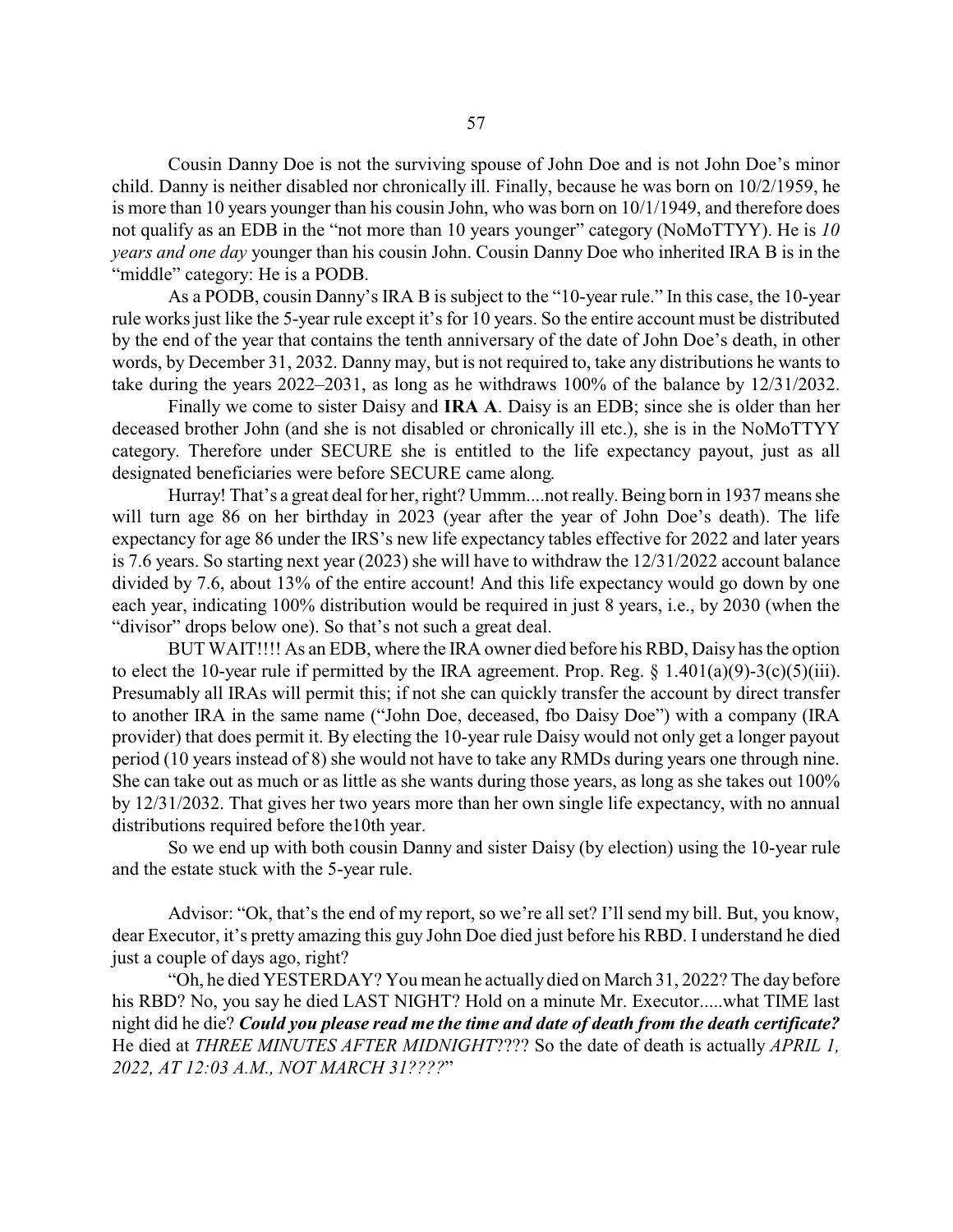There is a pause in the conversation. The Advisor goes crazy for a minute, running around the room and foaming at the mouth. When he finally calms down he says:

"THAT CHANGES EVERYTHING! This means John Doe died ON OR AFTER HIS RBD, not BEFORE it! Tear up the report I just gave you! We have to do everything over, and I have to charge you double the fee! Here is my NEW report based on this new information!"

#### *Advisor's Revised Report*

#### **The year of death RMD**.

The year of death RMD, to the extent not taken by the decedent prior to his death, must be taken by the beneficiary(ies). This is not a concern for deaths BEFORE the RBD because there are no lifetime RMDs yet accrued, but it always must be investigated in cases of death on or after the RBD.

So, first of all, there is an RMD for the year 2022, actually potentially TWO RMDs, because John died after his RBD, therefore there are RMDs for both 2021 and 2022.

The RMD for **2021** would be computed using the Uniform Lifetime Table based on the account balance as of 12/31/2020 and John's age on his 2021 birthday which was 72; the RMD for **2022** would be computed using the Uniform Lifetime Table based on the account balance as of 12/31/2021 and John's age on his 2022 birthday which was 73.

HOWEVER, two different Uniform Lifetime Tables must be used for these two years, because the IRS adopted new life expectancy tables effective for RMDs in 2022 (and later years). The age 72 factor under the "old" table (through 2021) is 25.6. The age 73 factor under the "new" table (2022 and later) is 26.5. Got that?

Now the 2021 RMD, to the extent John had not taken it before 4/1/2022, is already late. I would advise the beneficiaries to take that 2021 RMD as soon as possible, and there's no reason to delay the other "year of death" RMD, the 2022 distribution either. Even though one of these RMDs is already late, it appears the IRS will automatically waive the 50% penalty as long as that RMD is taken by the due date of each beneficiary's 2022 tax return. See Prop. Reg.  $\S$  54.4974-1(g)(3). However, I wouldn't push them on this, so just get those distributions out of the IRAs as soon as possible.

Now let's turn to the RMD payout period for each IRA beneficiary for the post-2022 years.

#### **Post-2022 RMDs**

Start with **IRA C.** Leaving your IRA to your estate, everybody knows that's a bad thing to do, an estate IS NOT and CANNOT BE a "designated beneficiary" because it is not an "individual."  $\S$  401(a)(9)(E)(i); Prop. Reg.  $\S$  1.401(a)(9)-4(b). So obviously IRA C is going to get the worst treatment because it is left to a "Non-DB"....right? Let's see...

The payout period for a Non-DB that inherits the IRA of someone who died on or after the RBD is the "ghost life expectancy," i.e., what would have been the decedent's life expectancy if he hadn't died. Based on his age in the year of his death (age 73 on his 2022 birthday), John's life expectancy would have been 16.4 years. The estate must withdraw the funds in annual instalments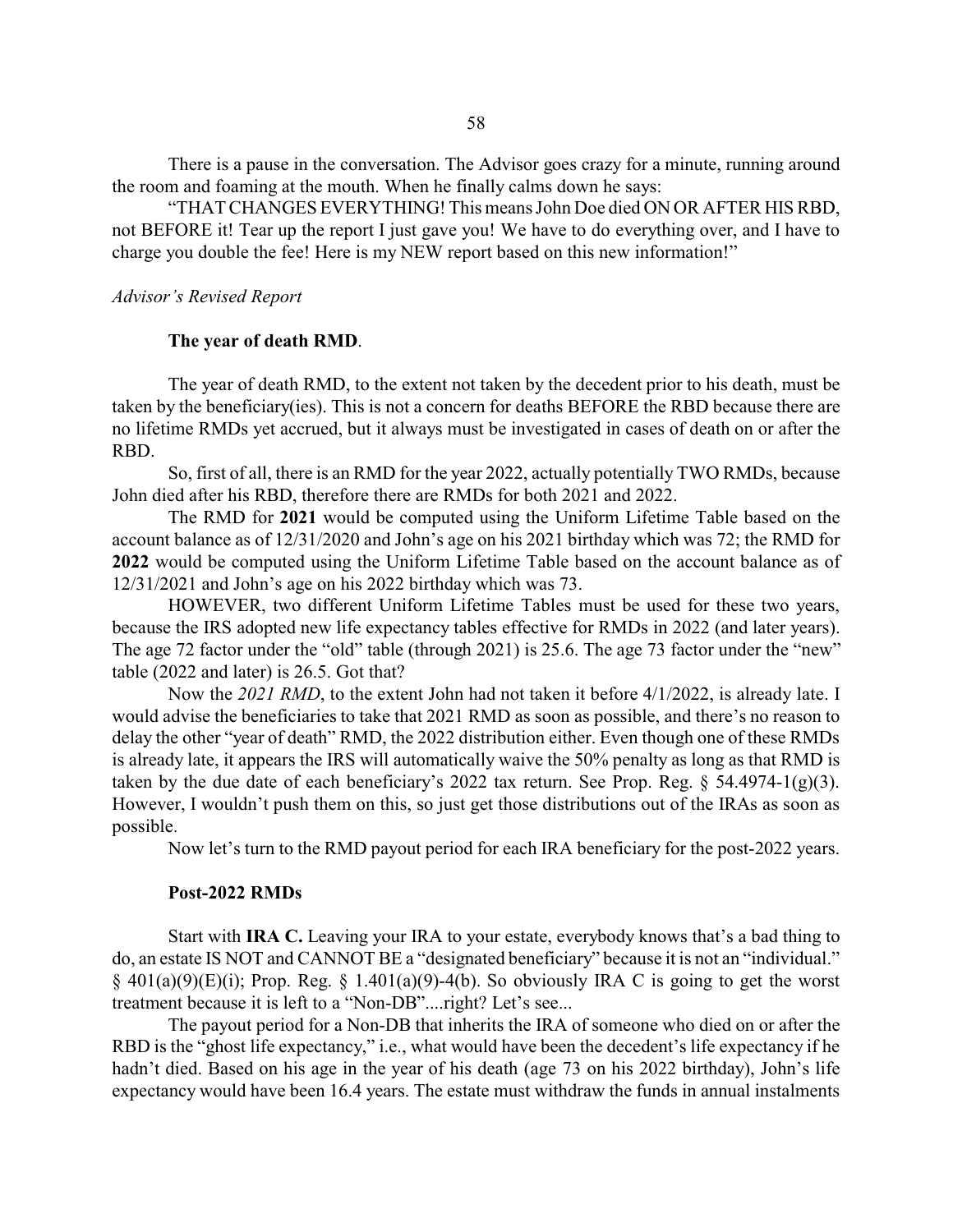starting in 2023 over 15.4 years. The first post-death-year (2023) RMD will be the 12/31/2022 account balance divided by 15.4. The next year, 2024, will be the 12/31/2023 account balance divided by 14.4, and so on until the divisor goes to "equal or below one" which will be in 2038 when it goes to 0.4. Thus the final year will be 100% distribution in 2038. Prop. Reg. § 1.401(a)(9)-  $5(d)(3)(ii)$ . Hmmm. That's not actually so terrible, is it?

Moving on to **IRA B**, inherited by Cousin Danny, the "PODB." Once again, as a PODB, Danny is subject to the 10-year rule, but this time with a twist: Because death occurred ON OR AFTER the RBD, Dannymust take annual distributions in years one through nine (2023-2031) based on HIS (Danny's) single life expectancy! The single life expectancy is computed based on Danny's age in 2023 (the year after the year of death), reduced by one year each year thereafter. Prop. Reg.  $§ 1.401(a)(9)-5(d)(3)(iii)$ . Born in 1959, he will turn 64 in 2023. The single life expectancy for age 64 under the new Single Life Table is 23.7. So in 2023 he must withdraw the 12/31/2022 account balance divided by 23.7. In each succeeding year through year 9 (2031) he must withdraw the prior year end account balance divided by the preceding year's Applicable Denominator reduced by one, with a final overriding requirement of 100% distribution in 2032.

Just for the record note this tiny difference for computing a beneficiary's life expectancy vs. computing the "ghost" life expectancy. For the ghost life expectancy, you start with the life expectancy of the decedent *in the year of death*, reduced by one per year thereafter. For a designated beneficiary's life expectancy, you start with the beneficiary's life expectancy *in the year after the year of death*, reduced by one per year thereafter. This is what makes life so fun and exciting for us Advisors.

Just for the sake of curiosity, Danny might want to sharp pencil and figure out whether his "deal" as a "designated beneficiary" (life expectancy payouts for 9 years followed by 100%) distribution in year 10) is or is not a "better deal" than the estate got for IRA C (ghost life expectancy payout over 14.4 years).

Finally we come to sister Daisy and **IRA A**. As a NoMoTTYY, she is the exalted "EDB" in the crowd so she must really get the best deal of anybody right? She gets to use a real life expectancy payout! But wait we already figured out, her life expectancy in the first life-expectancy-payout year (2023) at age 86 will be only 7.6 years, requiring 100% distribution by 2030. That's not so great.

Can she fix this by electing the 10-year rule—as she could have done if John Doe had died BEFORE his RBD? Nope. The proposed regulation allowing the EDB to elect the 10-year rule (Prop. Reg.  $\S$  1.401(a)(9)-3(c)(5)(iii)) applies only in cases of employee death before the RBD; the proposed regulation covering distributions to beneficiaries of employees who die after the RBD (Prop. Reg.  $\S 1.401(a)(9) - 5(d)$ ) contains no such provision.

Wait a minute...there's a "longer of" rule, right? Yes there is, sort of. The proposed regulations say that if the employee died on/after the RBD, annual distributions are computed using as the "applicable denominator," the "greater of-- (A) The designated beneficiary's remaining life expectancy and (B) the employee's remaining life expectancy." Prop. Reg. § 1.401(a)(9)-5(d)(ii). So for years 2022-2029 she takes RMDs computed using the "ghost life expectancy" under this "greater of' rule.

However, under the proposed regulations, such "annual track" distributions (that's my term for it) are over-ridden by an "Outer Limit Year" (also my term) in which 100% distribution is required regardless of what was going on under the annual distributions track. The Outer Limit Years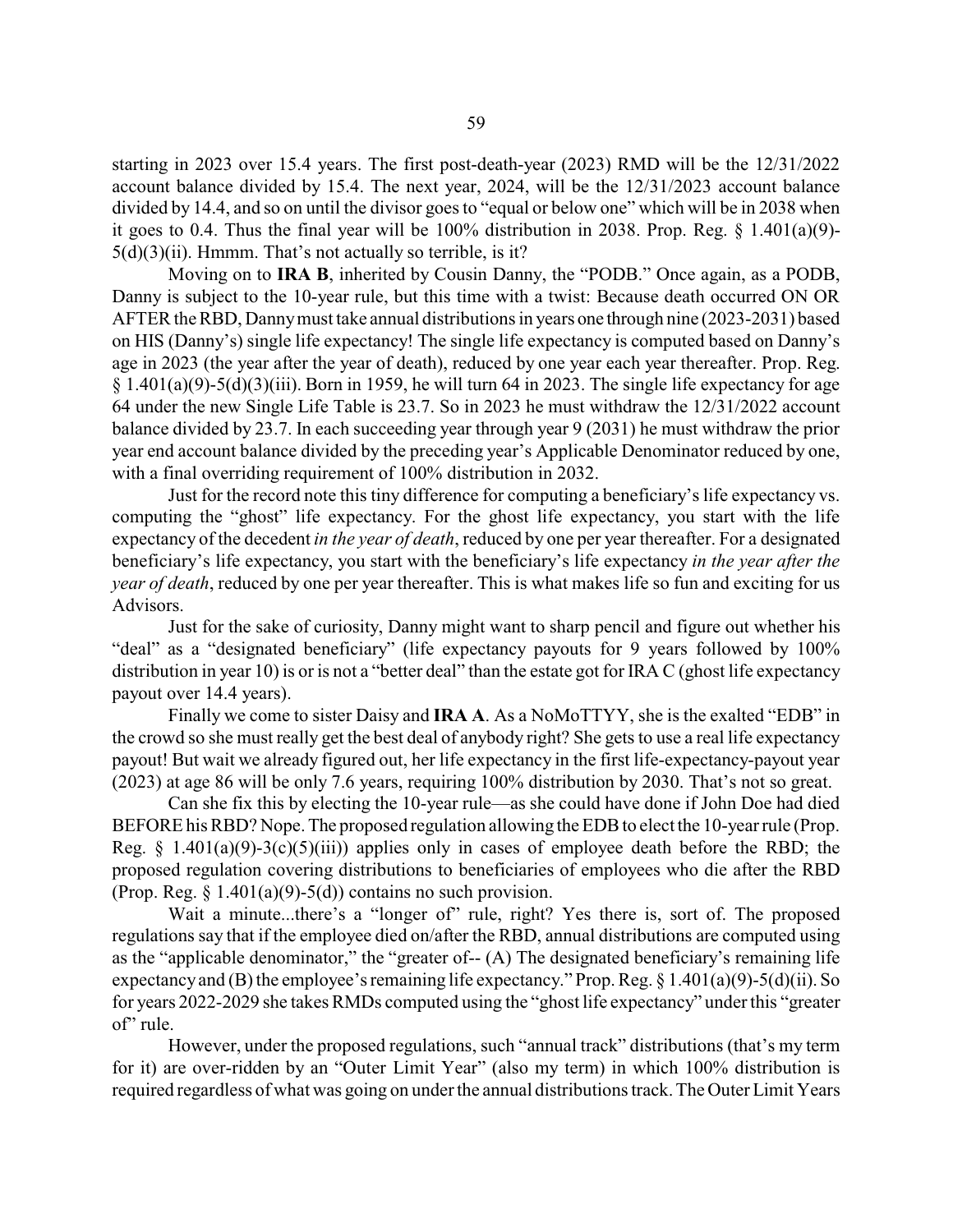and that rule are contained in Prop. Reg. § 1.401(a)(9)-5(e). If the designated beneficiary is an EDB, and the Applicable Denominator is being determined under Prop. Reg. § 1.401(a)(9)-5(d)(ii)(B) [the employee's life expectancy under the "greater of" rule], then the FINAL year in which 100% distribution is required is the final year of the BENEFICIARY'S life expectancy ("the calendar year in which the applicable denominator would have been less than or equal to one if it were determined" based on the beneficiary's life expectancy).

In other words, annual distributions are determined by the *longer-of* life expectancy but a final distribution year is based on the *shorter-of* the two life expectancies!

#### **EDBs Now Worse off than Before SECURE**

The general understanding has been that the purpose of SECURE was to retain the existing life-expectancy payout rules for (only) "eligible designated beneficiaries"—the participant's surviving spouse, minor children, etc.—while shortening (in some cases drastically shortening) the payout period for other designated beneficiaries and for the "successor beneficiaries" of the EDBs. Nothing in SECURE indicated any intent to make things WORSE for EDBs—they are supposed to be the protected class for whom the pre-SECURE rules are preserved (or, in the case of disabled and chronically ill beneficiaries, even made more favorable).

But with the "shorter of" rule of Prop. Reg.  $\S$  1.401(a)(9)-5(e)(5), the IRS is making things decidedly WORSE for EDBs. Under the existing regulations (pre-SECURE) the distribution period for the designated beneficiary of an employee who died after his RBD is "the longer of—(i) The remaining life expectancy of the employee's designated beneficiary...; and (ii) The remaining life expectancy of the employee..." Reg. **§** 1.401(a)(9)-5, A-5(a)(1). The proposed regulations swap a "shorter of" rule for the existing "longer of" rule for (effectively) all EDBs who are older than the decedent.

SECURE did not get into the fine points of existing regulations when it simply stated that the beneficiary's-life-expectancy payout would apply to EDBs. Either Congress didn't notice the little ways in which existing regulations extended the "life expectancy of the beneficiary" (such as the "longer of" rule of Reg. **§** 1.401(a)(9)-5, A-5(a)(1)) or (is this really likely?) Congress wanted to clamp down on elderly EDBs who were piggybacking on the longer life expectancy of their deceased benefactor. Since the deceased benefactor was by definition over age 72, the longest possible ghost life expectancy he/she could generate would be 17.2 years, and the only people negatively affected by this switch are beneficiaries who are even older than age 72. But if the decedent leaves his IRA to his 119-year-old grandmother, the proposed regulations follow SECURE literally and required her to liquidate the account within a year after her grandson's death.

So to conclude my second report, because John Doe died after his RBD, the (revised) RMD picture is as follows. Note it is topsy-turvy—the bad non-DB estate gets the BEST deal, the supposedly favored EDB gets the WORST deal! Of course the PODB stays in the middle...

Estate: 14-year payout under ghost life expectancy.

Danny the PODB: 10-year rule, with annual RMDs in years 1-9 based on his life expectancy. Daisy the EDB: An 8-year payout over her life expectancy (though using the decedent's life expectancy rather than her own to compute the payments in the years 2023-2029).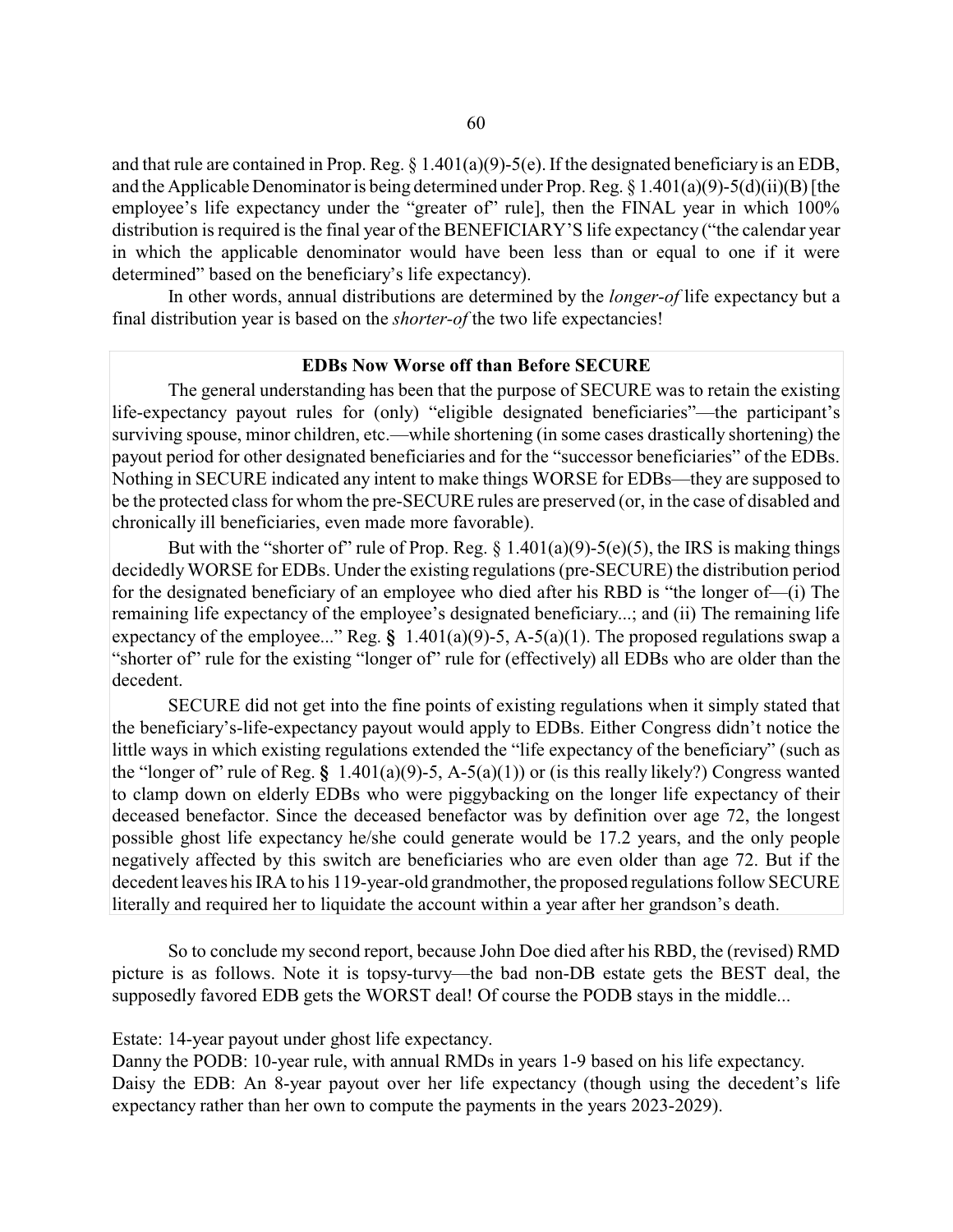### **Appendix A: Charts: The New RMD Rules**

*How to determine a beneficiary's RMDs under the Proposed Regulations*

by Natalie B. Choate, Esq.

These two charts summarize the minimum distribution requirements for one individual beneficiary of a decedent **who dies in 2022** according to the proposed Treasury regulations issued in February 2022. The regulations are not final, and so may change. Effective date issues are not covered here. These charts simply outline the required minimum distribution (RMD) rules for various types of individual beneficiaries (and the participant's estate) under the proposed regulations *as if* such regulations were final and effective in 2022. These charts apply only to defined contribution (individual account) plans, not defined benefit plans or annuities. These charts do not cover trusts named as beneficiary, only individuals and the employee's estate.

The new RMD "system" for beneficiaries generally has two parts. First, there is an annual distributions track: What annual distributions are required after the participant's death, if any? Second, there is an "Outer Limit Year" in which 100% of the account becomes the RMD, regardless of what the "annual distributions track" says. To advise a beneficiary you'll need to explain both the annual distributions requirement and the Outer Limit Year requirement. See Prop. Reg. § 1.401(a)(9)-5(e). The post-death payout must be completed in the Outer Limit Year if the account was not previously exhausted by the annual distributions.

To use the charts you need the following information:

- 1. Did the decedent die **before or after** his required beginning date (RBD)? To determine the RBD, see ¶ 1.4 of *Life and Death Planning for Retirement Benefits* (but change "age 70½" to "age 72"). You can NOT figure out any beneficiary's RMDs without knowing whether the decedent died before or on/after his RBD.
- 2. What category is the beneficiary?

...an **Eligible Designated Beneficiary** (EDB)? If so which type— participant's surviving spouse, minor child of the participant, disabled or chronically (D/CI) ill individual, or not-more-than-10-years-younger beneficiary?

### ...a **plain old designated beneficiary** (PODB)? Or,

...a **non-designated beneficiary** (Non-DB), such as the participant's estate?

3. The "beneficiary's life expectancy" (and the decedent's or "ghost" life expectancy) are calculated using the Single Life Table found at Treas. Reg.  $\S$  1.401(a)(9)-9(b). The applicable factor ("Applicable Denominator") is divided into the prior year end account balance. For how to calculate the prior year end account balance, see ¶ 1.5.05 of *Life and Death Planning for Retirement Benefits*.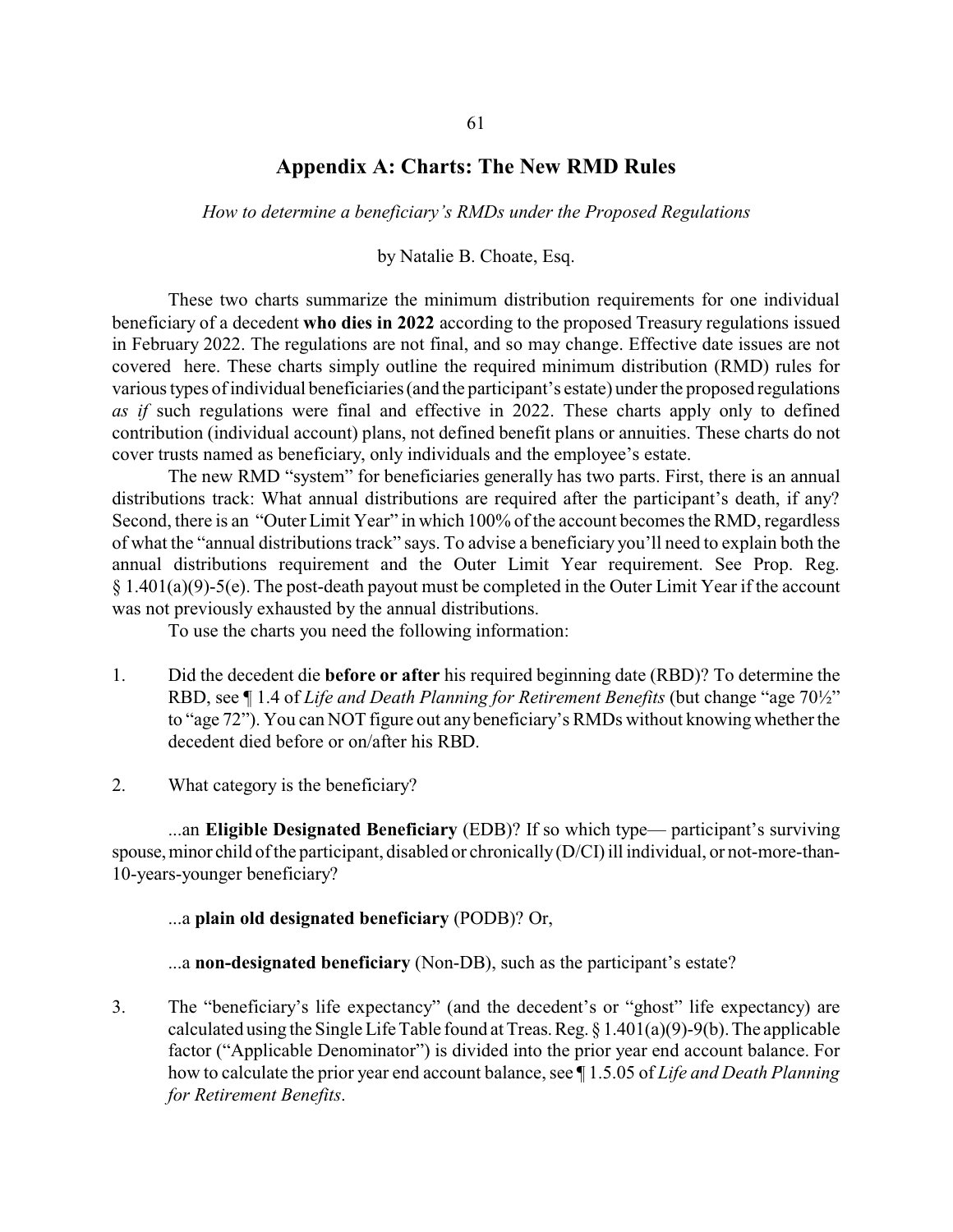# **Chart I: Post-death Required Minimum Distributions ...if Participant Died BEFORE his/her Required Beginning Date**

| <b>Beneficiary</b>                                                                                          | <b>RMD</b> for<br>year of<br>Participant's<br>death | <b>Annual distributions</b><br>required in succeeding<br>years             | <b>Outer Limit Year (100%</b><br>distribution required in<br>this year)                                                                                                            |
|-------------------------------------------------------------------------------------------------------------|-----------------------------------------------------|----------------------------------------------------------------------------|------------------------------------------------------------------------------------------------------------------------------------------------------------------------------------|
| EDB:<br>Participant's<br>surviving<br>spouse                                                                | None                                                | Annual distributions over<br>spouse's life expectancy<br>(Notes 1, 3, 4).  | Year that contains the $10th$<br>anniversary of EDB's death<br>(if that comes earlier than the<br>final year of the life<br>expectancy payout).<br>(Notes $5, 6$ )                 |
| EDB:<br>Minor child of<br>participant                                                                       | None                                                | Annual distributions over<br>beneficiary's life<br>expectancy (Notes 2, 3) | Year that contains the $10th$<br>anniversary of the earlier of<br>the child's death or the<br>child's 21 <sup>st</sup> birthday. Prop.<br>Reg. § 1.401(a)(9)-5(e)(1),<br>(3), (4). |
| EDB: Disabled<br>or chronically<br>ill individual;<br>or not more<br>than 10 years<br>younger<br>individual | None                                                | Annual distributions over<br>beneficiary's life<br>expectancy (Notes 2, 3) | Year that contains the $10th$<br>anniversary of EDB's death<br>(if that comes earlier than the<br>final year of the life<br>expectancy payout) (Note 5)                            |
| <b>PODB</b>                                                                                                 | None                                                | None                                                                       | Year that contains the $10th$<br>anniversary of participant's<br>death. Prop. Reg.<br>$§ 1.401(a)(9)-3(c)(3).$                                                                     |
| Non-DB<br>(participant's<br>estate)                                                                         | None                                                | None                                                                       | Year that contains the $5th$<br>anniversary of participant's<br>death. Prop. Reg.<br>$§ 1.401(a)(9)-3(c)(2).$                                                                      |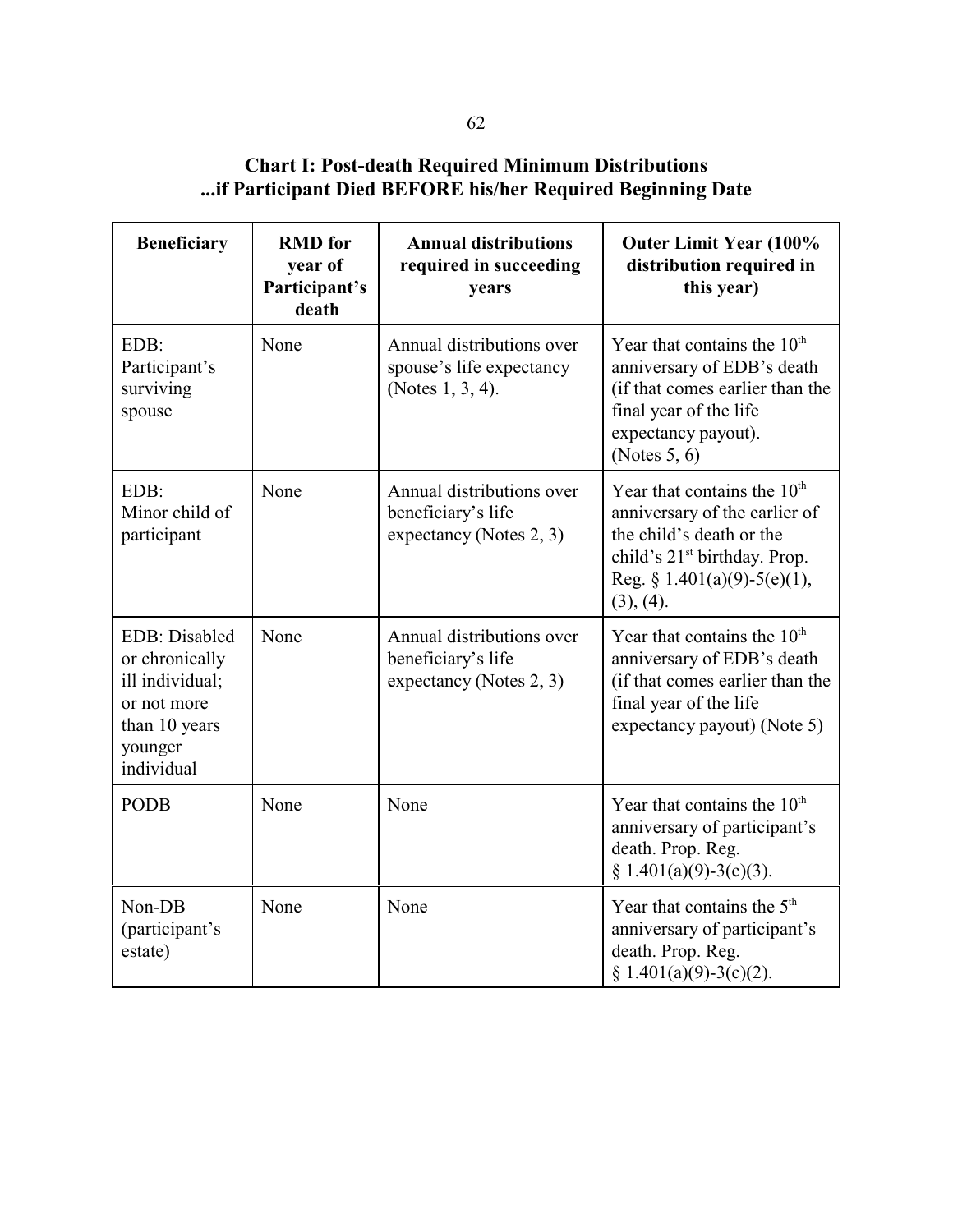Notes to Chart I:

- 1. The commencement date for RMDs to the surviving spouse ("S/S") is the later of the year after the year of the employee's death or "the end of the calendar year in which the employee would have reached age 72" (age 70½ if decedent born before 7/1/1949). Prop. Reg. § 1.401(a)(9)-3(d). RMDs are based on the S/S's life expectancyrecalculated annually. Prop. Reg.  $\S 1.401(a)(9) - 5(d)(3)(iv)$ . If the S/S dies "before distributions have commenced" under the preceding rule then the RMD rules (5-year rule, etc.) are applied "as if the S/S were the employee." To determine who is the S/S's "beneficiary" in that case, see Prop. Reg.  $§ 1.401(a)(9)-4(d)$ . The date "distributions have commenced" to S/S is the end of either (1) the year after the year in which the employee died or (2) the year in which the employee would have reached age 72 (or 70½ if applicable), whichever is later. Prop. Reg.  $§ 1.401(a)(9)-3(e)(1), (3)$ . Any distribution to the S/S in that later-of calendar year would be a nonrollable RMD until the RMD for such year (based on S/S as beneficiary) was satisfied. Prop. Regs. § 1.402(c)-2(j)(3)(i)(A), § 1.401(a)(9)-5(a)(2)(ii). If the S/S dies *after* RMDs have commenced (i.e., on or after the last day of the calendar year in which distributions to him/her were required to begin), RMDs to the successor beneficiary (based on S/S's life expectancy) continue until the year that contains  $10<sup>th</sup>$  anniversary of S/S's death (100%) distribution required) or until the life expectancy payout exhausts the account if earlier. According to the Preamble to the Proposed Regs, recalculation of S/S's life expectancy ends with year of S/S's death, and thereafter RMDs to the successor beneficiary continue based on that year-of-death remaining life expectancy minus one each year. I have not found that rule in the Proposed Regulations, only in the Preamble. Compare Prop. Regs. § 1.401(a)(9)-  $5(d)(3)(iv)$ ,  $(3)(ii)$ .
- 2. Life-expectancyRMDs to non-spouse EDB commence year after year of employee's death. Prop. Regs. § 1.401(a)(9)-3(c)(4), § 1.401(a)(9)-5(a)(2)(iii). [Why does this rule appear twice?] Life expectancy of a non-spouse EDB is not recalculated annually. Prop. Reg.  $§ 1.401(a)(9)-5(d)(3)(iii).$
- 3. The retirement plan may require that the 10-year rule "will apply" to some or all EDBs in place of the life expectancy payout; OR allow the EDB to elect 10-year rule instead of life expectancy payout; OR allow the employee to elect that 10-year rule shall apply to the EDB instead of life expectancy payout. Prop. Reg.  $\S 1.401(a)(9) - 3(c)(5)(iii)$ . If 10-year rule applies under these provisions, see "PODB" instead of S/S or EDB. Possible use of 10-year rule instead of life expectancy payout applies *only* if employee died before RBD.
- 4. The S/S also has the option to "roll over" distributions from the decedent's account into the S/S's own retirement account. Prop. Reg.  $\S$  1.402(c)-2(j)(1). Following such rollover, the S/S's RMDs will be calculated using the Uniform Lifetime Table, not the Single Life Table applicable to beneficiaries. This rollover option does not apply to any distribution to the S/S that is a Required Minimum Distribution. Prop. Reg.  $\S$  1.402(c)-2(j)(3).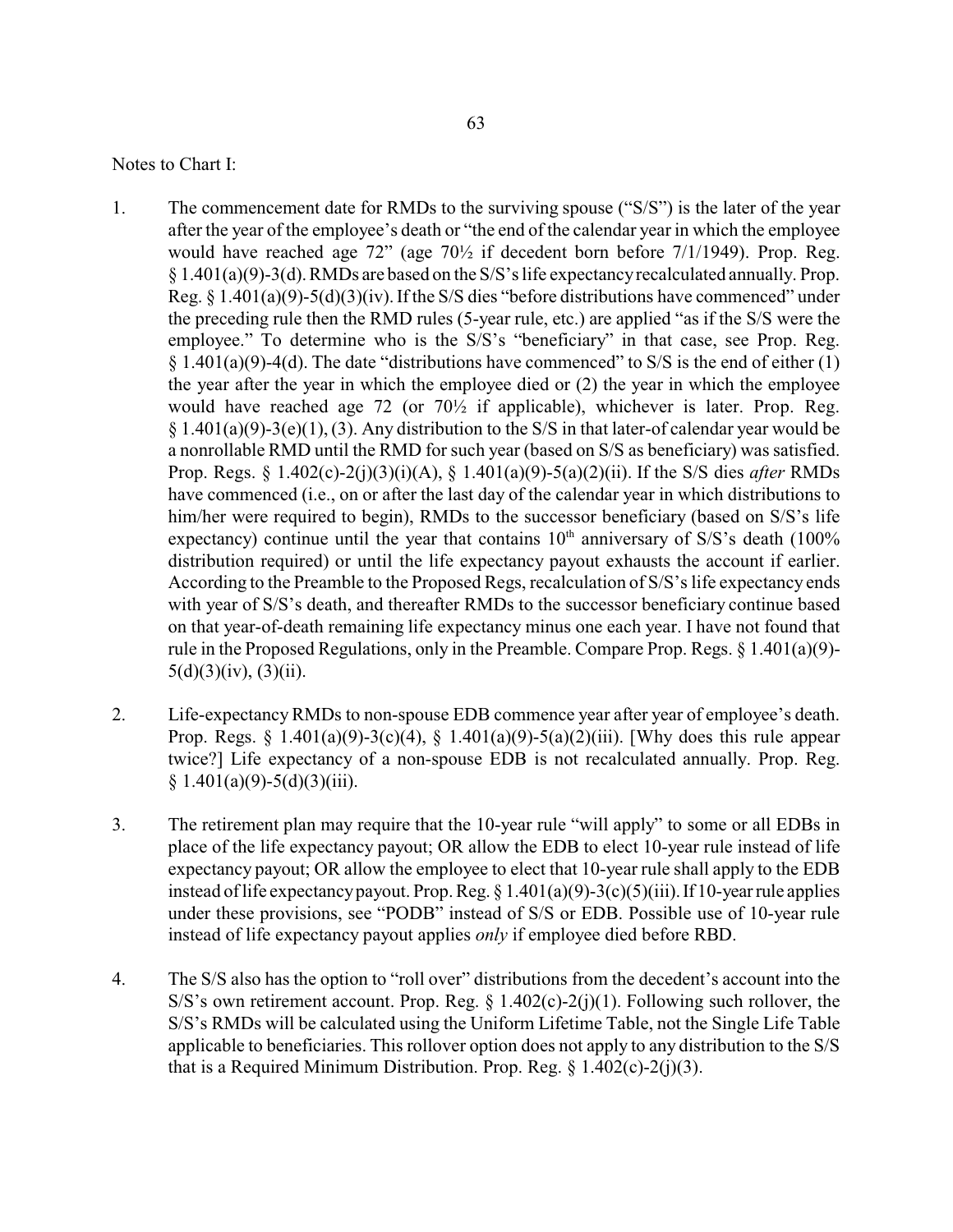- 5. Prop. Reg. § 1.401(a)(9)-5(e)(1), (3).
- 6. Unlike other EDBs, the S/S cannot outlive her own life expectancy—unless she lives to be age 120. Because the S/S's life expectancy is recalculated annually, the S/S (while living) will not be required to withdraw 100% of the inherited account until he/she reaches age 120. If the S/S dies earlier than that age, his/her life expectancy is "frozen" and thereafter reduced by one each year. [That's according to the *Preamble* to the Proposed Regulations; I could not find this rule in the Proposed Regulations. See Prop. Reg.  $\S 1.401(a)(9) - 5(d)(3)(iv)$ ; compare (3)(ii).] Thus if S/S dies after approximately age 81 (when life expectancy drops to about 10 years), his/her successor beneficiary(who must continue to withdraw life expectancyRMDs) will be required to withdraw 100% in less than 10 years after S/S's death.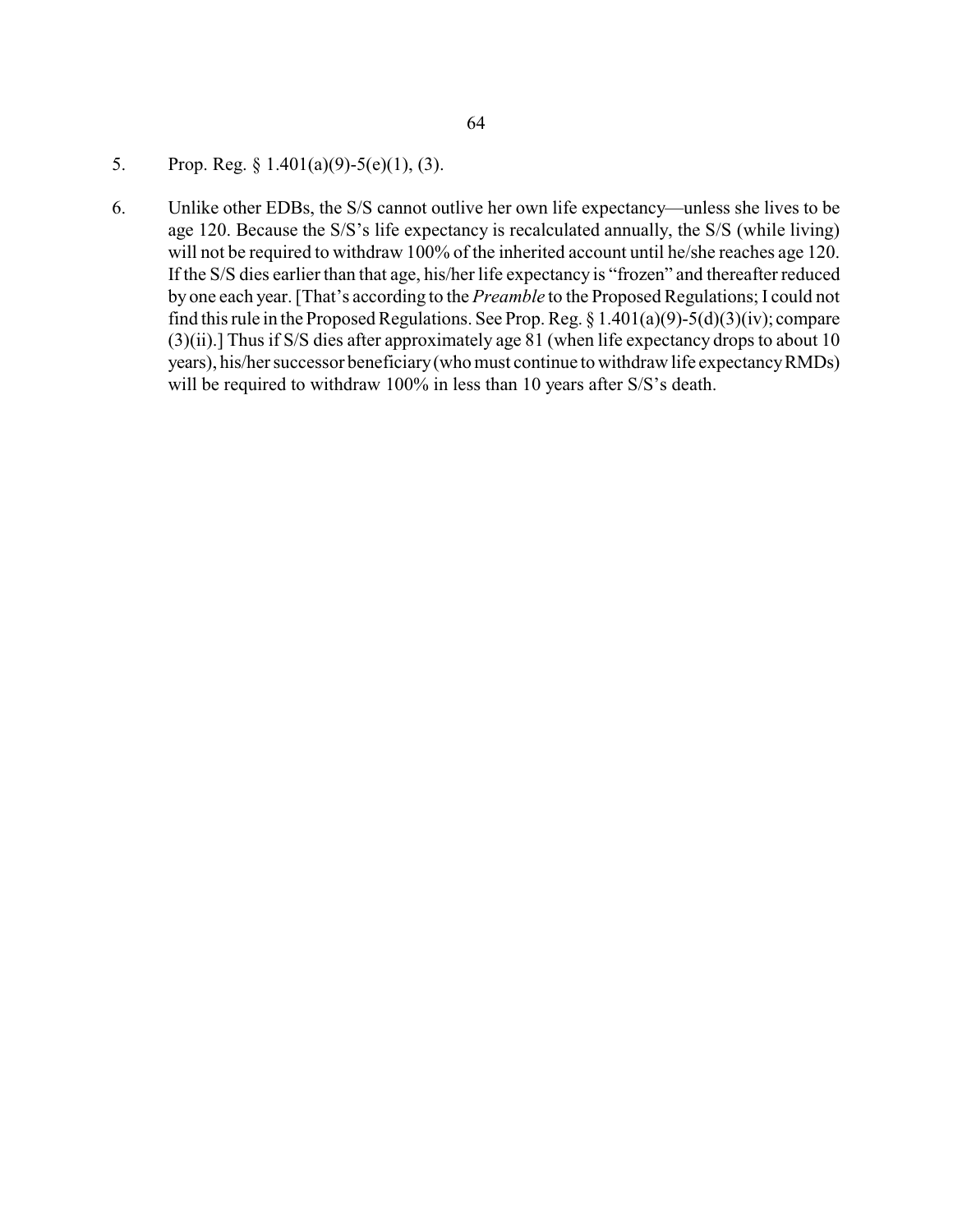**Chart II: Post-death Required Minimum Distributions ...if Employee Died ON OR AFTER his/her Required Beginning Date**

| <b>Beneficiary</b>                                                                             | <b>RMD</b> for year<br>of Employee's<br>death  | <b>Annual distributions</b><br>required in succeeding<br>years                                                                                           | <b>Outer Limit Year (100%</b><br>distribution required in this<br>year)                                                                                                                         |
|------------------------------------------------------------------------------------------------|------------------------------------------------|----------------------------------------------------------------------------------------------------------------------------------------------------------|-------------------------------------------------------------------------------------------------------------------------------------------------------------------------------------------------|
| EDB:<br>Employee's<br>surviving<br>spouse $(S/S)$                                              | Yes if not<br>taken by<br>employee<br>(Note 3) | Annual distributions over<br>longer of spouse's life<br>expectancy or decedent's<br>("ghost") life expectancy<br>(Notes 1, 2, 4).                        | Earliest of: Year that contains<br>$10th$ anniversary of S/S's death,<br>final year of S/S's life<br>expectancy; or final year of<br>ghost life expectancy. (Notes<br>5, 6, 7                   |
| EDB:<br>Minor child<br>of employee                                                             | Yes if not<br>taken by<br>employee<br>(Note 3) | Annual distributions over<br>beneficiary's life<br>expectancy (Note 2)                                                                                   | Year that contains the $10th$<br>anniversary of the earlier of<br>the EDB's death or the EDB's<br>$21st$ birthday. (Note 9)                                                                     |
| EDB:<br>Disabled,<br>Chronically<br>ill, or not<br>more than 10<br>years younger<br>individual | Yes if not<br>taken by<br>employee<br>(Note 3) | Annual distributions over<br>longer of EDB's life<br>expectancy or decedent's<br>("ghost") life expectancy<br>(Note 2).                                  | Earliest of: Year that contains<br>10 <sup>th</sup> anniversary of EDB's<br>death; final year of EDB's life<br>expectancy; or final year of<br>ghost life expectancy. (Notes<br>5, 7)           |
| <b>PODB</b>                                                                                    | Yes if not<br>taken by<br>employee<br>(Note 3) | Annual distributions over<br>greater of beneficiary's<br>life expectancy or ghost<br>life expectancy. Prop.<br>Reg. $§ 1.401(a)(9)$ -<br>$5(d)(1)(ii)$ . | The earlier of: $(1)$ The year<br>that contains the 10 <sup>th</sup><br>anniversary of the employee's<br>death or $(2)$ the final year of<br>the beneficiary's life<br>expectancy. (Notes 2, 8) |
| Non-DB<br>(employee's<br>estate)                                                               | Yes if not<br>taken by<br>employee<br>(Note 3) | Annual distributions over<br>ghost life expectancy.<br>Prop. Reg. $§ 1.401(a)(9)$ -<br>$5(d)(1)(iii)$ .                                                  | Final year of ghost life<br>expectancy. Prop. Reg.<br>$§ 1.401(a)(9)-5(d)(1)(iii).$                                                                                                             |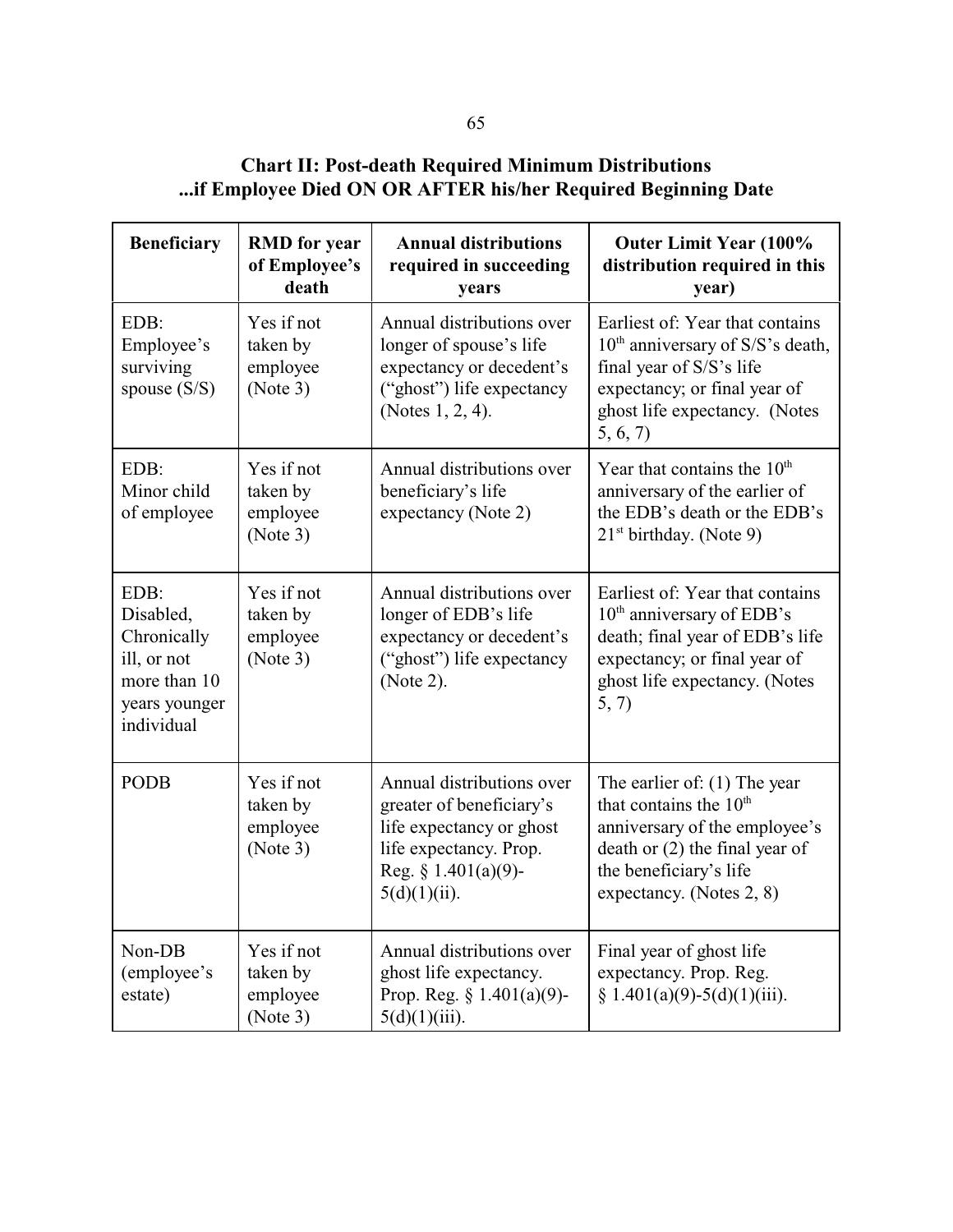### Notes to Chart II:

- 1. RMDs to the S/S are based on the longer of S/S's life expectancy or the employee's life expectancy (sometimes called the "ghost life expectancy"). Prop. Reg. § 1.401(a)(9)- 5(d)(1)(ii). The S/S's life expectancy is recalculated annually; the employee's is not. Prop. Reg.  $\S 1.401(a)(9) - 5(d)(3)(ii)$ , (iv). [What happens if they cross? Not covered here...]
- 2. Life-expectancyRMDs to a beneficiary continue through the year of the beneficiary's death (if the account was not fully distributed earlier). Prop. Reg.  $\S 1.401(a)(9)-5(d)(1)(i)$ . When are such distributions required to commence? Presumably the year after the year of the employee's death; it appears that the limitation "in the case of an employee who dies before the required beginning date" should be removed from the definition of "First distribution calendar year for beneficiary" in Prop. Reg.  $\S$  1.401(a)(9)-5(a)(2)(iii), since the rule obviously applies regardless of whether death was before or after the RBD. Life expectancy of a nonspouse EDB is not recalculated annually. Prop. Reg.  $\S 1.401(a)(9) - 5(d)(3)(iii)$ .
- 3. If the decedent had not taken the full RMD for the calendar year of his death, the beneficiary must withdraw whatever portion the decedent failed to take by December 31 of the year of the employee's death. Prop. Reg.  $\S 1.401(a)(9) - 5(c)(1)$ , last two sentences. If the beneficiary misses that deadline, then, "Unless the Commissioner determines otherwise" (???), there is an automatic waiver of the 50% excise tax normally assessed on a missed RMD  $(\S 4974(a))$ if the beneficiary satisfies the year-of-death distribution requirement by taking the distribution "no later than the tax filing deadline (including extensions thereof) for the taxable year of that beneficiary that begins with or within that calendar year." Prop. Reg.  $§ 54.4974-1(g)(3).$
- 4. The S/S also has the option to "roll over" distributions from the decedent's account into the S/S's own retirement account. Prop. Reg.  $\S$  1.402(c)-2(j)(1). Following such rollover, the S/S's RMDs will be calculated using the Uniform Lifetime Table, not the Single Life Table applicable to beneficiaries. This rollover option does not apply to any distribution to the S/S that is a Required Minimum Distribution. Prop. Reg.  $\S$  1.402(c)-2(j)(3).
- 5. Prop. Reg. § 1.401(a)(9)-5(e)(1), (3).
- 6. According to the *Preamble* to the Proposed Regulations, recalculation of S/S's life expectancy ends with year of S/S's death. Thereafter annual RMDs continue based on that year-of-death remaining life expectancyminus one each year, until S/S's life expectancyruns out. I could not find this rule in the Proposed Regulations. See Prop. Reg. § 1.401(a)(9)-  $5(d)(3)(iv)$ ; compare  $(3)(ii)$ .
- 7. The "Shorter of" Rule: If the EDB was older than the decedent, then the ghost life expectancywill be longer than the EDB's life expectancy.The Proposed Regulations provide that in cases of death after the RBD, the Outer Limit Year for the EDB's "life expectancy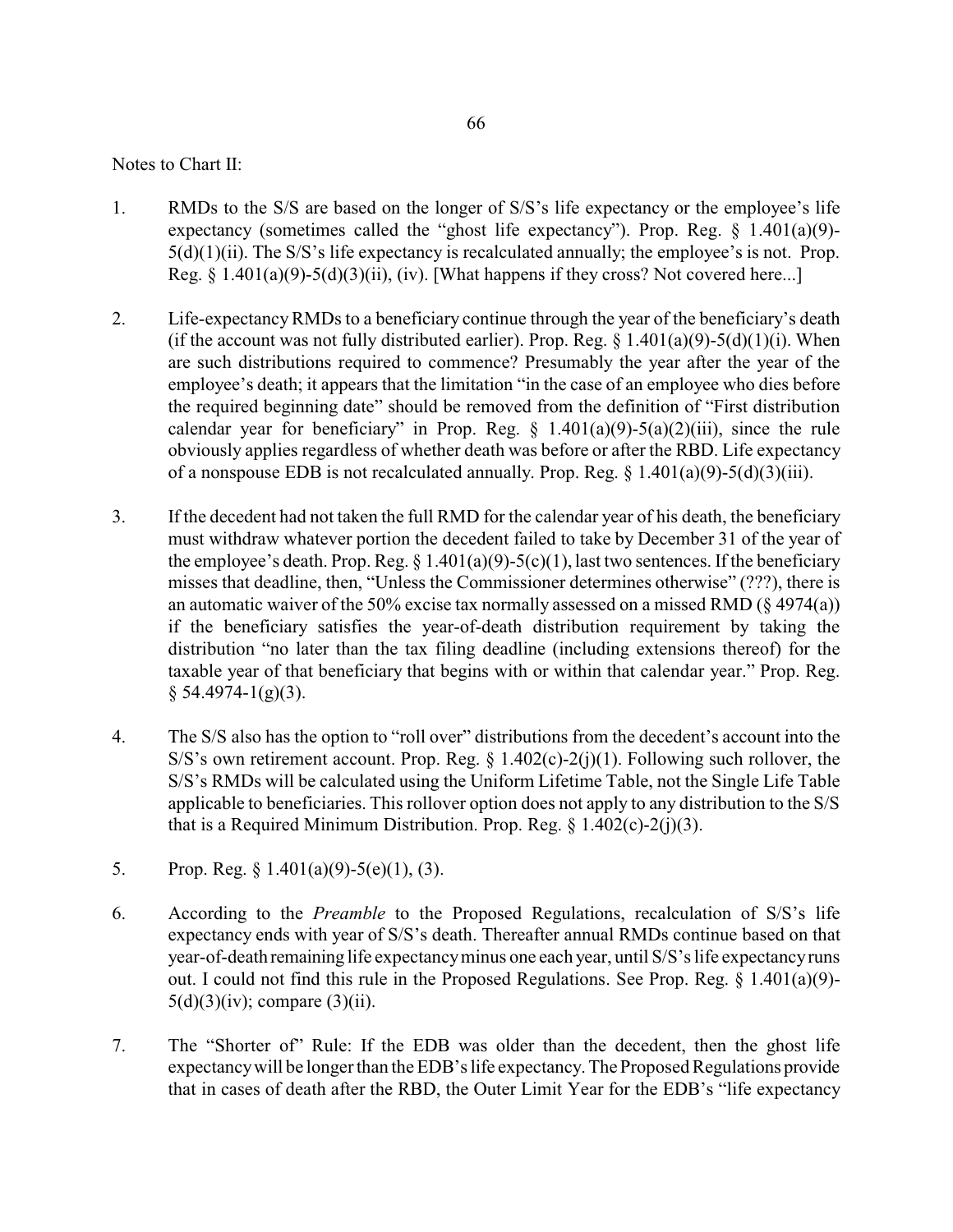payout" is the final year of the ghost life expectancy or of the EDB's life expectancy *whichever comes first*. Prop. Reg. § 1.401(a)(9)-5(e)(5). As the Proposed Regulation puts it, the Outer Limit Year will be the year the beneficiary's remaining life expectancy becomes "less than or equal to one," if that happens before the final year of a payout based on the ghost life expectancy (and before the 10-year limit). This "shorter of" rule applies even if, prior to such year, the EDB was enjoying the longer payout period of the ghost life expectancy under the "longer of" rule! The shorter-of rule applies only to EDBs who were older than the employee, not to PODBs or Non-DBs. The shorter-of deadline is presumably complicated to calculate if the EDB is/was the S/S, because the surviving spouse's life expectancyis recalculated annually until the year of his/her death so it's a moving target. The "shorter of" rule wins the first annual award for Nastiest Most Mean-Spirited Proposed Regulation of the Year. It "attacks" only elderly surviving spouses, disabled or chronically ill, and other individual beneficiaries who by definition are older than age 73 and therefore have at most a 15-year payout to look forward to (though a surviving spouse's life expectancy payout could stretch to age 120, due to recalculation). Is it really necessary to force the 85-year old sibling of the deceased 80-year old employee to withdraw the entire balance within 8 (approximately) years rather than (approximately) 11 years?

- 8. The rule for PODBs in case of employee's death after the RBD is the 10-year rule limit, unless the payout ends earlier under the "longer of" (PODB's or employee's life expectancy) rule. I believe the longer-of rule could not apply to an individual PODB: If the PODB had a same-as-or-shorter life expectancy than the employee, the PODB would be an EDB! ("Not more than 10 years younger..."). So for practical purposes, in case of employee's death after the RBD leaving benefits to one individual PODB, the beneficiary must take the balance of decedent's year of death RMD (if not taken by the decedent), then take annual RMDs based on the *beneficiary's* life expectancy for the next nine years, then withdraw 100% of the account in year 10. The "longer of" rule might somehow come into play for a PODB if the beneficiary is a see-through accumulation trust with multiple designated beneficiaries; this Chart does not cover trusts or multiple beneficiary situations.
- 9. The "shorter of" rule normally applicable to an EDB under Prop. Reg.  $\frac{2}{3}$  401(a)(9)-5(e)(5) (see Note 7) cannot come into play for benefits left to a minor-child EDB because (I'm pretty sure) the decedent cannot have been younger than his/her own child.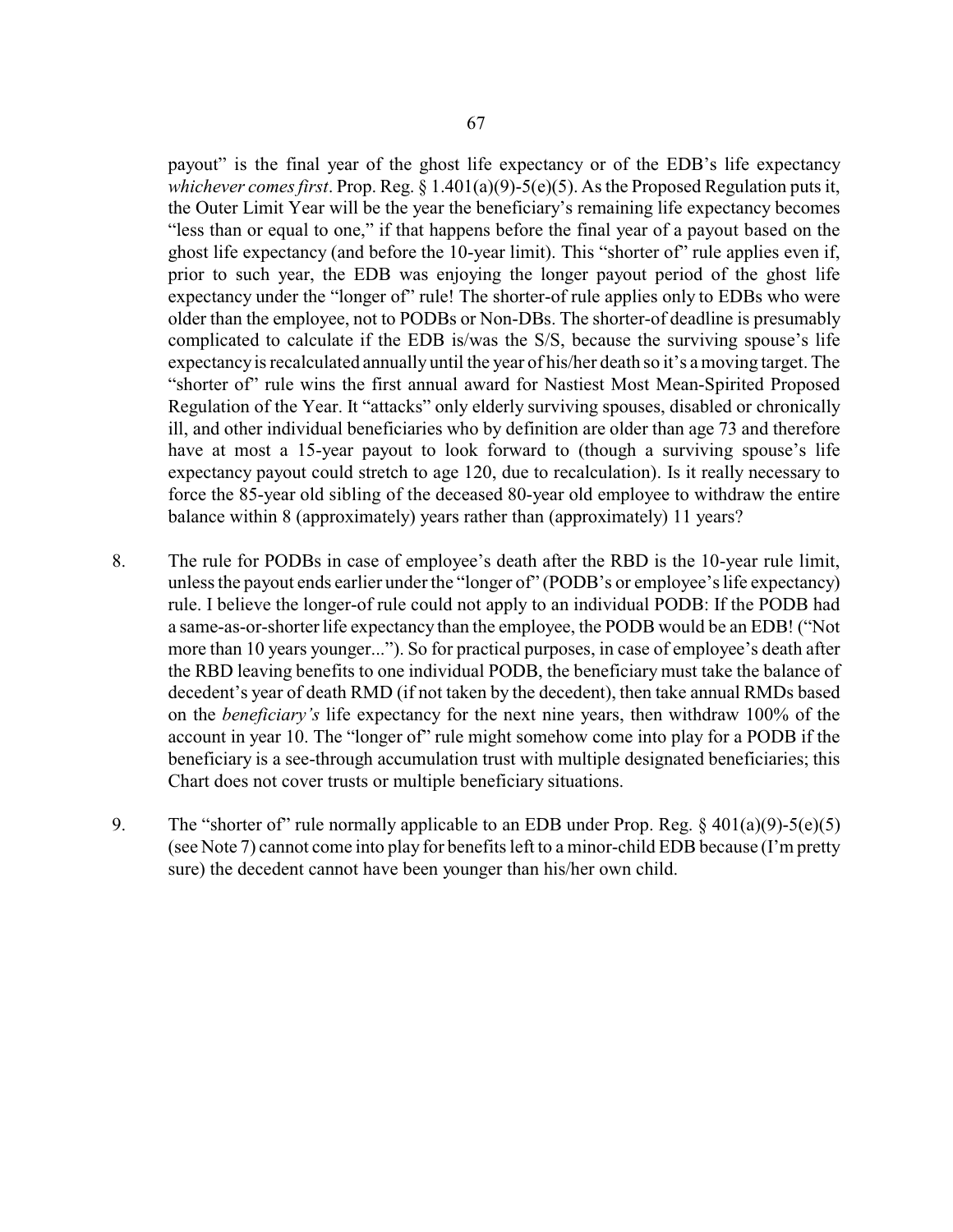## **Appendix B: The New Life Expectancy Tables**

For effective dates and how to use these tables, see the end of this Appendix.

## 1. Uniform Lifetime Table

| Table for Determining Applicable Distribution Period (Divisor) |                            |        |                            |
|----------------------------------------------------------------|----------------------------|--------|----------------------------|
| Age                                                            | <b>Distribution period</b> | Age    | <b>Distribution period</b> |
| 70                                                             | n/a                        | 95     | 8.9                        |
| 71                                                             | n/a                        | 96     | 8.4                        |
| 72                                                             | 27.4                       | 97     | 7.8                        |
| 73                                                             | 26.5                       | 98     | 7.3                        |
| 74                                                             | 25.5                       | 99     | 6.8                        |
| 75                                                             | 24.6                       | 100    | 6.4                        |
| 76                                                             | 23.7                       | 101    | 6.0                        |
| 77                                                             | 22.9                       | 102    | 5.6                        |
| 78                                                             | 22.0                       | 103    | 5.2                        |
| 79                                                             | 21.1                       | 104    | 4.9                        |
| 80                                                             | 20.2                       | 105    | 4.6                        |
| 81                                                             | 19.4                       | 106    | 4.3                        |
| 82                                                             | 18.5                       | 107    | 4.1                        |
| 83                                                             | 17.7                       | 108    | 3.9                        |
| 84                                                             | 16.8                       | 109    | 3.7                        |
| 85                                                             | 16.0                       | 110    | 3.5                        |
| 86                                                             | 15.2                       | 111    | 3.4                        |
| 87                                                             | 14.4                       | 112    | 3.3                        |
| 88                                                             | 13.7                       | 113    | 3.1                        |
| 89                                                             | 12.9                       | 114    | 3.0                        |
| 90                                                             | 12.2                       | 115    | 2.9                        |
| 91                                                             | 11.5                       | 116    | 2.8                        |
| 92                                                             | 10.8                       | 117    | 2.7                        |
| 93                                                             | 10.1                       | 118    | 2.5                        |
| 94                                                             | 9.5                        | 119    | 2.3                        |
|                                                                |                            | $120+$ | 2.0                        |

This table must be used by all taxpayers to compute lifetime required distributions after 2021, unless the sole beneficiary is the participant's more-than-10-years-younger spouse. See  $\P$ 1.3.01. This table may not be used: by beneficiaries of a deceased participant (except in the year of the participant's death); or for years prior to 2022.

For each Distribution Year, determine: (A) the account balance as of the prior calendar year end (see ¶ 1.2.05–¶ 1.2.08); (B) the participant's age at the end of the Distribution Year (¶ 1.2.04); and (C) the Applicable Distribution Period (divisor) for that age from the above table. "A" divided by "C" equals the required minimum distribution (RMD) for the Distribution Year.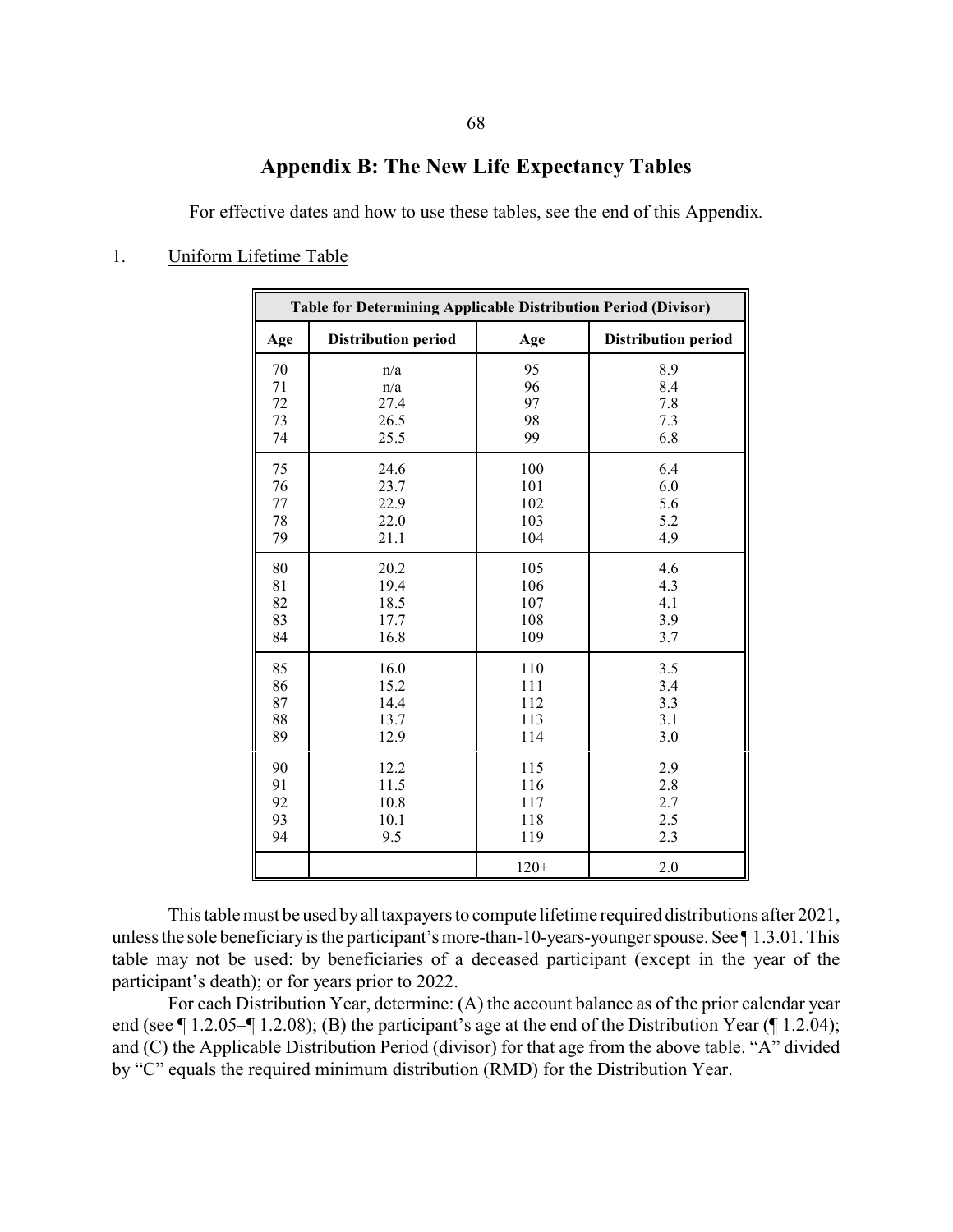# 2. Single Life Expectancy Table. **FOR 2022 AND LATER YEARS ONLY**

For computing RMDs after the participant's death.

| Age                     | Life<br><b>Expectancy</b> | Age             | Life<br><b>Expectancy</b> |
|-------------------------|---------------------------|-----------------|---------------------------|
|                         |                           |                 |                           |
| $\boldsymbol{0}$        | 84.6                      | $\overline{30}$ | $55.\overline{3}$         |
| $\mathbf{1}$            | 83.7                      | 31              | 54.4                      |
| $\frac{2}{3}$           | 82.8                      | 32              | 53.4                      |
|                         | 81.8                      | 33              | 52.5                      |
| $\overline{\mathbf{4}}$ | 80.8                      | 34              | 51.5                      |
| $\overline{5}$          | 79.8                      | $\overline{35}$ | $\overline{50.5}$         |
| 6                       | 78.8                      | 36              | 49.6                      |
| $\overline{7}$          | 77.9                      | 37              | 48.6                      |
| 8                       | 76.9                      | 38              | 47.7                      |
| 9                       | 75.9                      | 39              | 46.7                      |
| 10                      | 74.9                      | 40              | 45.7                      |
| 11                      | 73.9                      | 41              | 44.8                      |
| 12                      | 72.9                      | 42              | 43.8                      |
| 13                      | 71.9                      | 43              | 42.8                      |
| 14                      | 70.9                      | 44              | 41.9                      |
| $\overline{15}$         | 69.9                      | $\overline{45}$ | 41.0                      |
| 16                      | 69.0                      | 46              | 40.0                      |
| 17                      | 68.0                      | 47              | 39.0                      |
| 18                      | 67.0                      | 48              | 38.1                      |
| 19                      | 66.0                      | 49              | 37.1                      |
| 20                      | 65.0                      | 50              | 36.2                      |
| 21                      | 64.1                      | 51              | 35.3                      |
| 22                      | 63.1                      | 52              | 34.3                      |
| 23                      | 62.1                      | 53              | 33.4                      |
| 24                      | 61.1                      | 54              | 32.5                      |
| 25                      | 60.2                      | 55              | 31.6                      |
| 26                      | 59.2                      | 56              | 30.6                      |
| 27                      | 58.2                      | 57              | 29.8                      |
| 28                      | 57.3                      | 58              | 28.9                      |
| 29                      | 56.3                      | 59              | 28.0                      |

# **Ages 0 to 59**